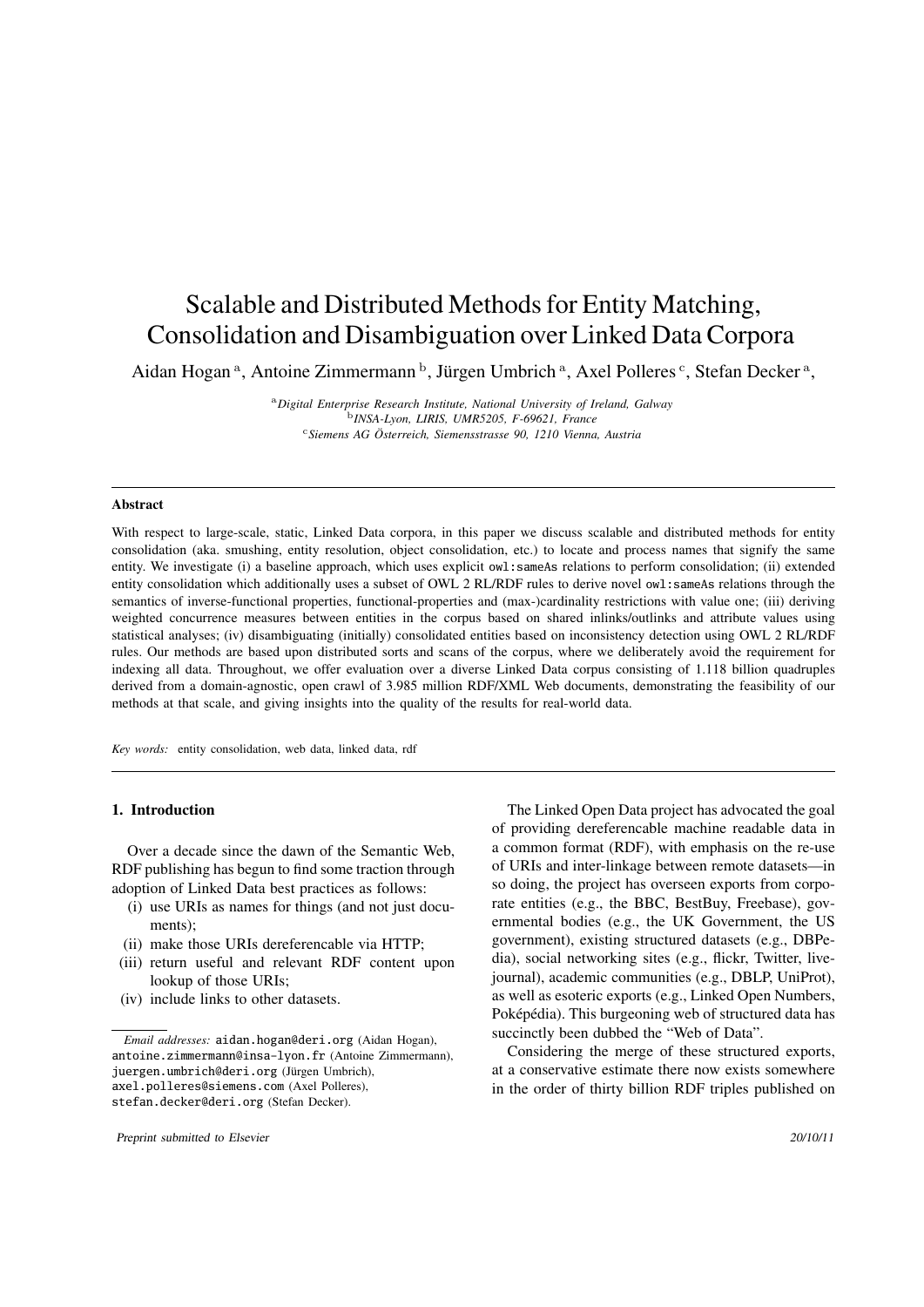the Web as Linked Data. $1$  However, in this respect, size isn't everything [73]. In particular, although the situation is improving, individual datasets are still not well-interlinked (cf. [72])—without sufficient linkage, the ideal of a "Web of Data" quickly disintegrates into the current reality of "Archipelagos of Datasets".

There have been numerous works that have looked at bridging the archipelagos. Some works aim at aligning a small number of related datasets (e.g., [48,58,49]), thus focusing more on theoretical considerations than scalability, usually combining symbolic (e.g., reasoning with consistency checking) methods and similarity measures. Some authors have looked at inter-linkage of domain specific RDF datasets at various degrees of scale (e.g., [61,59,38,54,46]). Further research has also looked at exploiting shared terminological data as well as explicitly asserted links—to better integrate Linked Data collected from thousands or millions of sources (e.g., [30,50,15,35]); the work presented herein falls most closely into this category. One approach has tackled the problem from the publishers side, detailing a system for manually specifying some (possibly heuristic) criteria for creating links between two datasets [72]. We leave further detailed related work to Section 9.

In this paper, we look at methods to provide better linkage between resources, in particular focusing on finding *equivalent* entities in the data. Our notion of an *entity* is a representation of something being described by the data; e.g., a person, a place, a musician, a protein, etc. We say that two entities are equivalent if they are *coreferent*; e.g., refer to the same person, place, etc. <sup>2</sup> Given a collection of datasets that speak about the same referents using different identifiers, we wish to identify these coreferences and somehow merge the knowledge contribution provided by the distinct parties. We call this merge *consolidation*.

In particular, our work is inspired by the requirements of the Semantic Web Search Engine project [32], within which we aim to offer search and browsing over large, static, Linked Data corpora crawled from the Web. <sup>3</sup> The core operation of SWSE is to take user keyword queries as input, and to generate a ranked list of matching entities as results. After the core components of a crawler, index and user-interface, we saw a clear need for a component that consolidates—by means of identifying and canonicalising equivalent identifiers—the indexed corpus: there was an observable lack of URIs such that coreferent blank-nodes were prevalent [30] even within the same dataset, and thus we observed many duplicate results referring to the same thing, leading to poor integration of data from our source documents.

To take a brief example, consider a simple example query: "WHO DOES TIM BERNERS-LEE KNOW?". Knowing that Tim uses the URI timblfoaf:i to refer to himself in his personal FOAF profile document, and again knowing that the property foaf:knows relates people to their (reciprocated) acquaintances, we can formulate this request as the SPARQL query [53] as follows:

```
SELECT ?person
WHERE {
```
timblfoaf:i foaf:knows ?person . }

However, other publishers use different URIs to identify Tim, where to get more complete answers across these naming schemes, the SPARQL query must use disjunctive UNION clauses for each known URI; here we give an example using a *sample* of identifiers extracted from a real Linked Data corpus (introduced later):

| SELECT ?person                                                 |
|----------------------------------------------------------------|
| WHERE {                                                        |
| { timblfoaf:i foaf:knows ?person . }                           |
| UNION { identicau: 45563 foaf: knows ? person . }              |
| UNION { dbpedia:Berners-Lee foaf:knows ?person . }             |
| UNION { $dbpedia:Dr._$ Tim_Berners-Lee foaf: knows ?person . } |
| UNION { dbpedia:Tim-Berners_Lee foaf:knows ?person . }         |
| UNION { dbpedia:TimBL foaf:knows ?person . }                   |
| UNION { dbpedia:Tim_Berners-Lee foaf:knows ?person . }         |
| UNION { dbpedia:Tim_berners-lee foaf:knows ?person . }         |
| UNION { dbpedia:Timbl foaf:knows ?person . }                   |
| UNION { $dbpedia:Timothy_Berners-Lee$ $foaf:knows$ ?person . } |
| UNION { vagor:Tim_Berners-Lee foaf:knows ?person . }           |
| UNION { fb:en.tim_berners-lee foaf:knows ?person . }           |
| UNION { swid:Tim_Berners-Lee foaf:knows ?person . }            |
| UNION { $db1$ pperson:100007 foaf:knows ?person . }            |
| UNION { $avtimbl: me foaf: knows ?person. \}$                  |
| UNION { bmpersons: Tim+Berners-Lee foaf: knows ?person . }     |
|                                                                |

We see disparate URIs not only across data publishers, but also within the same namespace. Clearly, the expanded query quickly becomes extremely cumbersome.

In this paper, we look at bespoke methods for identifying and processing coreference in a manner such that the resultant corpus can be consumed as if more complete agreement on URIs was present; in other words, using standard query-answering techniques, we want the enhanced corpus to return the same answers for the original simple query as for the latter expanded query.

Our core requirements for the consolidation component are as follows:

– the component *must* give high precision of consolidated results;

}

<sup>1</sup> http://www4.wiwiss.fu-berlin.de/lodcloud/state/

<sup>2</sup> Herein, we avoid philosophical discussion on the notion of identity; for interesting discussion thereon, see [26].

<sup>&</sup>lt;sup>3</sup> By static, we mean that the system does not cater for updates; this omission allows for optimisations throughout the system. Instead, we aim at a cyclical indexing paradigm, where new indexes are bulk-loaded in the background on separate machines.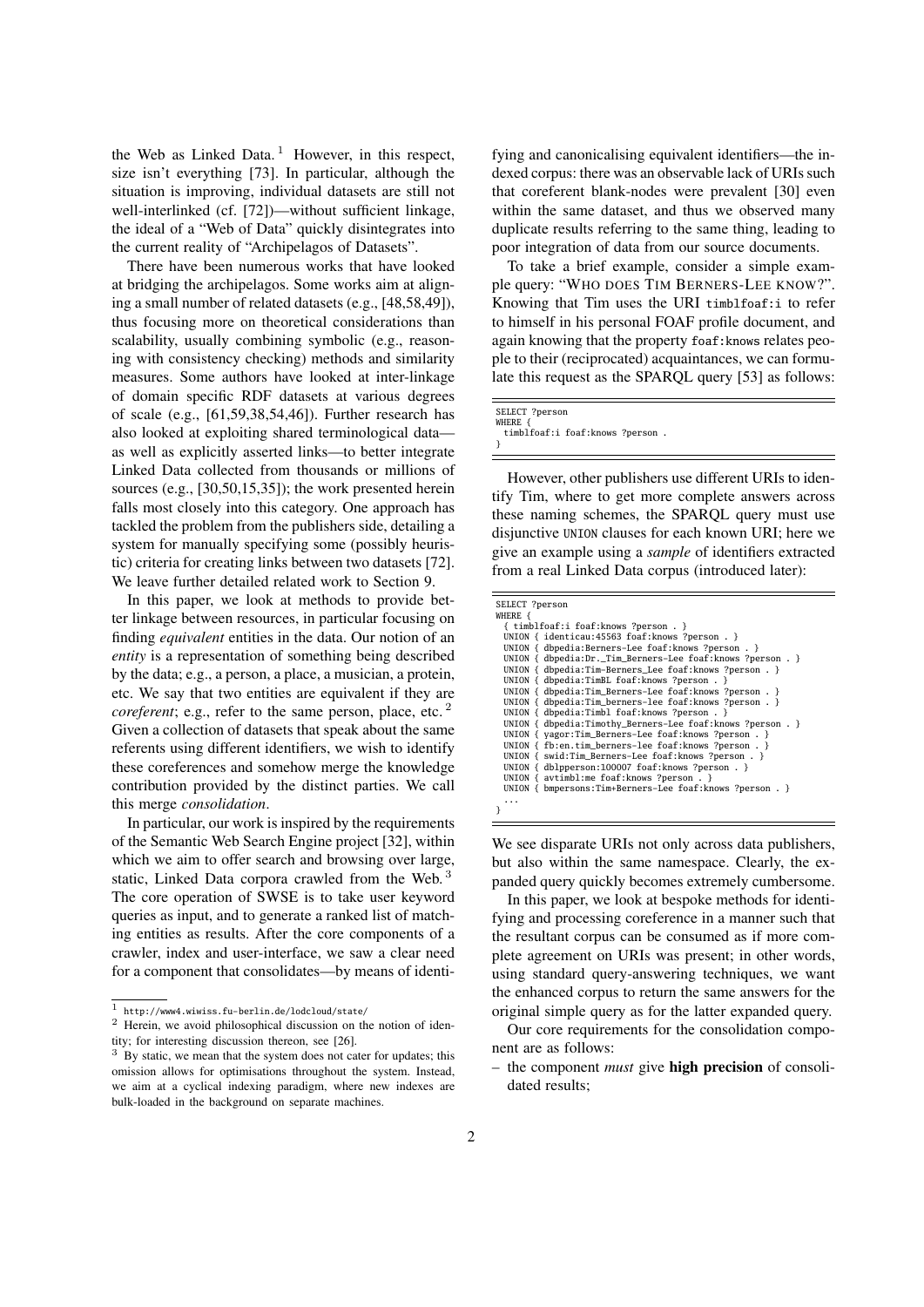- the underlying algorithm(s) *must* be scalable;
- the approach *must* be fully automatic;
- the methods *must* be domain agnostic;

where a component with poor precision will lead to garbled final results merging unrelated entities, where scalability is required to apply the process over our corpora typically in the order of a billion statements (and which we feasibly hope to expand in future), where the scale of the corpora under analysis precludes any manual intervention, and where—for the purposes of research the methods should not give preferential treatment to any domain or vocabulary of data (other than core RDF(S)/OWL terms). Alongside these *primary requirements*, we also identify the following *secondary criteria*:

– the analysis *should* demonstrate high recall;

– the underlying algorithm(s) *should* be efficient;

where the consolidation component should identify as many (correct) equivalences as possible, and where the algorithm should be applicable in reasonable time. Clearly the secondary requirements are also important, but they are superceded by those given earlier, where a certain trade-off exists: we prefer a system that gives a high percentage of correct results and leads to a clean consolidated corpus over an approach that gives a higher percentage of consolidated results but leads to a partially garbled corpus; similarly, we prefer a system that can handle more data (is more scalable), but may possibly have a lower throughput (is less efficient).  $4$ 

Thus, herein we revisit methods for scalable, precise, automatic and domain-agnostic entity consolidation over large, static Linked Data corpora. In order to make our methods *scalable*, we avoid dynamic ondisk index structures and instead opt for algorithms that rely on sequential on-disk reads/writes of compressed flat files, using operations such as scans, external sorts, merge-joins, and only light-weight or noncritical in-memory indices. In order to make our methods *efficient*, we demonstrate distributed implementations of our methods over a cluster of shared-nothing commodity hardware, where our algorithms attempt to maximise the portion of time spent in embarrassingly parallel execution—i.e., parallel, independent computation without need for inter-machine coordination. In order to make our methods *domain-agnostic* and *fullyautomatic*, we exploit the generic formal semantics of the data described in RDF(S)/OWL and also, generic statistics derivable from the corpus. In order to achieve *high recall*, we incorporate additional OWL features to find novel coreference through reasoning. Aiming at *high precision*, we introduce methods that again exploit the semantics and also the statistics of the data, but to conversely disambiguate entities: to defeat equivalences found in the previous step that are unlikely to be true according to some criteria.

As such, extending upon various reasoning and consolidation techniques described in previous works [30,31,33,34], we now give a self-contained treatment of our results in this area. In addition, we distribute the execution of all methods over a cluster of commodity hardware, we provide novel, detailed performance and quality evaluation over a large, realworld Linked Data corpus of one billion statements, and we also examine exploratory techniques for interlinking similar entities based on statistical analyses, as well as methods for disambiguating and repairing incorrect coreferences.

In summary, in this paper we:

- provide some necessary preliminaries and describe our distributed architecture (Section 2);
- characterise the 1 billion quadruple Linked Data corpus that will be used for later evaluation of our methods, particular focusing on the (re-)use of data-level identifiers in the corpus (Section 3);
- describe and evaluate our distributed base-line approach for consolidation, which leverages explicit owl:sameAs relations (Section 4);
- describe and evaluate a distributed approach that extends consolidation to consider a richer OWL semantics for consolidating (Section 5);
- present a distributed algorithm for determining weighted concurrence between entities using statistical analysis of predicates in the corpus (Section 6);
- present a distributed approach to disambiguate entities—i.e., detect likely erroneous consolidation combining the semantics and statistics derivable from the corpus (Section 7);
- provide critical discussion (Section 8), render related work (Section 9) and conclude with discussion (Section 10).

# 2. Preliminaries

In this section, we provide some necessary preliminaries relating to (i) *RDF*: the structured format used in our corpora (Section 2.1); (ii) *RDFS/OWL*, which provides formal semantics to RDF data, including the se-

<sup>4</sup> Of course, entity consolidation has many practical applications outside of our referential use-case SWSE, and is useful in many generic query-answering secnarios—we see these requirements as being somewhat fundamental to a consolidation component, to varying degrees.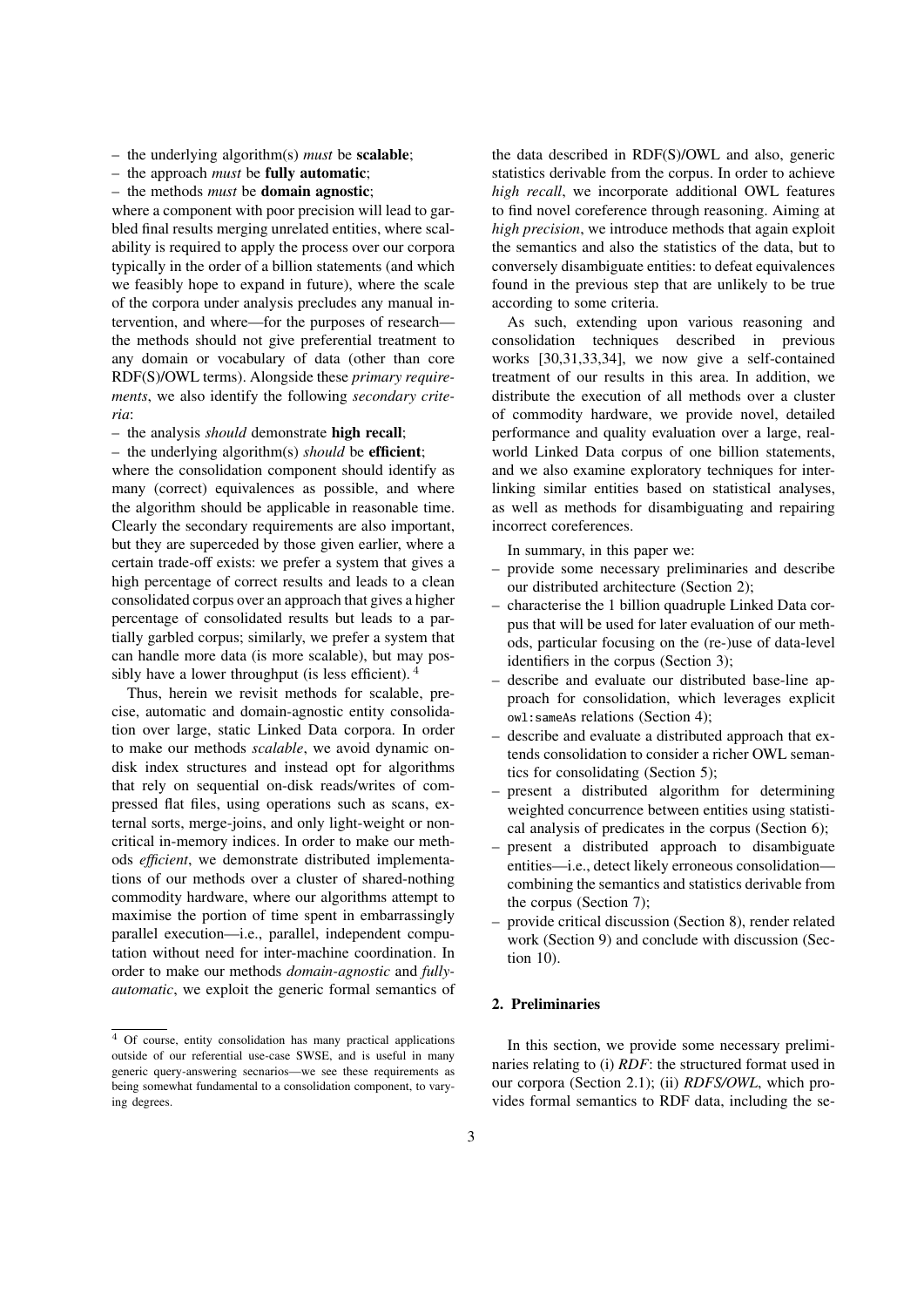mantics of equality (Section 2.2); (iii) *rules*, which are used to interpret the semantics of RDF and apply reasoning (Sections 2.3, 2.4); (iv) *authoritative reasoning*, which critically examines the source of certain types of Linked Data to help ensure robustness of reasoning (Section 2.5); (v) and *OWL 2 RL/RDF rules*: a standard rule-based profile for supporting OWL semantics, a subset of which we use to deduce equality (Section 2.6). Throughout, we attempt to preserve notation and terminology as prevalent in the literature.

# 2.1. *RDF*

We briefly give some necessary notation relating to RDF constants and RDF triples; see [28].

*RDF Constant* Given the set of URI references U, the set of blank nodes B, and the set of literals L, the set of *RDF constants* is denoted by  $C = U \cup B \cup L$ . As opposed to the RDF-mandated existential semantics for blank-nodes, we interpret blank-nodes as ground Skolem constants; note also that we rewrite blank-node labels to ensure uniqueness per document as per RDF merging [28].

*RDF Triple* A triple  $t := (s, p, o) \in \mathbf{G} := (\mathbf{U} \cup \mathbf{B}) \times$  $U \times C$  is called an *RDF triple*, where *s* is called subject, *p* predicate, and *o* object. We call a finite set of triples  $G \subset \mathbf{G}$  a *graph*. This notion of a triple restricts the positions in which certain terms may appear. We use the phrase *generalised triple* where such restrictions are relaxed, and where literals and blank-nodes are allowed to appear in the subject/predicate positions.

*RDF Triple in Context/Quadruple* Given  $c \in U$ , let http $(c)$  denote the possibly empty graph  $G_c$  given by retrieving the URI c through HTTP (directly returning 200 Okay). An ordered pair (*t*, *c*) with an RDF triple *t*  $=(s, p, o), c \in U$  and  $t \in \text{http}(c)$  is called a *triple in context c*. We may also refer to (*s*, *p*, *o*, *c*) as an *RDF quadruple* or quad *q* with context *c*.

# 2.2. *RDFS, OWL and* owl:sameAs

Conceptually, RDF data is composed of assertional data (i.e., instance data) and terminological data (i.e., schema data). *Assertional data* define relationships between *individuals*, provide literal-valued attributes of those individuals, and declare individuals as members of classes. Thereafter, *terminological data* describe those classes, relationships (object properties), and attributes (datatype properties) and declaratively assigns them a *semantics*. <sup>5</sup> With well-defined descriptions of classes and properties, *reasoning* can then allow for deriving new knowledge, including over assertional data.

On the Semantic Web, the RDFS [11] and OWL [42] standards are prominently used for making statements with well-defined meaning and enabling such reasoning. Although primarily concerned with describing terminological knowledge—such as subsumption or equivalence between classes and properties, etc.—RDFS and OWL also contain features that operate on an assertional level. The most interesting such feature for our purposes is owl:sameAs: a core OWL property that allows for defining equivalences between individuals (as well as classes and properties). Two individuals related by means of owl:sameAs are interpreted as referring to the same entity; i.e., they are *coreferent*.

Interestingly, OWL also contains other features (on a terminological level) that allow for inferring new owl:sameAs relations. Such features include:

- inverse-functional properties, which act as "key properties" for uniquely identifying subjects; e.g., an :isbn datatype-property whose values uniquely identifies books and other documents, or the objectproperty :biologicalMotherOf, which uniquely identifies the biological mother of a particular child;
- functional properties, which work in the inverse direction and uniquely identify objects; e.g., the property :hasBiologicalMother;
- cardinality and max-cardinality restrictions, which, when given a value of 1, uniquely identify subjects of a given class; e.g., the value for the property :spouse uniquely identifies a member of the class :Monogamist.

Thus, we see that RDFS and OWL contain various features that allow for inferring and supporting coreference between individuals. In order to support the semantics of such features, we apply *inference rules*, introduced next.

#### 2.3. *Inference Rules*

Herein, we formalise the notion of an *inference rule* as applicable over RDF graphs [33]. We begin by defining the preliminary concept of a *triple pattern*, of which rules are composed, and which may contain variables in any position.

<sup>5</sup> Terminological and assertional data are not by any means necessarily disjoint. Furthermore, this distinction is not always required, but is useful for our purposes herein.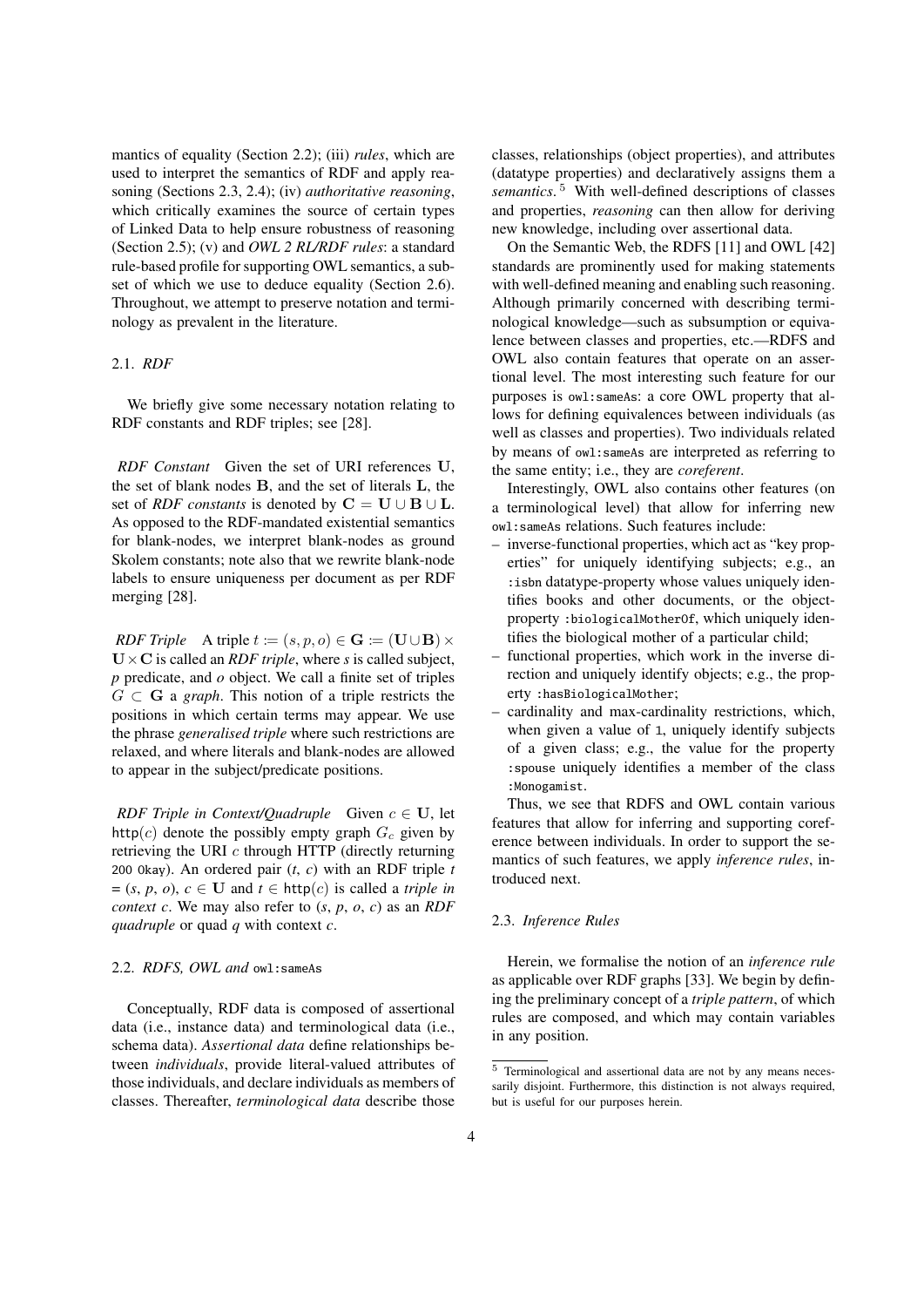*Triple Pattern, Basic Graph Pattern* A *triple pattern* is a generalised triple where variables from the set V are allowed; i.e.:  $t^v := (s^v, p^v, o^v) \in \mathbf{G}^{\mathbf{V}}, \mathbf{G}^{\mathbf{V}} :=$  $(C\cup V)\times (C\cup V)\times (C\cup V)$ . We call a set (to be read as conjunction) of triple patterns  $\mathcal{G}^{\mathbf{V}} \subset \mathbf{G}^{\mathbf{V}}$  a *basic graph pattern*. We denote the set of variables in graph pattern  $\mathcal{G}^{\mathbf{V}}$  by  $\mathbf{V}(\mathcal{G}^{\mathbf{V}})$ .

Intuitively, variables appearing in triple patterns can be bound by any RDF term in C. Such a mapping from variables to constants is called a variable binding.

*Variable Bindings* Let Ω be the set of *variable binding*  $V \cup C \rightarrow V \cup C$  that map every constant  $c \in C$  to itself and every variable  $v \in V$  to an element of the set  $C \cup V$ . A triple *t* is a *binding* of a triple pattern  $t^v :=$  $(s^v, p^v, o^v)$  iff there exists  $\mu \in \Omega$ , such that  $t = \mu(t^v) =$  $(\mu(s^v), \mu(p^v), \mu(o^v))$ . A graph G is a binding of a graph pattern  $\mathcal{G}^{\mathbf{V}}$  iff there exists a mapping  $\mu \in \Omega$  such that  $\bigcup_{t^v \in \mathcal{G}^{\mathbf{V}}} \mu(t^v) = \mathcal{G}$ ; we use the shorthand  $\mu(\mathcal{G}^{\mathbf{V}}) = \mathcal{G}$ . We use  $\Omega(\mathcal{G}^{\mathbf{V}}, \mathcal{G}) := \{ \mu \mid \mu(\mathcal{G}^{\mathbf{V}}) \subseteq \mathcal{G}, \mu(v) = v \text{ if } v \notin \mathcal{G} \}$  $V(G<sup>V</sup>)$ } to denote the set of variable binding mappings for graph pattern  $\mathcal{G}^{\mathbf{V}}$  in graph  $\mathcal G$  that map variables outside  $\mathcal{G}^{\mathbf{V}}$  to themselves.

We can now give the notion of an inference rule, which is comprised of a pair of basic graph patterns that form an "IF  $\Rightarrow$  THEN" logical structure.

*Inference Rule* We define an *inference rule* (or often just *rule*) as a pair  $r := (Ante_r, Con_r)$ , where the *antecedent* (or *body*)  $\mathcal{A}nte_r \subset \mathbf{G}^{\mathbf{V}}$  and the *consequent* (or *head*)  $Con_r \,\subset \, \mathbf{G}^{\mathbf{V}}$  are basic graph patterns such that all variables in the consequent appear in the antecedent:  $\mathbf{V}(\mathcal{C}on_r) \subseteq \mathbf{V}(\mathcal{A}nte_r)$ . We write inference rules as  $Ante_r \Rightarrow Con_r$ .

Finally, rules allow for applying *inference* through *rule applications*, where the rule body is used to generate variable bindings against a given RDF graph, and where those bindings are applied on the head to generate new triples that that graph entails.

*Rule Application and Standard Closure* A *rule application* is the immediate consequences  $T_r(\mathcal{G})$  :=  $\bigcup_{\mu \in \Omega(\mathcal{A}nte_r,\mathcal{G})}(\mu(\mathcal{C}on_r)\setminus \mu(\mathcal{A}nte_r))$  of a rule  $r$  on a graph G; accordingly, for a ruleset R,  $T_{\mathcal{R}}(G) :=$  $\bigcup_{r \in \mathcal{R}} T_r(\mathcal{G})$ . Now, let  $\mathcal{G}_{i+1} := \mathcal{G}_i \cup T_{\mathcal{R}}(\mathcal{G}_i)$  and  $\mathcal{G}_0 :=$ G; the *exhaustive application* of the  $T_R$  operator on a graph  $G$  is then the least fixpoint (the smallest value for *n*) such that  $\mathcal{G}_n = T_{\mathcal{R}}(\mathcal{G}_n)$ . We call  $\mathcal{G}_n$  the *closure* of  $\mathcal G$  wrt. ruleset  $\mathcal R$ , denoted as  $Cl_{\mathcal R}(\mathcal G)$ , or succinctly  $\overline{\mathcal G}$ where the ruleset is obvious.

The above closure takes a graph and a ruleset and recursively applies the rules over the union of the original graph and the inferences until a fixpoint.

# 2.4. *T-split Rules*

In [31,33], we formalised an optimisation based on a separation of terminological knowledge from assertional data when applying rules. Similar optimisations have also been used by other authors to enable largescale rule-based inferencing [74,71,43]. This optimisation is based on the premise that, in Linked Data (and various other scenarios), terminological data speaking about classes and properties is much smaller than assertional data speaking about individuals. Previous observations indicate that for a Linked Data corpus in the order of a billion triples, such terminological data comprises of about 0.1% of the total data volume. Additionally, terminological data is very frequently accessed during reasoning. Hence, seperating and storing the terminological data in memory allows for more efficient execution of rules, albeit at the cost of possible incompleteness [74,33].

We now reintroduce some of the concepts relating to separating terminological information [33], which we will use later when applying rule-based reasoning to support the semantics of OWL equality. We begin by formalising some related concepts that help define our notion of terminological information.

*Meta-class* We consider a *meta-class* as a class whose members are themselves (always) classes or properties. Herein, we restrict our notion of meta-classes to the set defined in RDF(S) and OWL specifications, where examples include rdf:Property, rdfs:Class, owl:- DatatypeProperty, owl:FunctionalProperty, etc. Note that, e.g., owl:Thing and rdfs:Resource are not metaclasses since not all of their members are classes or properties.

*Meta-property* A *meta-property* is one that has a meta-class as its domain; again, we restrict our notion of meta-properties to the set defined in RDF(S) and OWL specifications, where examples include rdfs:domain, rdfs:range, rdfs:subClassOf, owl:hasKey, owl:inverseOf, owl:oneOf, owl:onProperty, owl:union-Of, etc. Note that rdf:type, owl:sameAs, rdfs:label,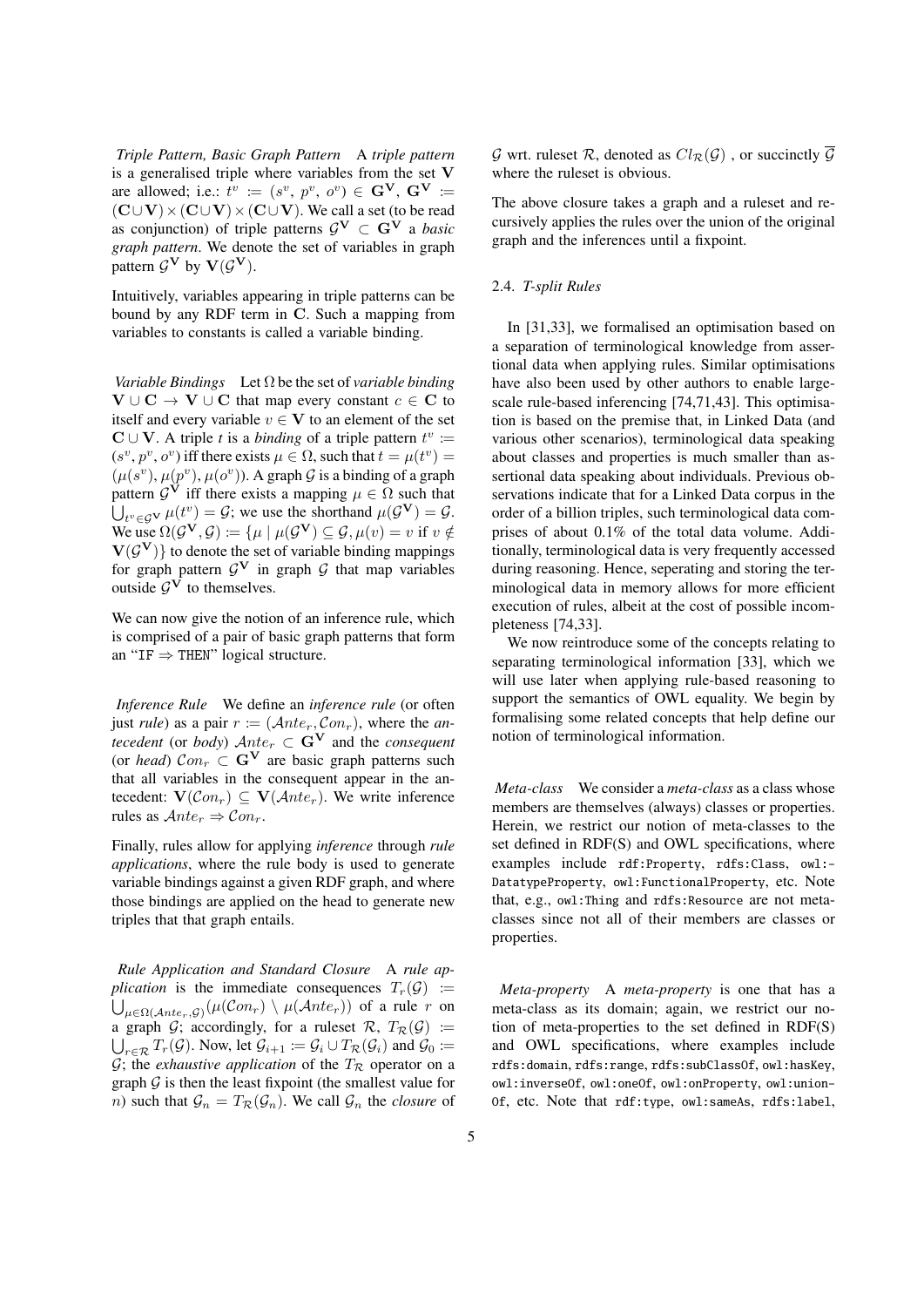e.g., do *not* have a meta-class as domain and so are not considered as meta-properties.

*Terminological Triple* We define the set of *terminological triples*  $T \subset G$  as the union of:

- (i) triples with rdf:type as predicate and a meta-class as object;
- (ii) triples with a meta-property as predicate;
- (iii) triples forming a *valid* RDF list whose head is the object of a meta-property (e.g., a list used for owl:unionOf, etc.).

The above concepts cover what we mean by terminological data in the context of RDFS and OWL. Next, we define the notion of triple patterns that distinguish between these different categories of data.

*Terminological/Assertional Pattern* We refer to a *terminological -triple/-graph pattern* as one whose instance can only be a terminological triple or, resp., a set thereof. An *assertional pattern* is any pattern that is not terminological.

Given the above notions of terminological data/patterns, we can now define the notion of a T-split inference rule that distinguishes terminological from assertional information.

*T-split inference rule* Given a rule r  $(Ante<sub>r</sub>, Con<sub>r</sub>)$ , we define a T-split rule r<sup>\*</sup> as the triple  $(Ante_{r^{\tau}}^{\mathcal{T}}, Ante_{r^{\tau}}^{\mathcal{G}}, \mathcal{C}on)$  where  $Ante_{r^{\tau}}^{\mathcal{T}}$  is the set of terminological patterns in  $\mathcal{A}nte_r$ , and  $\mathcal{A}nte_r^{\mathcal{G}}_r := \mathcal{A}nte_r \setminus$  $\mathcal{A}nte_{r^{\tau}}^{\mathcal{T}}.$ 

The body of T-split rules are divided into a set of patterns that apply over terminological knowledge, and a set of patterns that apply over assertional (i.e., any) knowledge. Such rules enable an optimisation whereby terminological patterns are pre-bound to generate a new, larger set of purely assertional rules called T-ground rules. We illustrate this with an example.

**Example:** Let  $R_{\text{prop-ifp}}$  denote the following rule

```
(?p, a, owl:InverseFunctionalProperty),
(?x1, ?p, ?y),
(?x2, ?p, ?y)
 \Rightarrow (?x1, owl:sameAs, ?x2)
```
When writing T-split rules, we denote terminological patterns in the body by underlining. Also, we use 'a' as a convenient shortcut for rdf:type, which indicates class-membership. Now take the terminological triples: (:isbn, a, owl:InverseFunctionalProperty) (:mbox, a, owl:InverseFunctionalProperty)

From these two triples, we can generate two T-ground rules as follows:

```
(?x1, :isbn, ?y),
(?x2, :isbn, ?y)
\Rightarrow (?x1, owl:sameAs, ?x2)
(?x1, :mbox, ?y),
(?x2, :mbox, ?y)
\Rightarrow (?x1, owl:sameAs, ?x2)
```
These T-ground rules encode the terminological OWL knowledge given by the previous two triples, and can be applied directly over the assertional data, e.g., describing specific books with ISBN numbers.

#### 2.5. *Authoritative T-split Rules*

Caution must be exercised when applying reasoning over arbitrary data collected from the Web; e.g., Linked Data. In previous works, we have encountered various problems when naïvely performing rule-based reasoning over arbitrary Linked Data [31,33]. In particular, third-party claims made about popular classes and properties must be critically analysed to ensure their trustworthiness. As a single example of the type of claims that can cause issues with reasoning, we found one document that defines nine *properties* as the domain of rdf:type;<sup>6</sup> thereafter, the semantics of rdfs:domain mandate that everything which is a member of *any* class (i.e., almost every known resource) can be inferred to be a "member" of each of the nine properties. We found that naïve reasoning lead to ∼200× more inferences than would be expected when considering the definitions of classes and properties as defined in their "namespace documents". Thus, in the general case, performing rule-based materialisation with respect to OWL semantics over arbitrary Linked Data *requires* some critical analysis of the source of data, as per our authoritative reasoning algorithm. Please see [9] for a detailed analysis of the explosion in inferences that occurs when authoritative analysis is not applied.

Such observations prompted us to investigate more robust forms of reasoning. Along these lines, when reasoning over Linked Data we apply an algorithm called *authoritative reasoning* [14,31,33], which critically ex-

 $\overline{6 \text{ viz. http://www.eiao.net/rdf/1.0}}$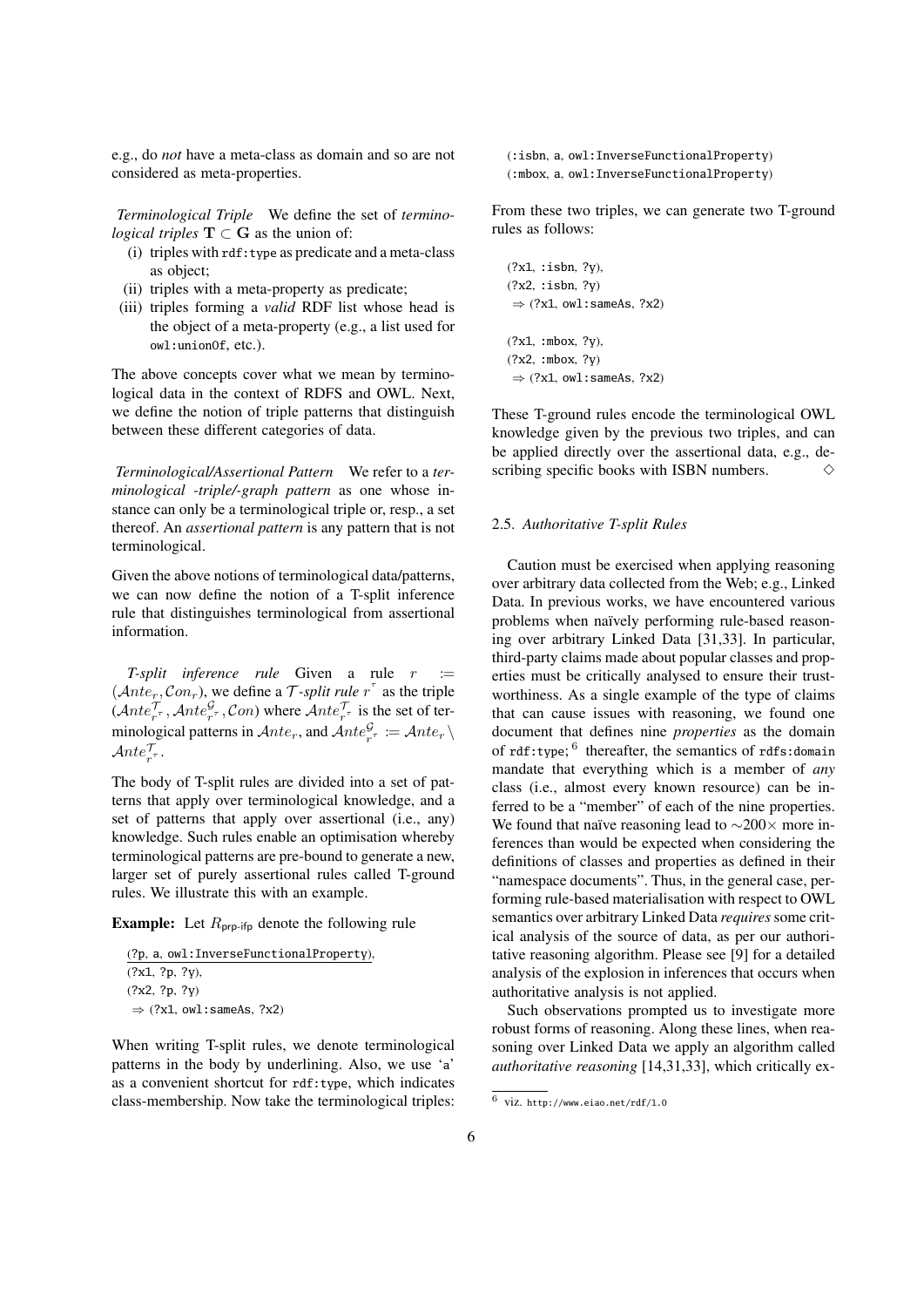amines the source of terminological triples and conservatively rejects those that cannot be definitively trusted: i.e., those that redefine classes and/or properties outside of the namespace document.

*Dereferencing and Authority* We first give the function http :  $\mathbf{U} \rightarrow 2^{\mathbf{G}}$  that maps a URI to an RDF graph it returns upon a HTTP lookup that returns the response code 200 Okay; in the case of failure, the function maps to an empty RDF graph. Next, we define the function redir :  $U \rightarrow U$  that follows a (finite) sequence of HTTP redirects given upon lookup of a URI, or that returns the URI itself in the absence of a redirect or in the case of failure; this function first strips the fragment identifier (given after the '#' character) from the original URI if present. Then we give the *dereferencing function* deref : http  $\circ$  redir as the mapping from a URI (a Web location) to an RDF graph it may provide by means of a given HTTP lookup that follows redirects. Finally, we can define the *authority function*—that maps the URI of a Web document to the set of RDF terms it is authoritative for—as follows:

$$
\begin{aligned} \mathsf{auth}:\mathbf{U} \to 2^{\mathbf{C}}\\ u &\mapsto \{c \in \mathbf{U} \mid \mathsf{redir}(c) = u\} \cup \mathbf{B}(\mathsf{http}(s)) \end{aligned}
$$

where  $\mathbf{B}(G)$  denotes the set of blank-nodes appearing in a graph G. In other words, a Web document is authoritative for URIs that dereference to it and the blank nodes it contains.

We note that making RDF vocabulary URIs dereferenceable is encouraged in various best-practices [45,4]. To enforce authoritative reasoning, when applying rules with terminological *and* assertional patterns in the body we require that terminological triples are served by a document authoritative for terms that are bound by specific variable positions in the rule.

*Authoritative T-split Rule Application* Given a Tsplit rule and a rule application involving a mapping  $\mu$  as before, for the rule application to be authoritative there must additionally exist a  $\mu(v)$  such that  $v \in \mathbf{V}(\mathcal{A}nte^{\mathcal{T}}) \cap \mathbf{V}(\mathcal{A}nte^{\mathcal{G}}), \ \mu(v) \ \in \ \mathsf{auth}(u),$  $\mu(\text{Ant}e^{\mathcal{T}}) \subseteq \text{http}(u)$ . We call the set of variables that appear in both the terminological and assertional segment of the rule body (i.e.,  $\mathbf{V}(\mathcal{A}nte^{\mathcal{T}})\cap\mathbf{V}(\mathcal{A}nte^{\mathcal{G}}))$  the set of authoritative variables for the rule. Where a rule does not have terminological or assertional patterns, we consider any rule-application as authoritative. The notation of an authoritative T-ground rule follows likewise.

**Example:** Let  $R_{\text{prp-ifp}}$  denote the same rule as used in the previous example, and let the following two triples be given by the dereferenced document of v1:isbn, but not v2:mbox—i.e., a document authoritative for the former term but not the latter.

(v1:isbn, a, owl:InverseFunctionalProperty) (v2:mbox, a, owl:InverseFunctionalProperty)

The only authoritative variable appearing in both the terminological and assertional patterns of the body of  $R_{\text{prp-ifp}}$  is ?p, bound by v1:isbn and v2:mbox above. Since the document serving the two triples is authoritative for v1:isbn, the first triple is considered authoritative, and the following T-ground rule will be generated:

$$
(?x1, v1:ishn, ?y),(?x2, v1:ishn, ?y)⇒ (?x1, owl:sameAs, ?x2)
$$

However, since the document is not authoritative for v2:mbox, the second T-ground rule will be considered non-authoritative and discarded:

(?x1, v2:mbox, ?y), (?x2, v2:mbox, ?y)  $\Rightarrow$  (?x1, owl:sameAs, ?x2)

Where third-party documents re-define remote terms in a way that affects inferencing over instance data, we filter such non-authoritative definitions.  $\Diamond$ 

# 2.6. *OWL 2 RL/RDF Rules*

Inference rules can be used to (partially) support the semantics of RDFS and OWL. Along these lines, the OWL 2 RL/RDF [24] ruleset is a partial-axiomatisation of the OWL 2 RDF-Based Semantics, which is applicable for arbitrary RDF graphs and constitutes an extension of the RDF Semantics [28]; in other words, the ruleset supports a standardised profile of reasoning that partially covers the complete OWL semantics. Interestingly for our scenario, this profile includes inference rules that support the semantics and inference of owl:sameAs as discussed.

First, in Table 1, we provide the set of OWL 2 RL/RDF rules that support the (positive) semantics of owl:sameAs, axiomatising the symmetry (rule eq-sym) and transitivity (rule eq-trans) of the relation. To take an example, rule eq-sym is as follows: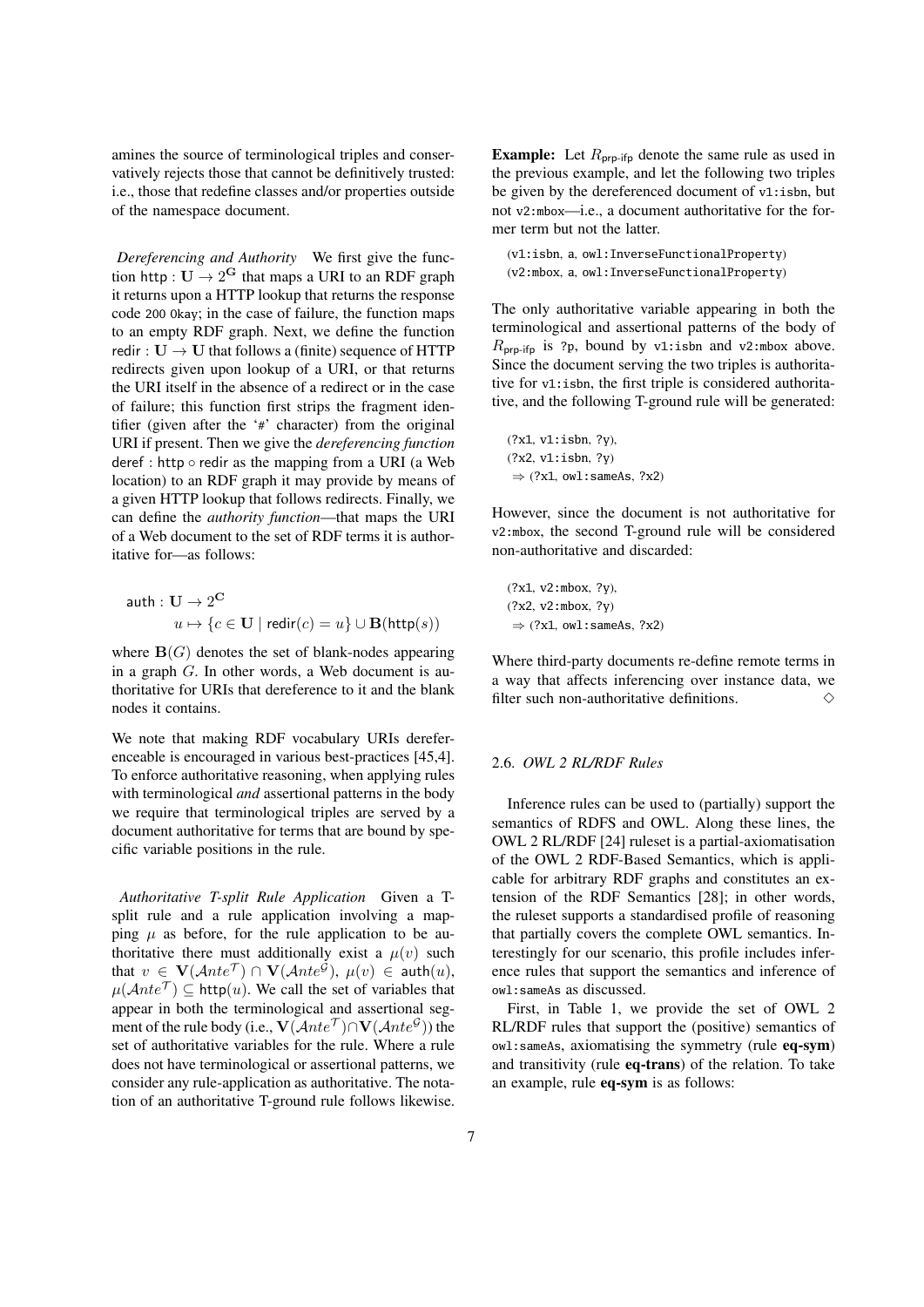(?x, owl:sameAs, ?y)  $\Rightarrow$  (?y, owl:sameAs, ?x)

where if we know that (:a, owl:sameAs, :b), the rule will infer the symmetric relation (:b, owl:sameAs, :a). Rule eq-trans operates analogously; both together allow for computing the transitive, symmetric closure of the equivalence relation. Furthermore, Table 1 also contains the OWL 2 RL/RDF rules that support the semantics of replacement (rules eq-rep-\*), whereby data that holds for one entity must also hold for equivalent entities.

Note that we (optionally, and in the case of later evaluation) choose not to support:

- (i) the reflexive semantics of owl:sameAs, since reflexive owl:sameAs statements will not lead to any consolidation or other non-reflexive equality relations and will produce a large bulk of materialisations;
- (ii) equality on predicates or values for rdf:type, where we do not want possibly imprecise owl:sameAs data to affect terms in these positions.

| OWL2RL   | Antecedent                                                       | Consequent           |
|----------|------------------------------------------------------------------|----------------------|
|          | <i>assertional</i>                                               |                      |
| eq-sym   | $ 2x \text{ will:} sameAs 2y$ .                                  | ?y owl:sameAs $?x$ . |
| eq-trans | 2x owl:sameAs $2y$ . 2y owl:sameAs $2z$ . $2x$ owl:sameAs $2z$ . |                      |
| eq-rep-s | 2s owl:sameAs $2s'$ . 2s $2p$ $2o$ .                             | $2s'$ $2p$ $2o$ .    |
| eq-rep-o | ?o owl:sameAs $?o'$ . ?s ?p ?o .                                 | $?s$ $?p$ $?o'$ .    |
| Table 1  |                                                                  |                      |

Rules that support the positive semantics of owl:sameAs

Given that the semantics of equality is quadratic with respect to the A-Box, we apply a partial-materialisation approach that gives our notion of *consolidation*: instead of materialising (i.e., explicitly writing down) all possible inferences given by the semantics of replacement, we instead choose one canonical identifier to represent the set of equivalent terms, thus effectively compressing the data. We have used this approach in previous works [30–32], and it has also appeared in related works in the literature [70,6], as a common-sense optimisation for handling data-level equality. To take an example, in later evaluation (cf. Table 10) we find a valid equivalence class (set of equivalent entities) with 33,052 members; materialising all pairwise non-reflexive owl:sameAs statements would infer more than 1 billion owl:sameAs relations  $(33,052^2 - 33,052) = 1,092,434,704$ ; further assuming that each entity appeared in on average, e.g., two quadruples, we would infer an additional ∼2 billion of massively duplicated data. By choosing a single canonical identifier, we would instead only materialise ∼100 thousand statements.

Note that although we only perform partial materialisation, we do not change the semantics of equality: our methods are sound with respect to OWL semantics. In addition, alongside the partially materialised data, we provide a set of consolidated owl:sameAs relations (containing all of the identifiers in each equivalence class) that can be used to "backward-chain" the full inferences possible through replacement (as required). Thus, we do not consider the canonical identifier as somehow 'definitive' or superceding the other identifiers, but merely consider it as *representing* the equivalence class. <sup>7</sup>

Finally, herein we do not consider consolidation of literals; one may consider useful applications, e.g., for canonicalising datatype literals, but such discussion is out of the current scope.

As previously mentioned, OWL 2 RL/RDF also contains rules that use terminological knowledge (alongside assertional knowledge) to directly infer owl:sameAs relations. We enumerate these rules in Table 2; note that we italicise the labels of rules supporting features new to OWL 2, and that we list authoritative variables in  $b$ old.  $8$ 

Applying only these OWL 2 RL/RDF rules may miss inference of some owl:sameAs statements. For example, consider the example RDF data given in Turtle syntax [3] as follows:

| # From the FOAF Vocabulary:<br>foaf:homepage rdfs:subPropertyOf foaf:isPrimaryTopicOf.<br>foaf:isPrimaryTopicOf owl:inverseOf foaf:primaryTopic.<br>foaf:isPrimaryTopicOf a owl:InverseFunctionalProperty.<br># From Example Document A:<br>exA:axel foaf:homepage <http: polleres.net=""></http:> .<br># From Example Document B:<br><http: polleres.net=""></http:> foaf:primaryTopic exB:apolleres.<br># Inferred through prp-spo1:<br>exA:axel foaf:isPrimaryTopicOf <http: polleres.net=""></http:> .<br># Inferred through prp-inv:<br>exB:apolleres foaf:isPrimaryTopicOf <http: polleres.net=""></http:> .<br># Subsequently, inferred through prp-ifp:<br>exA:axel owl:sameAs exB:apolleres.<br>exB:apolleres owl:sameAs exA:axel. |  |
|---------------------------------------------------------------------------------------------------------------------------------------------------------------------------------------------------------------------------------------------------------------------------------------------------------------------------------------------------------------------------------------------------------------------------------------------------------------------------------------------------------------------------------------------------------------------------------------------------------------------------------------------------------------------------------------------------------------------------------------------|--|
|                                                                                                                                                                                                                                                                                                                                                                                                                                                                                                                                                                                                                                                                                                                                             |  |
|                                                                                                                                                                                                                                                                                                                                                                                                                                                                                                                                                                                                                                                                                                                                             |  |
|                                                                                                                                                                                                                                                                                                                                                                                                                                                                                                                                                                                                                                                                                                                                             |  |
|                                                                                                                                                                                                                                                                                                                                                                                                                                                                                                                                                                                                                                                                                                                                             |  |
|                                                                                                                                                                                                                                                                                                                                                                                                                                                                                                                                                                                                                                                                                                                                             |  |
|                                                                                                                                                                                                                                                                                                                                                                                                                                                                                                                                                                                                                                                                                                                                             |  |

The example uses properties from the prominent FOAF vocabulary, which is used for publishing personal profiles as RDF. Here, we additionally need OWL 2 RL/RDF rules prp-inv and prp-spo1—handling standard owl:inverseOf and rdfs:subPropertyOf inferencing respectively—to infer the owl:sameAs relation entailed by the data.

<sup>7</sup> We may optionally consider non-canonical blank-node identifiers as redundant and discard them.

As discussed later, our current implementation requires at least one variable to appear in all assertional patterns in the body, and so we do not support prp-key and cls-maxqc3; however, these two features are not commonly used in Linked Data vocabularies [29].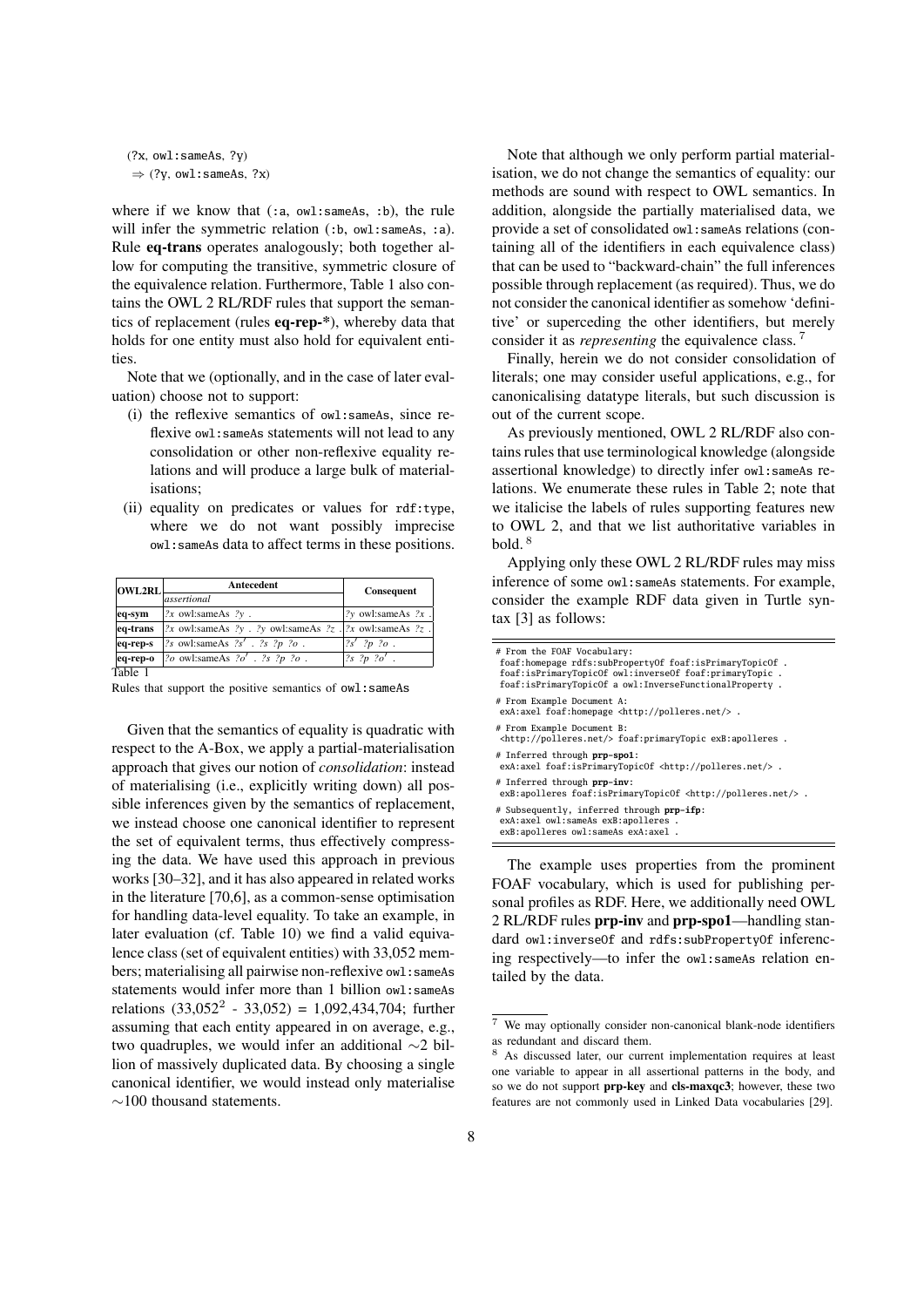| <b>OWL2RL</b> | Antecedent                                | Consequent                                                             |                             |  |
|---------------|-------------------------------------------|------------------------------------------------------------------------|-----------------------------|--|
|               | terminological                            |                                                                        |                             |  |
| prp-fp        | $2p$ a owl: Functional Property.          | $ 2x  \cdot 2p  \cdot 2y_1$ , $ 2y_2 $ .                               | $ 2y_1$ owl:sameAs $2y_2$ . |  |
| prp-ifp       | $2p$ a owl: Inverse Functional Property   | $.  2x_1 \t2p \t2y \t2x_2 \t2p \t2y \t2x_1 \t{ow1}$ : same As $2x_2$ . |                             |  |
| cls-maxc2     | $2u$ a $2x$ .<br>2x owl:maxCardinality 1. |                                                                        | $ 2y_1$ owl:sameAs $2y_2$ . |  |
|               | 2x owl:onProperty $2p$ .                  | $ ?u \; ?p \; ?y_1 \; , \; ?y_2 \; .$                                  |                             |  |
|               | 2x owl:maxQualifiedCardinality 1.         | $2u$ a $2x$ .                                                          |                             |  |
|               | cls-maxqc4 ?x owl:onProperty ?p.          | $ ?u ^2p ^2y_1$ , $?y_2$ .                                             | $2v_1$ owl:sameAs $2v_2$    |  |
|               | $2x$ owl:onClass owl:Thing.               |                                                                        |                             |  |

OWL 2 RL/RDF rules that directly produce owl:sameAs relations; we denote authoritative variables with bold and italicise the labels of rules requiring new OWL 2 constructs

Along these lines, we support an extended set of OWL 2 RL/RDF rules that contain precisely one assertional pattern and for which we have demonstrated a scalable implementation called SAOR, designed for Linked Data reasoning [33]. These rules are listed in Table 3, and as per the previous example, can generate additional inferences that indirectly lead to the derivation of new owl:sameAs data. We will use these rules for entity consolidation in Section 5.

| <b>OWL2RL</b> | Antecedent                                     | Consequent                                      |                                                              |
|---------------|------------------------------------------------|-------------------------------------------------|--------------------------------------------------------------|
|               | terminological                                 | assertional                                     |                                                              |
| prp-dom       | $ 2p \text{ rdfs:domain } 2c$ .                | $2x \; 2p \; 2y$ . $ 2x \; a \; 2c$ .           |                                                              |
| prp-rng       | $?p$ rdfs:range $?c$ .                         | $?x \; ?p \; ?y \; . \;  ?y \; a \; ?c \; .$    |                                                              |
|               | <b>prp-symp</b> $ ?p$ a owl:SymmetricProperty. | ?x ?p ?y .  ?y ?p ?x .                          |                                                              |
| prp-spo1      | $2p_1$ rdfs:subPropertyOf $2p_2$ .             |                                                 | $2x \; 2p_1 \; 2y \;  2x \; 2p_2 \; 2y \; .$                 |
| prp-eqp1      | $2p_1$ owl: equivalent Property $2p_2$ .       |                                                 | $?x ?p_1 ?y .  ?x ?p_2 ?y .$                                 |
| prp-eqp2      | $2p_1$ owl: equivalent Property $2p_2$ .       |                                                 | $?x ?p_2 ?y .  ?x ?p_1 ?y .$                                 |
| prp-inv1      | $?p_1$ owl:inverseOf $?p_2$ .                  |                                                 | $?x ?p_1 ?y . ?y ?p_2 ?x .$                                  |
| prp-inv2      | $?p_1$ owl:inverseOf $?p_2$ .                  |                                                 | $?x ?p_2 ?y .  ?y ?p_1 ?x .$                                 |
| $cls-int2$    | ?c owl:intersectionOf $(2c_1  2c_n)$ .         |                                                 | $ 2x $ a $2c$ . $ 2x $ a $2c$ <sub>1</sub> 2c <sub>n</sub> . |
| cls-uni       | ?c owl:unionOf $(2c_12c_i2c_n)$ .              | $2x$ a $2c_i$                                   | $2x$ a $2c$ .                                                |
| cls-svf2      | $?x$ owl:someValuesFrom owl:Thing ;            | $2u$ $2p$ $2v$ . $2u$ a $2x$ .                  |                                                              |
|               | owl:onProperty $?p$ .<br>?x owl:hasValue ?y ;  |                                                 |                                                              |
| cls-hv1       | owl:onProperty $?p$ .                          | $2u$ a $2x$ .                                   | $ ?u \t ?p \t ?y$ .                                          |
| cls-hv2       | $?x$ owl:has Value $?y$ ;                      | $2u$ $2p$ $2y$ . $2u$ a $2x$ .                  |                                                              |
|               | owl:onProperty $?p$ .                          |                                                 |                                                              |
| cax-sco       | $2c_1$ rdfs:subClassOf $2c_2$ .                | $2x$ a $2c_1$ . $2x$ a $2c_2$ .                 |                                                              |
| cax-eqc1      | $2c_1$ owl: equivalent Class $2c_2$ .          | ?x a ?c <sub>1</sub> .   ?x a ?c <sub>2</sub> . |                                                              |
| cax-eqc2      | $2c_1$ owl: equivalent Class $2c_2$ .          | $2x$ a $2c_2$ . $2x$ a $2c_1$ .                 |                                                              |
| Table 3       |                                                |                                                 |                                                              |

OWL 2 RL/RDF rules containing precisely one assertional pattern in the body, with authoritative variables in bold (cf. [33])

Lastly, as we discuss later (particularly in Section 7) Linked Data is inherently noisy and prone to mistakes. Although our methods are sound (i.e., correct) with respect to formal OWL semantics, such noise in our input data may lead to unintended consequences when applying reasoning which we wish to minimise and/or repair. Relatedly, OWL contains features that allow for detecting formal contradictions—called *inconsistencies*—in RDF data. An example of an inconsistency would be where something is a member of two disjoint classes, such as foaf:Person and foaf:Organization; formally, the intersection of such disjoint classes should be empty

and they should not share members. Along these lines, OWL 2 RL/RDF contains rules (with the special symbol false in the head) that allow for detecting inconsistency in an RDF graph. We use a subset of these consistency-checking OWL 2 RL/RDF rules later in Section 7 to try to automatically detect and repair unintended owl:sameAs inferences; the supported subset is listed in Table 4.

| <b>OWL2RL</b> | Antecedent                                                 |                                                       |  |  |  |  |  |
|---------------|------------------------------------------------------------|-------------------------------------------------------|--|--|--|--|--|
|               | terminological                                             | assertional                                           |  |  |  |  |  |
|               |                                                            | $?x$ owl:sameAs $?y$ .                                |  |  |  |  |  |
| eq-diff1      |                                                            | $?x$ owl:differentFrom $?y$ .                         |  |  |  |  |  |
| prp-irp       | $2p$ a owl: Irreflexive Property.                          | $?x ?p ?x$ .                                          |  |  |  |  |  |
| prp-asyp      | $2p$ a owl: Asymmetric Property                            | ?x ?p ?y . ?y ?p ?x .                                 |  |  |  |  |  |
| prp-pdw       | $2p_1$ owl:propertyDisjointWith $2p_2$                     | $?x \; ?p_1 \; ?y \; ; \; ?p_2 \; ?y \; .$            |  |  |  |  |  |
| prp-adp       | $?x$ a owl:AllDisjointProperties.                          | $2u\ 2p_i\ 2y\ ;\ 2p_i\ 2y\ .\ (i\neq j)$             |  |  |  |  |  |
|               | ?x owl:members $(2p_1, , 2p_n)$ .                          |                                                       |  |  |  |  |  |
| cls-com       | $2c_1$ owl:complement Of $2c_2$ .                          | $?x$ a $?c_1$ , $?c_2$ .                              |  |  |  |  |  |
| cls-maxc1     | $2x$ owl:maxCardinality $0$ .                              | $2u$ a $2x$ ; $2p$ $2y$ .                             |  |  |  |  |  |
|               | 2x owl:onProperty $?p$ .                                   |                                                       |  |  |  |  |  |
|               | $2x$ owl:maxQualifiedCardinality 0.                        |                                                       |  |  |  |  |  |
|               | <i>cls-maxqc2</i>   ? <i>x</i> owl:onProperty ? <i>p</i> . | $2u$ a $2x$ ; $2p$ $2y$ .                             |  |  |  |  |  |
|               | $?x$ owl:onClass owl:Thing.                                |                                                       |  |  |  |  |  |
| cax-dw        | $2c_1$ owl: disjoint With $2c_2$ .                         | $?x$ a $?c_1$ , $?c_2$ .                              |  |  |  |  |  |
| cax-adc       | ?x a owl:AllDisjointClasses.                               |                                                       |  |  |  |  |  |
|               | ?x owl:members $(2c_1, , 2c_n)$ .                          | ?z a ?c <sub>i</sub> , ?c <sub>j</sub> . $(i \neq j)$ |  |  |  |  |  |
| Table 4       |                                                            |                                                       |  |  |  |  |  |

OWL 2 RL/RDF rules used to detect inconsistency that we currently support; we denote authoritative variables with bold

# 2.7. *Distribution architecture*

To help meet our scalability requirements, our methods are implemented on a shared-nothing distributed architecture [64] over a cluster of commodity hardware. The distributed framework consists of a master machine that orchestrates the given tasks, and several slave machines that perform parts of the task in parallel.

The master machine can instigate the following distributed operations:

– scatter: partition on-disk data using some local *split* function, and send each chunk to individual slave machines for subsequent processing;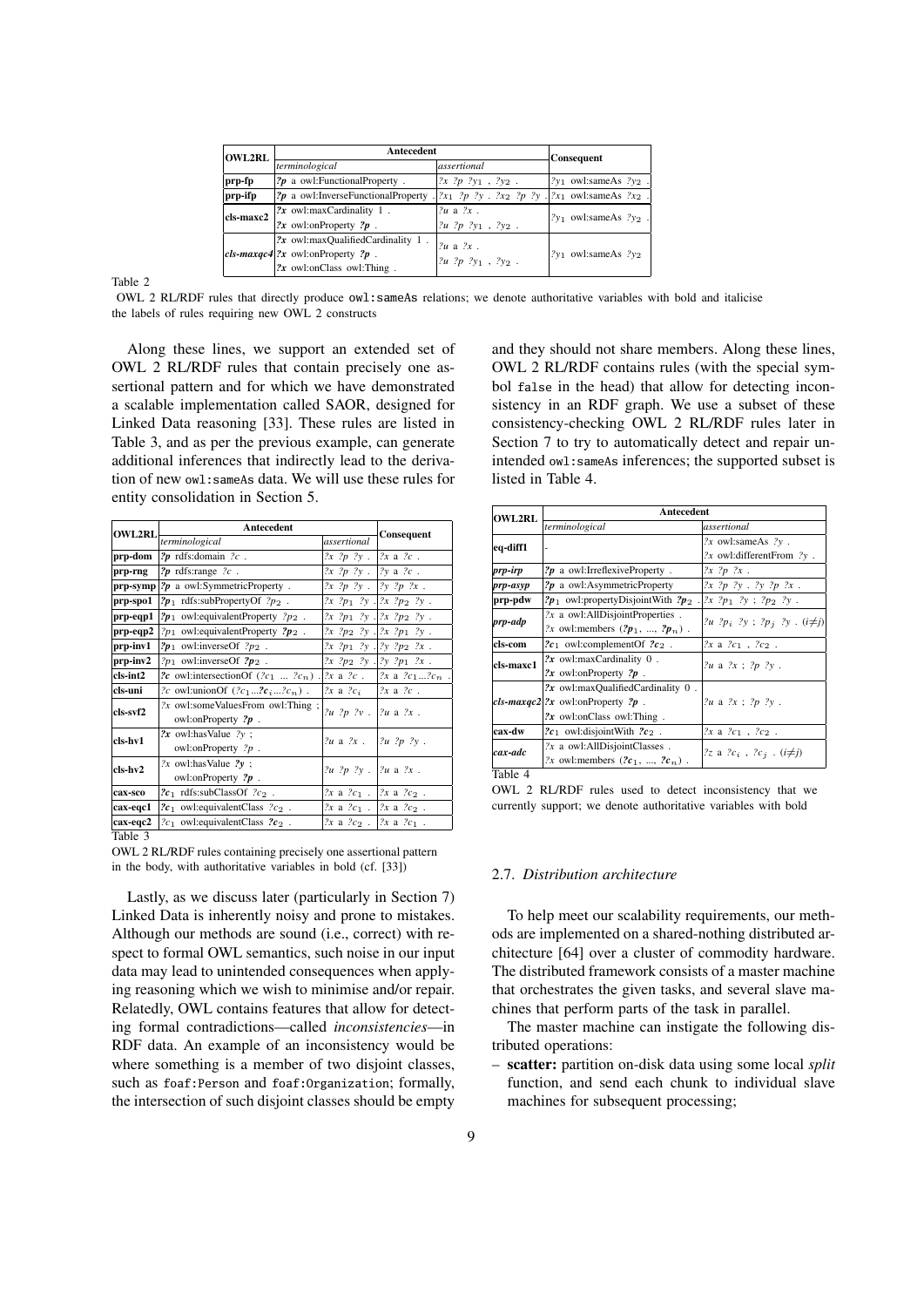- run: request the parallel execution of a task by the slave machines—such a task either involves processing of some data local to the slave machine, or the coordinate method (described later) for reorganising the data under analysis;
- gather: gathers chunks of output data from the slave swarm and performs some local *merge* function over the data;
- flood: broadcast global knowledge required by all slave machines for a future task.

The master machine provides input data to the slave swarm, provides the control logic required by the distributed task (commencing tasks, coordinating timing, ending tasks), gathers and locally perform tasks on global knowledge that the slave machines would otherwise have to replicate in parallel, and transmits globally required knowledge.

The slave machines, as well as performing tasks in parallel, can perform the following distributed operation (at the behest of the master machine):

– coordinate: local data on each slave machine is partitioned according to some *split* function, with the chunks sent to individual machines in parallel; each slave machine also gathers the incoming chunks in parallel using some *merge* function.

The above operation allows slave machines to reorganise (split/send/gather) intermediary amongst themselves; the coordinate operation could be replaced by a pair of gather/scatter operations performed by the master machine, but we wish to avoid the channelling of all intermediary data through one machine.

Note that herein, we assume that the input corpus is evenly distributed and split across the slave machines, and that the slave machines have roughly even specifications: that is, we do not consider any special form of load balancing, but instead aim to have uniform machines processing comparable data-chunks.

We note that there is the practical issue of the master machine being idle waiting for the slaves, and, more critically, the potentially large cluster of slave machines waiting idle for the master machine. One could overcome idle times with mature task-scheduling (e.g., interleaving jobs) and load-balancing. From an algorithmic point of view, removing the central coordination on the master machine may enable better distributability. One possibility would be to allow the slave machines to duplicate the aggregation of global knowledge in parallel: although this would free up the master machine and would probably take roughly the same time, duplicating computation wastes resources that could otherwise be exploited by, e.g., interleaving jobs. A second possibility would be to avoid the requirement for global knowledge and to coordinate upon the larger corpus (e.g., a coordinate function hashing on the subject and object of the data, or perhaps an adaptation of the SPEEDDATE routing strategy [51]). Such decisions are heavily influenced by the scale of the task to perform, the percentage of knowledge that is globally required, how the input data are distributed, how the output data should be distributed, and the nature of the cluster over which it should be performed and the task-scheduling possible. The distributed implementation of our tasks are designed to exploit a relatively small percentage of global knowledge which is cheap to coordinate, and we choose to avoid—insofar as reasonable—duplicating computation.

#### 2.8. *Experimental setup*

Our entire code-base is implemented on top of standard Java libraries. We instantiate the distributed architecture using Java RMI libraries, and using the lightweight open-source Java RMIIO package  $9$ for streaming data for the network.

All of our evaluation is based on nine machines connected by Gigabit ethernet,  $10$  each with uniform specifications, viz., 2.2GHz Opteron x86-64, 4GB main memory, 160GB SATA hard-disks, running Java 1.6.0\_12 on Debian 5.0.4.

#### 3. Experimental corpus

Later in this paper, we discuss the performance and results of applying our methods over a corpus of 1.118 billion quadruples derived from an opendomain RDF/XML crawl of 3.985 million web documents in mid-May 2010 (detailed in [32,29]). The crawl was conducted in a breadth-first manner, extracting URIs from all positions of the RDF data. Individual URI queues were assigned to different *pay-leveldomains* (aka. *PLDs*: domains that require payment, e.g., deri.ie, data.gov.uk), where we enforced a politeness policy of accessing a maximum of two URIs per PLD per second. URIs with the highest inlink count per each PLD queue were polled first.

With regards the resulting corpus, of the 1.118 billion quads, 1.106 billion are unique, and 947 million are unique triples. The data contain 23 thousand unique predicates and 105 thousand unique class terms (terms

<sup>9</sup> http://openhms.sourceforge.net/rmiio/

<sup>10</sup>We observe, e.g., a max FTP transfer rate of 38MB/sec between machines.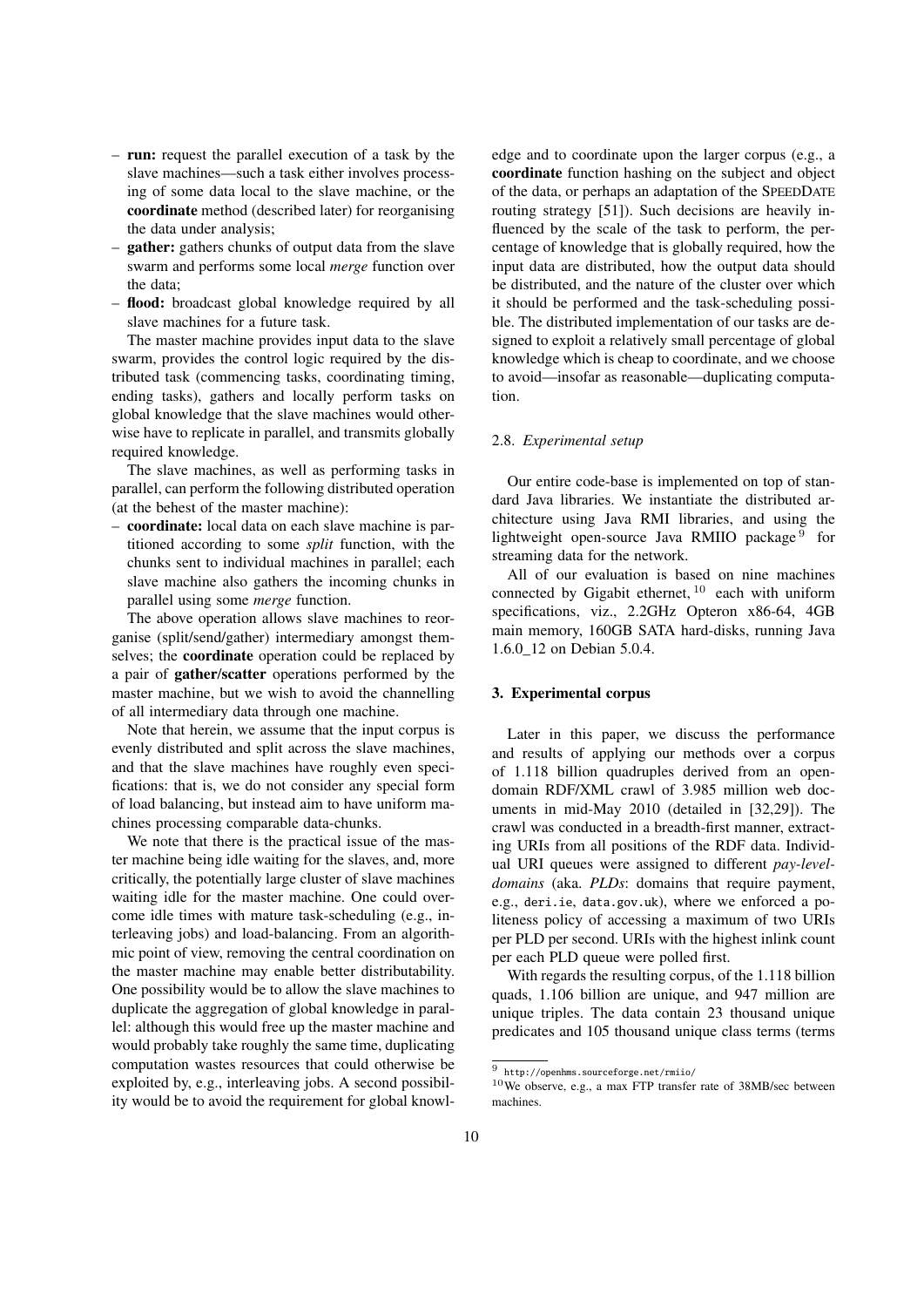in the object position of an rdf:type triple). In terms of diversity, the corpus consists of RDF from 783 paylevel-domains [32].

*Note that further details about the parameters of the crawl and statistics about the corpus are available in [32,29].*

Now we discuss the usage of terms in a *data-level position*, viz., terms in the subject position or object position of non-rdf:type triples.<sup>11</sup> Since we do not consider the consolidation of literals or schema-level concepts, we focus on characterising blank-node and URI re-use in such data-level positions, thus rendering a picture of the structure of the raw data.

We found 286.3 million unique terms, of which, 165.4 million (57.8%) were blank-nodes, 92.1 million (32.2%) were URIs, and 28.9 million (10%) were literals. With respect to literals, each had on average 9.473 data-level occurrences (by definition, all in the object position).

With respect to blank-nodes, each had on average 5.233 data-level occurrences. Each occurred on average 0.995 times in the object position of a non-rdf:type triple, with 3.1 million (1.87%) not occurring in the object position; conversely, each occurred on average 4.239 times in the subject position of a triple, with 69 thousand (0.04%) not occurring in the subject position. Thus, we summarise that almost all blank-nodes appear in both the subject position and object position, but occur most prevalently in the former. Importantly, note that in our input, blank-nodes cannot be re-used across sources.

With respect to URIs, each had on average 9.41 datalevel occurrences  $(1.8 \times$  the average for blank-nodes), with 4.399 average appearances in the subject position and 5.01 appearances in the object position—19.85 million (21.55%) did not appear in an object position, whilst 57.91 million (62.88%) did not appear in a subject position.

With respect to re-use across sources, each URI had a data-level occurrence in, on average, 4.7 documents, and 1.008 PLDs—56.2 million (61.02%) of URIs appeared in only one document, and 91.3 million (99.13%) only appeared in one PLD. Also, re-use of URIs across documents was heavily weighted in favour of use in the object position: URIs appeared in the subject position in, on average, 1.061 documents and 0.346 PLDs; for the object position of non-rdf:type triples, URIs occurred in, on average, 3.996 documents and 0.727 PLDs.

The URI with the most data-level occurrences (1.66 million) was http://identi.ca/; the URI with the most re-use across documents (appearing in 179.3 thousand documents) was http://creativecommons.org/licenses/by/3.0/;

the URI with the most re-use across PLDs (appearing in 80 different domains) was http://www.ldodds.com/foaf/foaf-a-matic. Although some URIs do enjoy widespread re-use across different documents and domains, in Figures 1 and 2 we give the distribution of re-use of URIs across documents and across PLDs, where a power-law relationship is roughly evident—again, the majority of URIs only appear in one document (61%) or in one PLD (99%).

From this analysis, we can conclude that with respect to data-level terms in our corpus:

- blank-nodes, which by their very nature cannot be re-used across documents, are 1.8× more prevalent than URIs;
- despite a smaller number of unique URIs, each one is used in (probably coincidentally)  $1.8 \times$  more triples;
- unlike blank-nodes, URIs commonly only appear in either a subject position or an object position;
- each URI is re-used on average in 4.7 documents, but usually only within the same domain—most external re-use is in the object position of a triple;
- 99% of URIs appear in only one PLD.

We can conclude that within our corpus—itself a general crawl for RDF/XML on the Web—we find that there is only sparse re-use of data-level terms across sources, and particularly across domains.

Finally, for the purposes of demonstrating performance across varying numbers of machines, we extract a smaller corpus, comprising of 100 million quadruples, from the full evaluation corpus. We extract the subcorpus from the head of the raw corpus; since the data are ordered by access time, polling statements from the head roughly emulates a smaller crawl of data, which should ensure, e.g., that all well-linked vocabularies are contained therein.

#### 4. Base-line Consolidation

We now present the "base-line" algorithm for consolidation that consumes asserted owl:sameAs relations in the data. Linked Data best-practices encourage the provision of owl:sameAs links between exporters that coin different URIs for the same entities:

*"It is common practice to use the owl:sameAs property for stating that another data source also provides information about a specific non-information resource."*

 $11$ Please see [32, Appendix A] for further statistics relating to this corpus.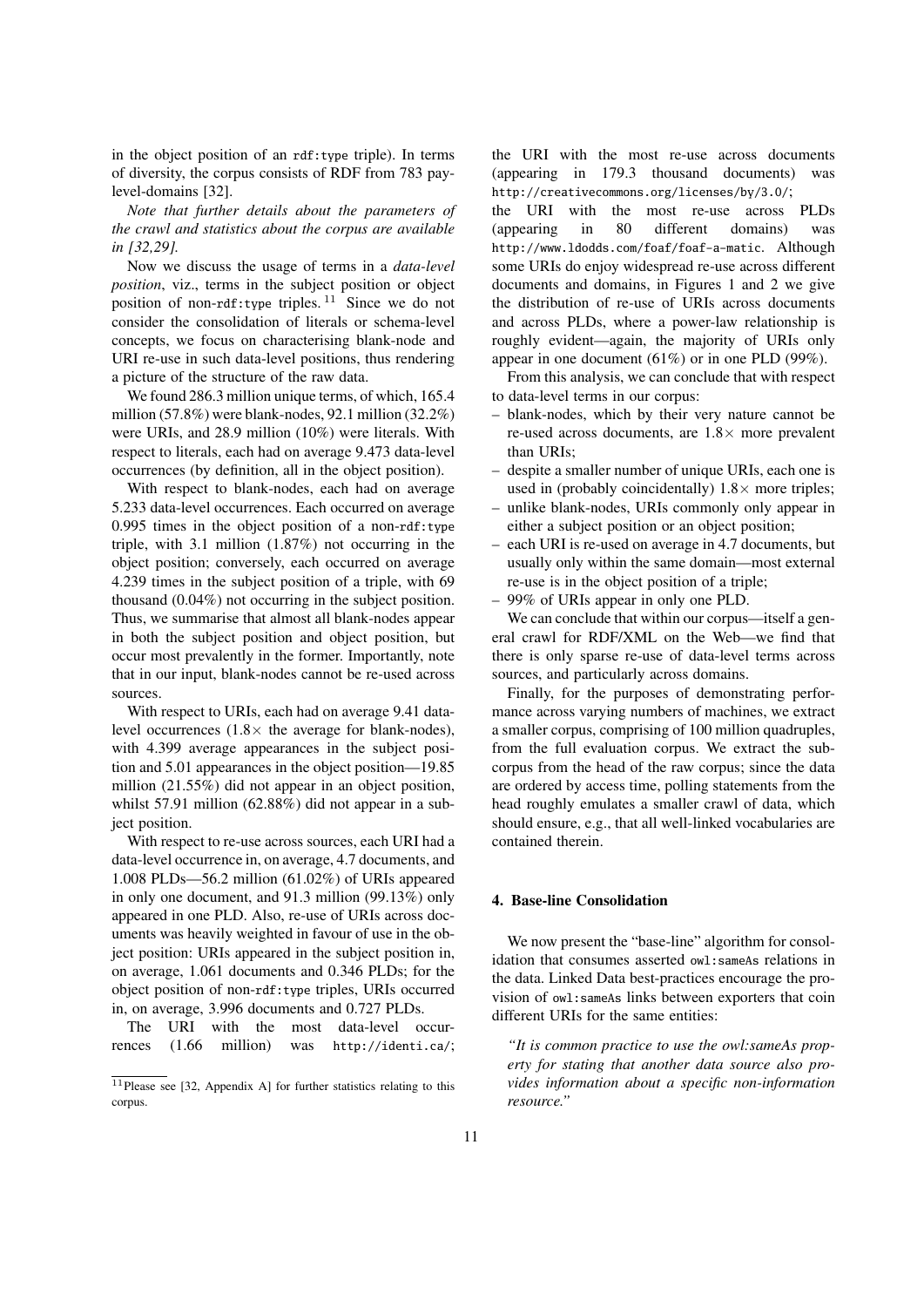

Fig. 1. Distribution of URIs and the number of documents they appear in (in a data-position)

$$
-[7, \S 6]
$$

We would thus expect there to be a significant amount of explicit owl:sameAs data present in our corpus—provided directly by the Linked Data publishers themselves—that can be directly used for consolidation.

To perform consolidation over such data, the first step is to extract all explicit owl:sameAs data from the corpus. We must then compute the transitive and symmetric closure of the equivalence relation and build *equivalence classes*: sets of coreferent identifiers. Note that the set of equivalence classes forms a *partition* of coreferent identifiers where, due to the transitive and symmetric semantics of owl: sameAs, each identifier can only appear in one such class. Also note that we do not need to consider singleton equivalence classes that contain only one identifier: consolidation need not perform any action if an identifier is found only to be coreferent with itself. Once the closure of asserted owl:sameAs data has been computed, we then need to build an index that maps identifiers to the equivalence class in which it is contained. This index enables lookups of coreferent identifiers. Next, in the consolidated data, we would like to collapse the data mentioning identifiers in each equivalence class to instead use a single consistent, canonical identifier; for each equivalence class, we must thus choose a canonical identifier. Finally, we can scan the entire corpus, and using the equivalence class index, rewrite the original identifiers to their canonincal form. As an optional step, we can also add links between each canonical identifier and its coreferent forms using an artifical owl:sameAs relation in the output, thus persisting the original identifiers.



Fig. 2. Distribution of URIs and the number of PLDs they appear in (in a data-position)

The distributed algorithm presented in this section is based on an in-memory equivalence class closure and index, and is the current method of consolidation employed by the SWSE system, described previously in [32]. Herein, we briefly reintroduce the approach from [32], where we also add new performance evaluation over varying numbers of machines in the distributed setup, present more discussion and analysis of the use of owl:sameAs in our Linked Data corpus, and manually evaluate the precision of the approach for an extended sample of 1,000 coreferent pairs. In particular, this section serves as a baseline for comparison against the extended consolidation approach that uses richer reasoning features, explored later in Section 5.

#### 4.1. *High-level approach*

Based on the previous discussion, the approach is straight-forward:

- (i) scan the corpus and separate out all asserted owl:sameAs relations from the main body of the corpus;
- (ii) load these relations into an in-memory index that encodes the transitive and symmetric semantics of owl:sameAs;
- (iii) for each equivalence class in the index, choose a canonical term;
- (iv) scan the corpus again, canonicalising any term in the subject position or object position of an rdf:type triple.

Thus, we need only index a small subset of the corpus owl:sameAs statements—and can apply consolidation by means of two scans.

The non-trivial aspects of the algorithm are given by the equality closure and index. To perform the in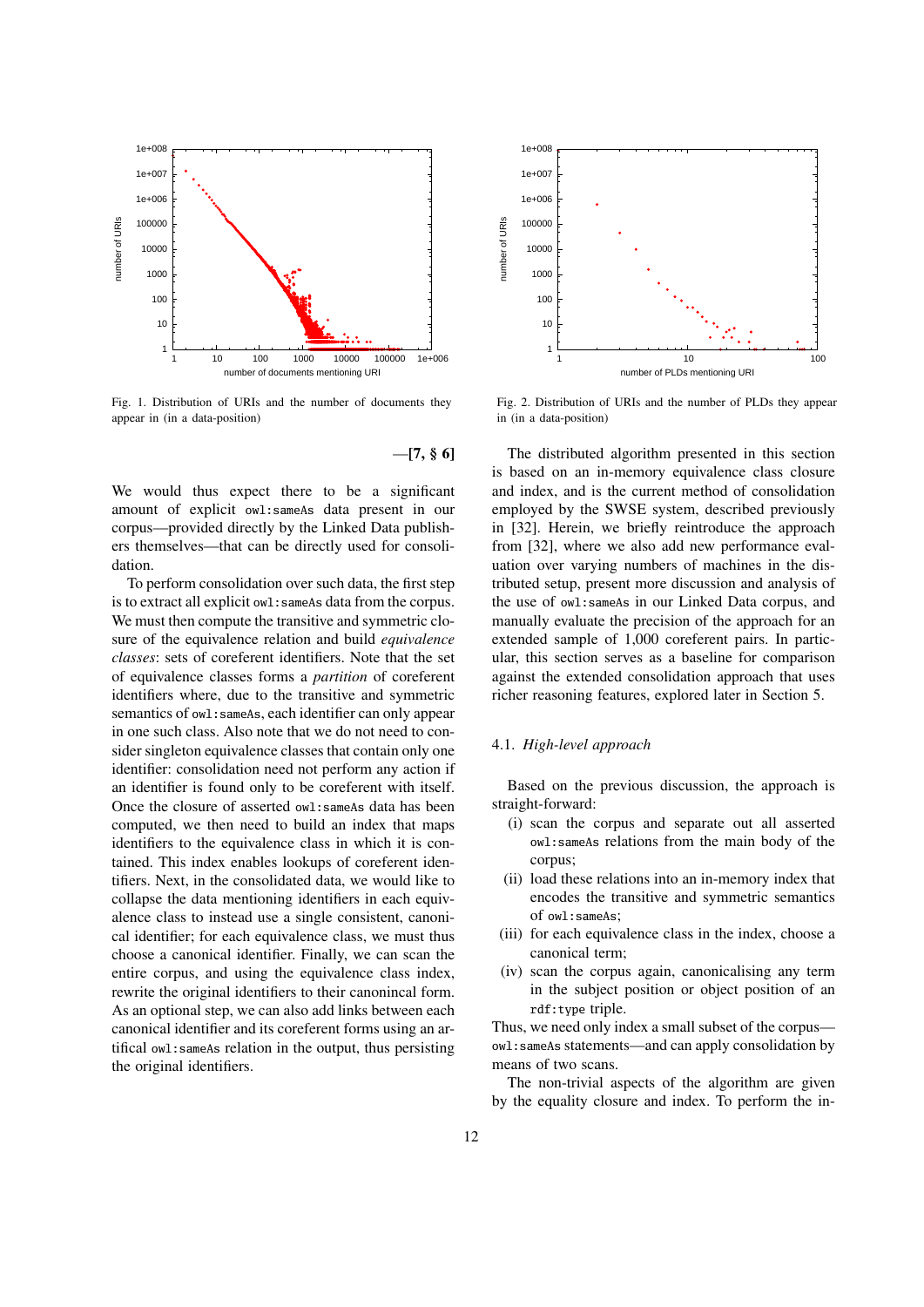memory transitive, symmetric closure, we use a traditional union–find algorithm [66,40] for computing equivalence partitions, where (i) equivalent elements are stored in common sets such that each element is only contained in one set; (ii) a map provides a find function for looking up which set an element belongs to; and (iii) when new equivalent elements are found, the sets they belong to are unioned. The process is based on an in-memory map index, and is detailed in Algorithm 1, where:

- (i) the eqc labels refer to *eq*uivalence *c*lasses, and s and o refer to RDF *s*ubject and *o*bject terms;
- (ii) the function map.get refers to an identifier lookup on the in-memory index that should return the intermediary equivalence class associated with that identifier (i.e., find);
- (iii) the function map.put associates an identifier with a new equivalence class.

The output of the algorithm is an in-memory map from identifiers to their respective equivalence class.

Next, we must choose a canonical term for each equivalence class: we prefer URIs over blank-nodes, thereafter choosing a term with the lowest alphabetical ordering; a canonical term is thus associated to each equivalent set. Once the equivalence index has been finalised, we re-scan the corpus and canonicalise the data using the in-memory index to service lookups.

#### 4.2. *Distributed approach*

Again, distribution of the approach is fairly intuitive, as follows:

- (i) run: scan the distributed corpus (split over the slave machines) in parallel to extract owl:sameAs relations;
- (ii) gather: gather all owl:sameAs relations onto the master machine, and build the in-memory equality index;
- (iii) **flood/run**: send the equality index (in its entirety) to each slave machine, and apply the consolidation scan in parallel.

As we will see in the next section, the most expensive methods—involving the two scans of the main corpus can be conducted in parallel.

#### 4.3. *Performance Evaluation*

We applied the distributed base-line consolidation over our corpus with the aformentioned procedure and setup. The entire consolidation process took 63.3 min, with the bulk of time taken as follows: the first scan Algorithm 1 Building equivalence map [32]

|     | Require: SAMEAS DATA: SA                                           |
|-----|--------------------------------------------------------------------|
| 1:  | $map \leftarrow \{\}$                                              |
| 2:  | for $(s, \text{owl:sameAs}, o) \in \mathcal{SA} \land s \neq o$ do |
| 3:  | $eqc_s \leftarrow \text{map.get}(s)$                               |
| 4:  | $eqc_o \leftarrow \text{map.get}(o)$                               |
| 5:  | if $eqc_s = \emptyset \wedge eqc_o = \emptyset$ then               |
| 6:  | $eqc_{s\cup o} \leftarrow \{s, o\}$                                |
| 7:  | map.put(s, $eqc_{s\cup o}$ )                                       |
| 8:  | map.put( $o, eqc_{s \cup o}$ )                                     |
| 9:  | else if $eqc_s = \emptyset$ then                                   |
| 10: | add s to eqc                                                       |
| 11: | map.put(s, $eqco$ )                                                |
| 12: | else if $eqc_o = \emptyset$ then                                   |
| 13: | add <i>o</i> to $eqc_s$                                            |
| 14: | map.put( $o, eqc_s$ )                                              |
| 15: | else if $eqc_s \neq eqc_o$ then                                    |
| 16: | if $ eqc_s  >  eqc_o $ then                                        |
| 17: | add all $eqco$ into $eqcs$                                         |
| 18: | for $e_o \in eqc_o$ do                                             |
| 19: | map.put( $e_o,$ eqc <sub>s</sub> )                                 |
| 20: | end for                                                            |
| 21: | else                                                               |
| 22: | add all $eqc_s$ into $eqc_o$                                       |
| 23: | for $e_s \in eqc_s$ do                                             |
| 24: | map.put( $e_s, eqc_o$ )                                            |
| 25: | end for                                                            |
| 26: | end if                                                             |
| 27: | end if                                                             |
|     | $28:$ end for                                                      |

extracting owl:sameAs statements took 12.5 min, with an average idle time for the servers of 11 s (1.4%) i.e., on average, the slave machines spent 1.4% of the time idly waiting for peers to finish. Transferring, aggregating and loading the owl:sameAs statements on the master machine took 8.4 min. The second scan rewriting the data according to the canonical identifiers took in total 42.3 min, with an average idle time of 64.7 s (2.5%) for each machine at the end of the round. The slower time for the second round is attributable to the extra overhead of re-writing the GZip-compressed data to disk, as opposed to just reading.

In the rightmost column of Table 5 (full-8), we give a breakdown of the timing for the tasks over the full corpus using eight slave machines and one master machine. Independent of the number of slaves, we note that the master machine required 8.5 min for coordinating globally-required owl:sameAs knowledge, and that the rest of the task time is spent in embarrassingly parallel execution (amenable to reduction by increasing the number of machines). For our setup, the slave ma-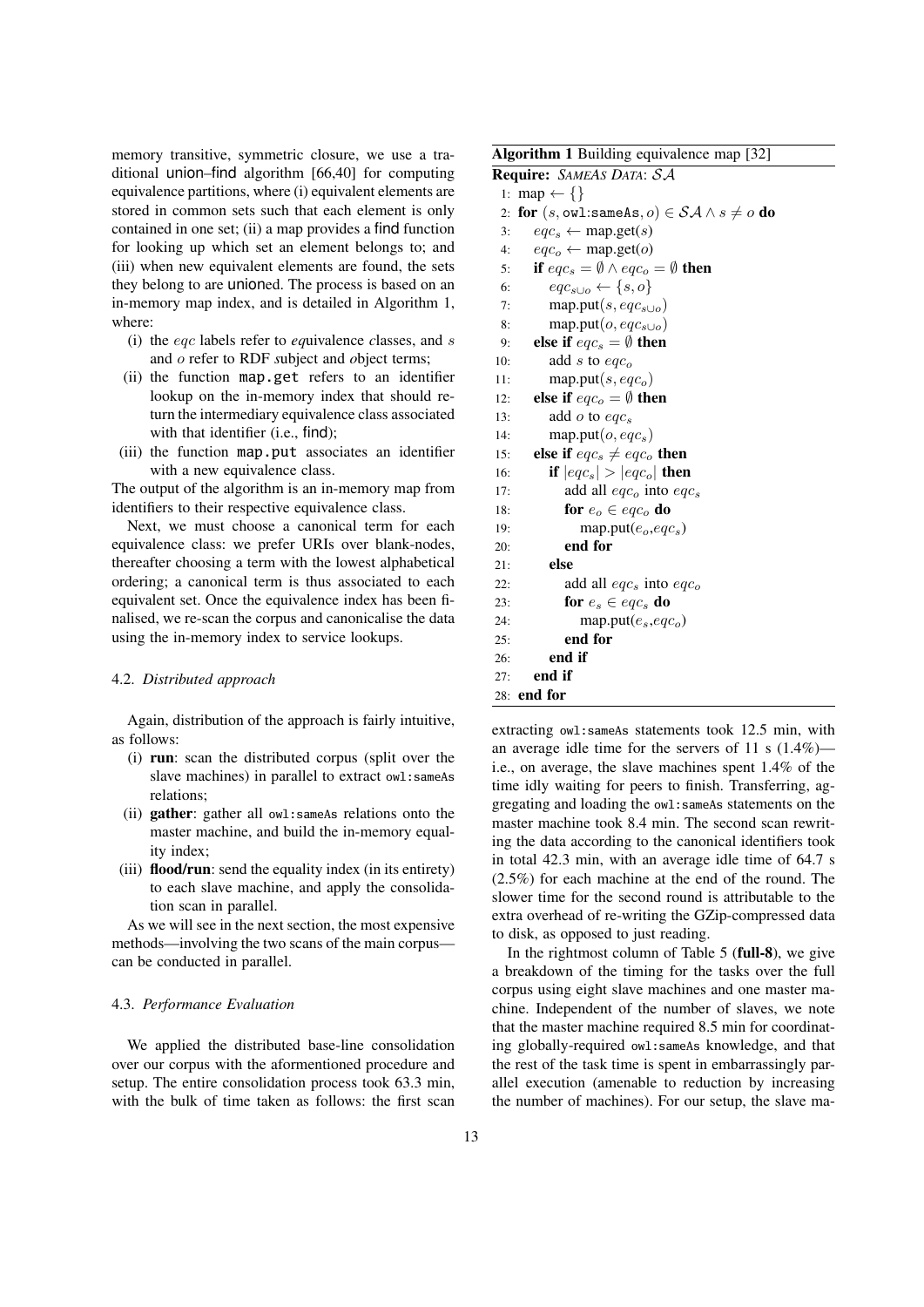|               | Category                    |        | $\mathbf{2}$ |        |       |        | 4     |        | 8               | full-8 |       |
|---------------|-----------------------------|--------|--------------|--------|-------|--------|-------|--------|-----------------|--------|-------|
|               |                             |        | $\%$         | min    | $\%$  | min    | $\%$  | min    | $\mathcal{O}_0$ | min    | $\%$  |
|               | <b>Total execution time</b> | 42.2   | 100.0        | 22.3   | 100.0 | 11.9   | 100.0 | 6.7    | 100.0           | 63.3   | 100.0 |
|               | <b>Executing</b>            | 0.5    | 1.1          | 0.5    | 2.2   | 0.5    | 4.0   | 0.5    | 7.5             | 8.5    | 13.4  |
| <b>MASTER</b> | Aggregating owl: sameAs     | 0.4    | 1.1          | 0.5    | 2.2   | 0.5    | 4.0   | 0.5    | 7.5             | 8.4    | 13.3  |
|               | Miscellaneous               | $\sim$ | 0.1          | $\sim$ | 0.1   | $\sim$ | 0.1   | $\sim$ | 0.4             | 0.1    | 0.1   |
|               | Idle (waiting for slaves)   | 41.8   | 98.9         | 21.8   | 97.7  | 11.4   | 95.8  | 6.2    | 92.1            | 54.8   | 86.6  |
|               | Avg. Executing (total)      | 41.8   | 98.9         | 21.8   | 97.7  | 11.4   | 95.8  | 6.2    | 92.1            | 53.5   | 84.6  |
|               | Extract owl: sameAs         | 9.0    | 21.4         | 4.5    | 20.2  | 2.2    | 18.4  | 1.1    | 16.8            | 12.3   | 19.5  |
| <b>SLAVES</b> | Consolidate                 | 32.7   | 77.5         | 17.1   | 76.9  | 8.8    | 73.5  | 4.7    | 70.5            | 41.2   | 65.1  |
|               | Avg. Idle                   | 0.5    | 1.1          | 0.7    | 2.9   | 1.0    | 8.2   | 0.8    | 12.7            | 9.8    | 15.4  |
|               | Waiting for peers           | 0.0    | 0.0          | 0.1    | 0.7   | 0.5    | 4.0   | 0.3    | 4.7             | 1.3    | 2.0   |
|               | Waiting for master          | 0.5    | 1.1          | 0.5    | 2.3   | 0.5    | 4.2   | 0.5    | 7.9             | 8.5    | 13.4  |

Breakdown of timing of distributed baseline consolidation

chines were kept busy for, on average, 84.6% of the total task time; of the idle time, 87% was spent waiting for the master to coordinate the owl:sameAs data, and 13% was spent waiting for peers to finish their task due to sub-optimal load balancing. The master machine spent 86.6% of the task idle waiting for the slaves to finish.

In addition, Table 5 also gives performance results for one master and varying numbers of slave machines (1,2,4,8) over the 100 million quadruple corpus. Note that in the table, we use the symbol  $\sim$  to indicate a negligible value ( $0 < \sim$  < 0.05). We see that as the number of slave machines increases, so too does the *percentage* of time taken to aggregate global knowledge on the master machine (the *absolute* time stays roughly stable). This indicates that for a high number of machines, the aggregation of global knowledge will eventually become a bottleneck, and an alternative distribution strategy may be preferable, subject to further investigation. Overall, however, we see that the total execution times roughly halve when the number of slave machines are doubled: we observe a  $0.528 \times$ ,  $0.536 \times$  and  $0.561 \times$  reduction in total task execution time moving from 1 slave machine to 2, 2 to 4, and 4 to 8, respectively (here, a value of  $0.5 \times$  would indicate linear scaling out).

#### 4.4. *Results Evaluation*

We extracted 11.93 million raw owl: sameAs quadruples from the full corpus. Of these, however, there were only 3.77 million unique triples. After closure, the data formed 2.16 million equivalence classes mentioning 5.75 million terms (6.24% of URIs)—an average of 2.65 elements per equivalence class. Of the 5.75 million terms, only 4,156 were blank-nodes. Figure 3 presents the distribution of sizes of the equivalence classes, where the largest equivalence class contains 8,481 equivalent entities and 1.6 million (74.1%) equivalence classes contain the minimum two equivalent identifiers. Figure 4 shows a similar distribution, but for the number of PLDs extracted from URIs in each equivalence class. Interestingly, the majority (57.1%) of equivalence classes contained identifiers from more than one PLD, where the most diverse equivalence class contained URIs from 32 PLDs.

Table 6 shows the canonical URIs for the largest 5 equivalence classes; we manually inspected the results and show whether or not the results were verified as correct/incorrect. Indeed, results for class 1 and 2 were deemed incorrect due to over-use of owl: sameAs for linking drug-related entities in the DailyMed and LinkedCT exporters. Results 3 and 5 were verified as correct consolidation of prominent Semantic Web related authors, resp.: Dieter Fensel and Rudi Studer—authors are given many duplicate URIs by the RKBExplorer coreference index. <sup>12</sup> Result 4 contained URIs from various sites generally referring to the United States, mostly from DBPedia and LastFM. With respect to the DBPedia URIs, these (i) were equivalent but for capitilisation variations or stop-words, (ii) were variations of abbreviations or valid synonyms, (iii) were different language versions (e.g., dbpedia:États\_Unis), (iv) were nicknames (e.g., dbpedia:Yankee\_land), (v) were related but not equivalent (e.g., dbpedia:American\_Civilization), (vi) were just noise (e.g., dbpedia:LOL\_Dean).

Besides the largest equivalence classes, which we have seen are prone to errors perhaps due to the snowballing effect of the transitive and symmetric closure,

<sup>12</sup>For example, see the coreference results given by http: //www.rkbexplorer.com/sameAs/?uri=http://acm.rkbexplorer.com/id/ person-53292-22877d02973d0d01e8f29c7113776e7e, which at the time of writing correspond to 436 out of the 443 equivalent URIs found for Dieter Fensel.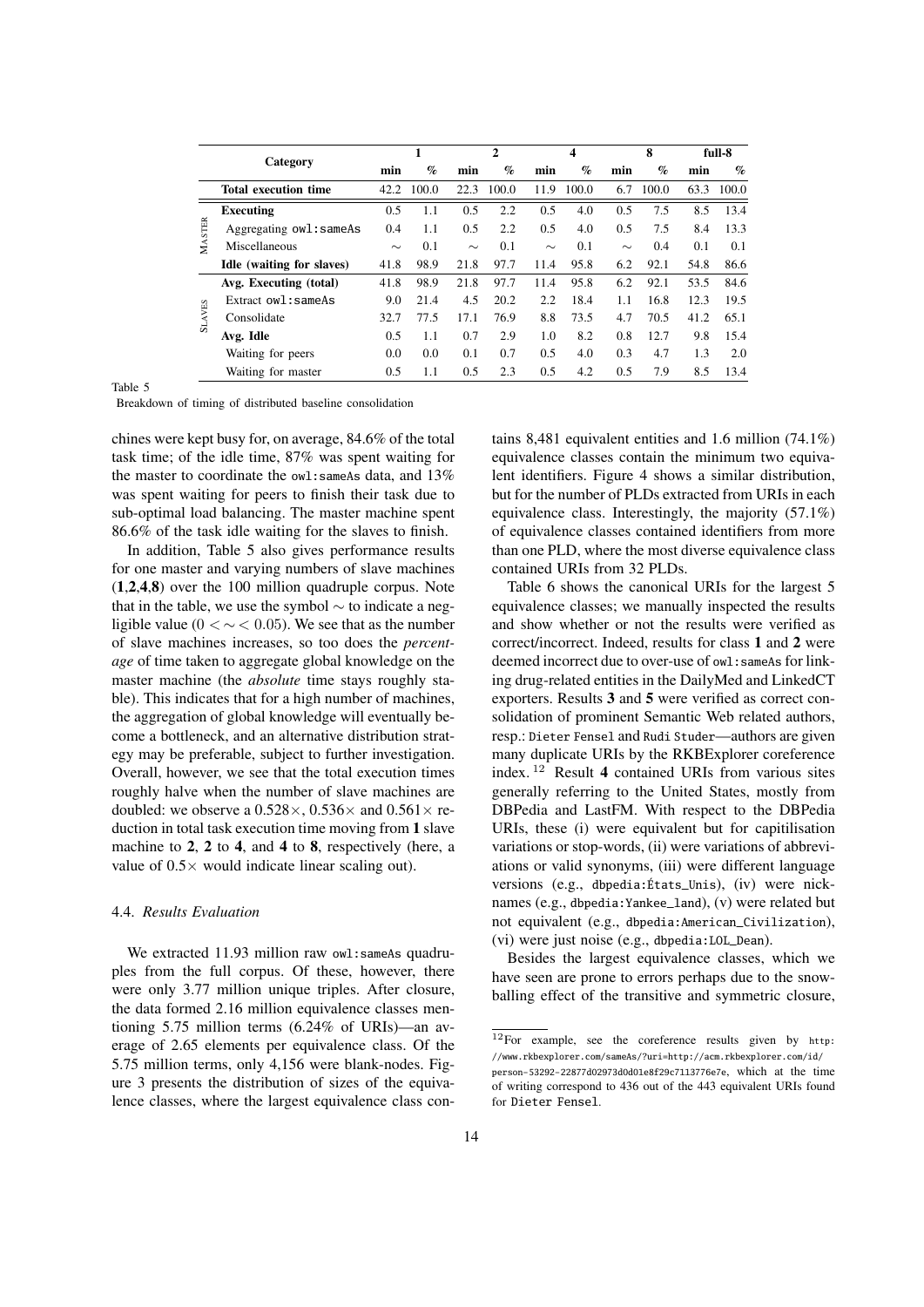

Fig. 3. Distribution of sizes of equivalence classes on log/log scale (from [32])



Fig. 4. Distribution of the number of PLDs per equivalence class on log/log scale

| # Canonical Term (Lexically First in Equivalence Class)                         |       | Size Correct? |
|---------------------------------------------------------------------------------|-------|---------------|
| 1http://bio2rdf.org/dailymed_drugs:1000                                         | 8.481 |               |
| 2http://bio2rdf.org/dailymed_drugs:1042                                         | 800   |               |
| $3$ http://acm.rkbexplorer.com/id/person-53292-22877d02973d0d01e8f29c7113776e7e | 443   |               |
| $ 4 $ http://agame2teach.com/#ddb61cae0e083f705f65944cc3bb3968ce3f3ab59-ge_1    | 353   | $\mathcal{N}$ |
| 5 http://acm.rkbexplorer.com/id/person-236166-1b4ef5fdf4a5216256064c45a8923bc9  | 316   |               |

Largest 5 equivalence classes (from [32])

| # | <b>PLD</b>                | PLD                               | Co-occur |
|---|---------------------------|-----------------------------------|----------|
| 1 | rdfize.com                | uriburner.com                     | 506,623  |
| 2 | dbpedia.org               | freebase.com                      | 187,054  |
|   | 3 bio2rdf.org             | purl.org                          | 185,392  |
|   | $4$ loc.gov               | info:lc/authorities <sup>13</sup> | 166,650  |
|   | $5 13s$ .de               | rkbexplorer.com                   | 125,842  |
|   | 6 bibsonomy.org $13s$ .de |                                   | 125,832  |
| 7 |                           | bibsonomy.org rkbexplorer.com     | 125,830  |
| 8 | dbpedia.org               | mpii.de                           | 99,827   |
| 9 | freebase.com              | mpii.de                           | 89,610   |
|   | 10dbpedia.org             | umbel.org                         | 65,565   |

Table 7

Top 10 PLD pairs co-occurring in the equivalence classes, with number of equivalence classes they co-occur in

we also manually evaluated a random sample of results. For the sampling, we take the closed equivalence classes extracted from the full corpus, pick an identifier (possibly non-canonical) at random and then randomly pick another coreferent identifier from its equivalence class. We then retrieve the data associated for both identifiers and manually inspect them to see if they are, in fact, equivalent. For each pair, we then select one of four options: SAME, DIFFERENT, UN-CLEAR, TRIVIALLY SAME. We used the UNCLEAR option sparingly and only where there was not enough information to make an informed decision, or for difficult subjective choices; note that where there was not enough information in our corpus, we tried to dereference more information to minimise use of UNCLEAR; in terms of difficult, subjective choices, one example pair we marked unclear was dbpedia:Folkcore and dbpedia:Experimental\_folk. We used the TRIVIALLY SAME option to indicate that an equivalence is purely "syntactic", where one identifier has no information other than being the target of a owl:sameAs link; although the identifiers are still coreferent, we distinguish this case since the equivalence is not so "meaningful". For the 1,000 pairs, we choose option TRIVIALLY SAME 661 times (66.1%), SAME 301 times (30.1%), DIFFER-ENT 28 times  $(2.8\%)$  and UNCLEAR 10 times  $(1\%)$ . In summary, our manual verification of the baseline results puts the precision at ∼97.2%, albeit with many syntatic equivalences found. Of those found to be incorrect, many were closely-related DBpedia resources that were linked to by the same resource on the Freebase exporter; an example of this was dbpedia:Rock\_Hudson and dbpedia:Rock\_Hudson\_filmography having owl:sameAs links from the same Freebase concept fb:rock\_hudson.

Moving on, in Table 7 we give the most frequently cooccurring PLD-pairs in our equivalence classes, where datasets resident on these domains are "heavily" interlinked with owl:sameAs relations. We italicise the indexes of inter-domain links that were observed to often be purely syntactic.

With respect to consolidation, identifiers in 78.6 mil-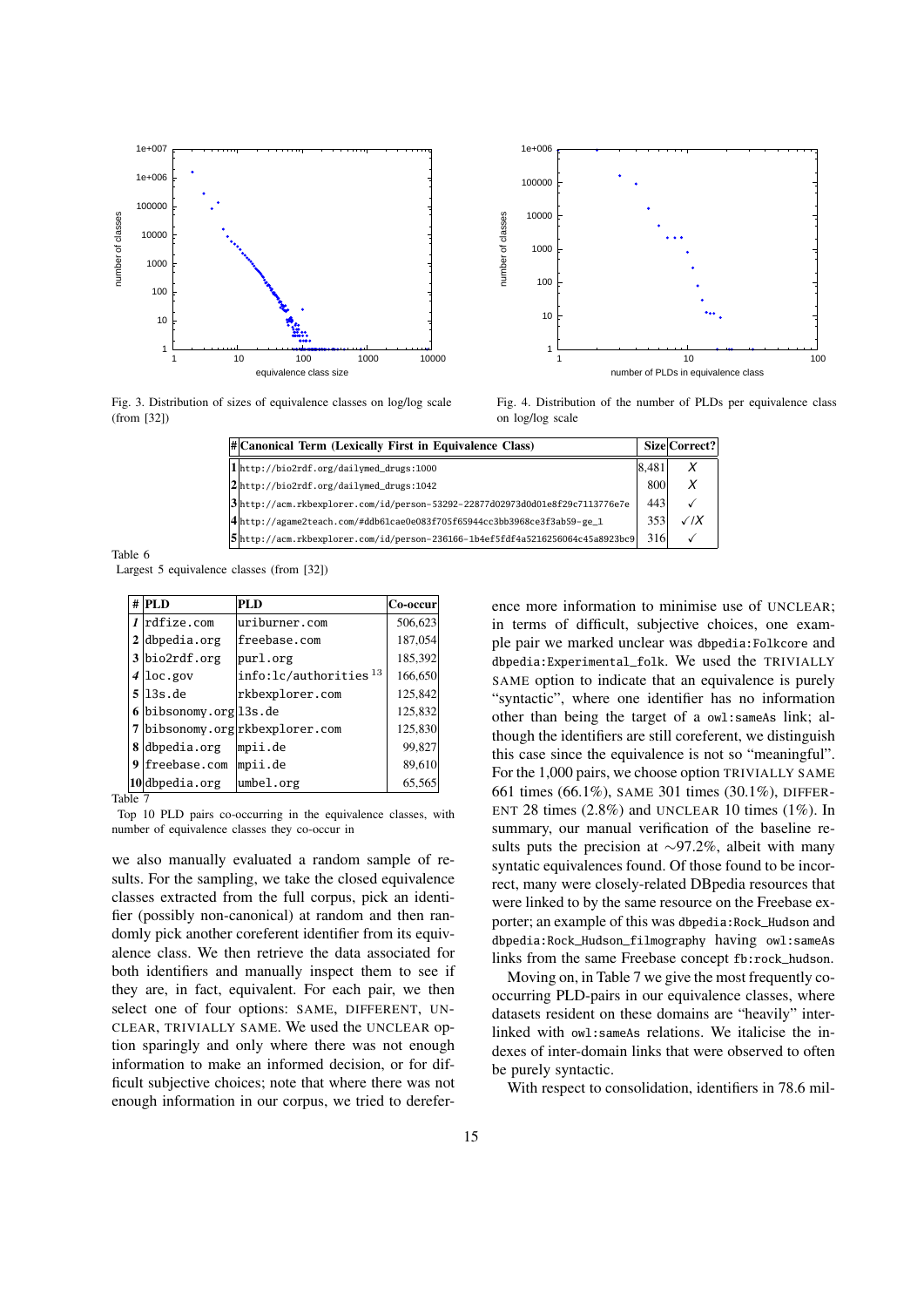lion subject positions (7% of subject positions) and 23.2 million non-rdf:type-object positions (2.6%) were rewritten, giving a total of 101.9 million positions rewritten (5.1% of total rewritable positions). The average number of documents mentioning each URI rose slightly from 4.691 to 4.719 (a 0.6% increase) due to consolidation, and the average number of PLDs also rose slightly from 1.005 to 1.007 (a 0.2% increase).

## 5. Extended Reasoning Consolidation

We now look at extending the baseline approach to include more expressive reasoning capabilities, in particular using OWL 2 RL/RDF rules (introduced previously in Section 2.6) to infer novel owl:sameAs relations that can then be used for consolidation alongside the explicit relations asserted by publishers.

As described in Section 2.2, OWL provides various features—including functional properties, inverse-functional properties, and certain cardinality restrictions—that allow for inferring novel owl:sameAs data. Such features could ease the burden on publishers of providing explicit owl:sameAs mappings to coreferent identifiers in remote naming schemes. For example, inverse-functional properties can be used in conjunction with legacy identification schemes—such as ISBNs for books, EAN·UCC-13 or MPN for products, MAC addresses for network-enabled devices, etc.—to bootstrap identity on the Web of Data within certain domains; such identification values can be encoded as simple datatype strings, thus bypassing the requirement for bespoke agreement or mappings between URIs. Also, "information resources" with indigenous URIs can be used for *indirectly* identifying related resources to which they have a functional mapping, where examples include personal email-addresses, personal homepages, WIKIPEDIA articles, etc.

Although Linked Data literature has not explicitly endorsed or encouraged such usage, prominent grassroots efforts publishing RDF on the Web rely (or have relied) on inverse-functional properties for maintaining consistent identity. For example, in the Friend Of A Friend (FOAF) community, a technique called smushing was proposed to leverage such properties for identity, serving as an early precursor to methods described herein.<sup>14</sup>

Versus the baseline consolidation approach, we must first apply some reasoning techniques to infer novel owl:sameAs relations. Once we have the inferred owl:sameAs data materialised and merged with the asserted owl: sameAs relations, we can then apply the same consolidation approach as per the baseline: (i) apply the transitive symmetric closure and generate the equivalence classes, (ii) pick canonical identifiers for each class and (iii) rewrite the corpus. However, in contrast to the baseline, we expect the extended volume of owl:sameAs data to make in-memory storage infeasible. <sup>15</sup> Thus, in this section, we avoid the need to store equivalence information in-memory, where we instead investigate batch-processing methods for applying an on-disk closure of the equivalence relations, and likewise on-disk methods for rewriting data.

Early versions of the local batch-processing [31] techniques and some of the distributed reasoning techniques [33] are borrowed from previous works. Herein, we reformulate and combine these techniques into a complete solution for applying enhanced consolidation in a distributed, scalable manner over large-scale Linked Data corpora. We provide new evaluation over our 1.118 billion quadruple evaluation corpus, presenting new performance results over the full corpus and for a varying number of slave machines. We also analyse, in depth, the results of applying the techniques over our evaluation corpus, analysing the applicability of our methods in such scenarios. We contrast the results given by the baseline and extended consolidation approaches, and again manually evaluate the results of the extended consolidation approach for 1,000 pairs found to be coreferent.

# 5.1. *High-level approach*

In Table 2, we provide the pertinent rules for inferring new owl:sameAs relations from the data. However, after analysis of the data, we observed that no documents used the owl:maxQualifiedCardinality construct required for the cls-maxqc\* rules, and that only one document defined one owl:hasKey axiom  $16$  involving properties with less than 5 occurrences in the data hence, we leave implementation of these rules for future work and note that these new OWL 2 constructs have probably not yet had time to find proper traction on the Web. Thus, on top of inferencing involving explicit owl:sameAs, we are left with rule prp-fp, which supports the semantics of properties typed owl:Funct-

16

<sup>14</sup>cf. http://wiki.foaf-project.org/w/Smushing; retr. 2011/01/22.

 $15$ Further note that since all machines must have all owl:sameAs information, adding more machines does not increase the capacity for handling more such relations: the scalability of the baseline approach is limited by the machine with the least in-memory capacity. <sup>16</sup>http://huemer.lstadler.net/role/rh.rdf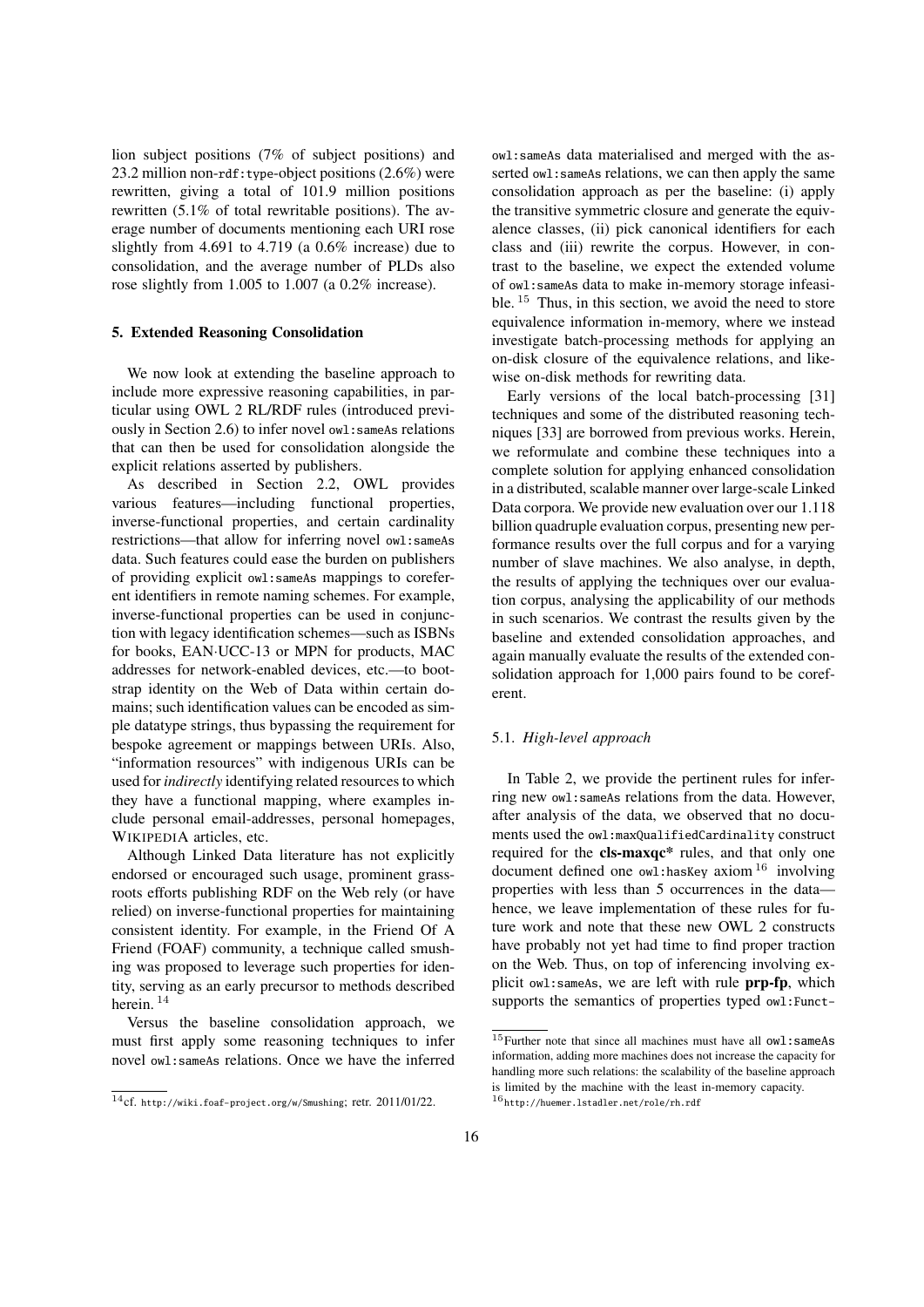ionalProperty; and rule **prp-ifp**, which supports the semantics of properties typed owl:InverseFunctional-Property; and rule **cls-maxc1**, which supports the semantics of classes with a specified cardinality of 1 for some defined property (a class restricted version of the functional-property inferencing). <sup>17</sup>

Thus, we look at using OWL 2 RL/RDF rules prpfp, prp-ifp and cls-maxc2 for inferring new owl:sameAs relations between individuals—we also support an additional rule that gives an exact cardinality version of cls-maxc2. <sup>18</sup> Herein, we refer to these rules as *consolidation rules*.

We also investigate pre-applying more general OWL 2 RL/RDF reasoning over the corpus to derive more complete results, where the ruleset is available in Table 3 and is restricted to OWL 2 RL/RDF rules with one assertional pattern [33]; unlike the consolidation rules, these *general rules* do not require the computation of assertional joins, and thus are amenable to execution by means of a single-scan of the corpus. We have demonstrated this profile of reasoning to have good competency with respect to the features of RDFS and OWL used in Linked Data [29]. These general rules may indirectly lead to the inference of additional owl:sameAs relations, particularly when combined with the consolidation rules of Table 2.

Once we have used reasoning to derive novel owl:sameAs data, we then apply an on-disk batch processing technique to close the equivalence relation and to ultimately consolidate the corpus.

Thus, our high-level approach is as follows:

- (i) extract relevant terminological data from the corpus;
- (ii) bind the terminological patterns in the rules from this data, thus creating a larger set of general rules with only one assertional pattern and identifying assertional patterns that are useful for consolidation;
- (iii) apply general-rules over the corpus, and buffer any input/inferred statements relevant for consolidation to a new file;
- (iv) derive the closure of owl:sameAs statements from the consolidation-relevant dataset;
- (v) apply consolidation over the main corpus with respect to the closed owl:sameAs data.

In Step (i), we extract terminological data—required for application of our rules—from the main corpus. As discussed in Section 2.5, to help ensure robustness, we apply authoritative reasoning; in other words, at this stage we discard any third-party terminological statements that affect inferencing over instance data for remote classes and properties.

In Step (ii), we then compile the authoritative terminological statements into the rules to generate a set of T-ground (purely assertional) rules, which can then be applied over the entirety of the corpus [33]. As mentioned in Section 2.6, the T-ground general rules only contain one assertional pattern, and thus are amenable to execution by a single scan; e.g., given the statement:

:homepage rdfs:subPropertyOf :isPrimaryTopicOf .

we would generate a T-ground rule:

?x :homepage ?y .

 $\Rightarrow$  ?x :isPrimaryTopicOf ?y.

which does not require the computation of joins. We also bind the terminological patterns of the consolidation rules in Table 2; however, these rules cannot be performed by means of a single scan over the data since they contain multiple assertional patterns in the body. Thus, we instead extract triple patterns, such as:

?x :isPrimaryTopicOf ?y .

which may indicate data useful for consolidation (note that here, :isPrimaryTopicOf is assumed to be inversefunctional).

In Step (iii), we then apply the T-ground general rules over the corpus with a single scan. Any input or inferred statements matching a consolidation-relevant pattern—including any owl:sameAs statements foundare buffered to a file for later join computation.

Subsequently, in Step (iv), we must now compute the on-disk *canonicalised closure* of the owl:sameAs statements. In particular, we mainly employ the following three on-disk primitives:

- (i) sequential scans of flat files containing linedelimited tuples; <sup>19</sup>
- (ii) external-sorts where batches of statements are sorted in memory, the sorted batches written to disk, and the sorted batches merged to the final output; and
- (iii) **merge-joins** where multiple sets of data are sorted according to their required join position, and subsequently scanned in an interleaving manner that aligns on the join position and where an

<sup>17</sup>Note that we have presented non-distributed, batch-processing execution of these rules at a smaller scale (147 million quadruples) in [31].

<sup>18</sup>Exact cardinalities are disallowed in OWL 2 RL due to their effect on the formal proposition of completeness underlying the profile, but such considerations are moot in our scenario.

 $19$ These files are G-Zip compressed flat files of N-Triple-like syntax encoding arbitrary length tuples of RDF constants.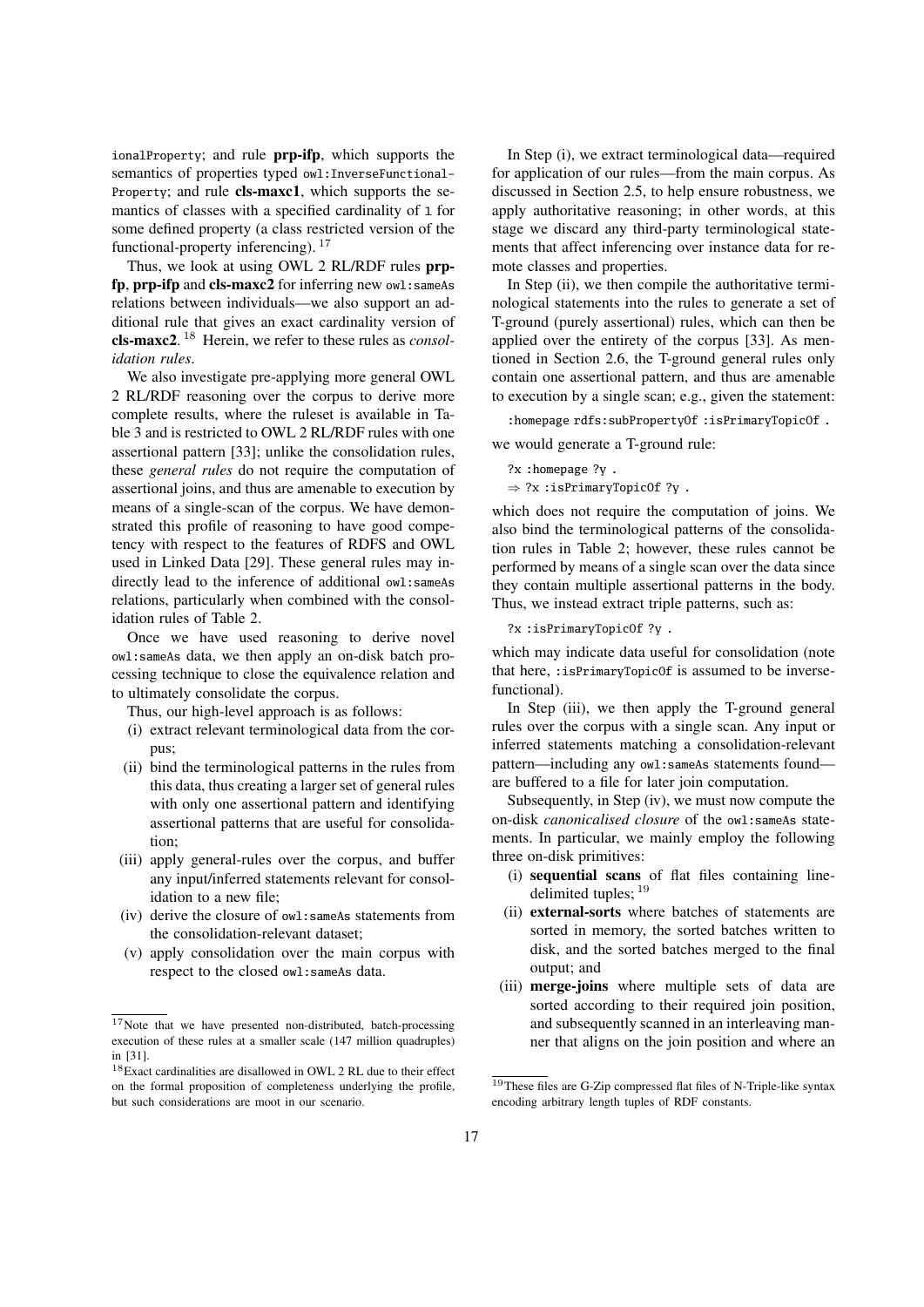in-memory join is applied for each individual join element.

Using these primitives to compute the  $ow1:sameAs$  closure minimises the amount of main memory required, where we have presented similar approaches in [30,31].

First, assertional memberships of functional properties, inverse-functional properties and cardinality restrictions (both properties and classes) are written to separate on-disk files. For functional-property and cardinality reasoning, a consistent join variable for the assertional patterns is given by the subject position; for inverse-functional-property reasoning, a join variable is given by the object position. <sup>20</sup> Thus, we can sort the former sets of data according to subject and perform a merge-join by means of a linear scan thereafter; the same procedure applies to the latter set, sorting and merge-joining on the object position. Applying mergejoin scans, we produce new owl: sameAs statements.

Both the originally asserted and newly inferred owl:sameAs relations are similarly written to an on-disk file, over which we now wish to perform the canonicalised symmetric/transitive closure. We apply a similar method again, leveraging external sorts and merge-joins to perform the computation (herein, we sketch and point the interested reader to [31, Section 4.6]). In the following, we use  $>$  and  $<$  to denote lexical ordering, SA as a shortcut for owl: sameAs,  $a, b, c$ , etc., to denote members of  $U \cup B$  such that  $a < b < c$ , and define URIs to be lexically lower than blank nodes ( $\forall u \in U, \forall v \in B$ :  $u < v$ ). The process is as follows:

- (i) we only materialise symmetric equality relations that involve a (possibly intermediary) canonical term chosen by a lexical ordering: given  $b$  SA  $a$ , we materialise  $a$  SA  $b$ ; given  $a$  SA  $b$  SA  $c$ , we materialise the relations  $a$  SA  $b$ ,  $a$  SA  $c$ , and their inverses, but do not materialise  $b$  SA  $c$  or its inverse;
- (ii) transitivity is supported by iterative merge-join scans:
	- in the scan, if we find  $c$  SA  $a$  (sorted by object) and  $c$  SA  $d$  (sorted naturally), we infer  $a$  SA  $d$ and drop the non-canonical  $c$  SA  $d$  (and  $d$  SA  $c$ ); – at the end of the scan:
		- · newly inferred triples are marked and merge-joined into the main equality data;
		- · any triples echoing an earlier inference are ignored;
		- · dropped non-canonical statements are removed;
- the process is then iterative: in the next scan, if we find  $d$  SA  $a$  and  $d$  SA  $e$ , we infer  $a$  SA  $e$  and  $e$  SA  $a$ ;
- inferences will only occur if they involve a statement added in the previous iteration, ensuring that inference steps are not re-computed and that the computation will terminate;
- (iii) the above iterations stop when a fixpoint is reached and nothing new is inferred;
- (iv) the process of reaching a fixpoint is accelerated using available main-memory to store a cache of partial equality chains.

The above steps follow well-known methods for transtive closure computation, modified to support the symmetry of owl: sameAs and to use adaptive canonicalisation in order to avoid quadratic output. With respect to the last item, we use Algorithm 1 to derive "batches" of in-memory equivalences, and when in-memory capacity is achieved, we write these batches to disk and proceed with on-disk computation: this is particularly useful for computing the small number of long equality chains, which would otherwise require sorts and mergejoins over all of the canonical owl:sameAs data currently derived, and where the number of iterations would otherwise be the length of the longest chain. The result of this process is a set of canonicalised equality relations representing the symmetric/transitive closure.

Next, we briefly describe the process of canonicalising data with respect to this on-disk equality closure, where we again use external-sorts and merge-joins. First, we prune the owl:sameAs index to only maintain relations  $s_1$  SA  $s_2$  such that  $s_1 > s_2$ ; thus, given  $s_1$  SA  $s_2$ , we know that  $s_2$  is the canonical identifier, and  $s_1$  is to be rewritten. We then sort the data according to the position that we wish to rewrite, and perform a mergejoin over both sets of data, buffering the canonicalised data to an output file. If we want to rewrite multiple positions of a file of tuples (e.g., subject and object), we must rewrite one position, sort the results by the second position, and then rewrite the second position. <sup>21</sup>

Finally, note that in the derivation of owl: sameAs from the consolidation rules prp-fp, prp-ifp, cax-maxc2, the overall process may be iterative. For example, consider:

<sup>20</sup>Although a predicate-position join is also available, we prefer object-position joins that provide smaller batches of data for the in-memory join.

 $21$ One could instead build an on-disk map for equivalence classes and pivot elements and follow a consolidation method similar to the previous section over the unordered data: however, we would expect such an on-disk index to have a low cache hit-rate given the nature of the data, which would lead to many (slow) disk seeks. An alternative approach might be to hash-partition the corpus and equality index over different machines: however, this would require a non-trivial minimum amount of memory on the cluster.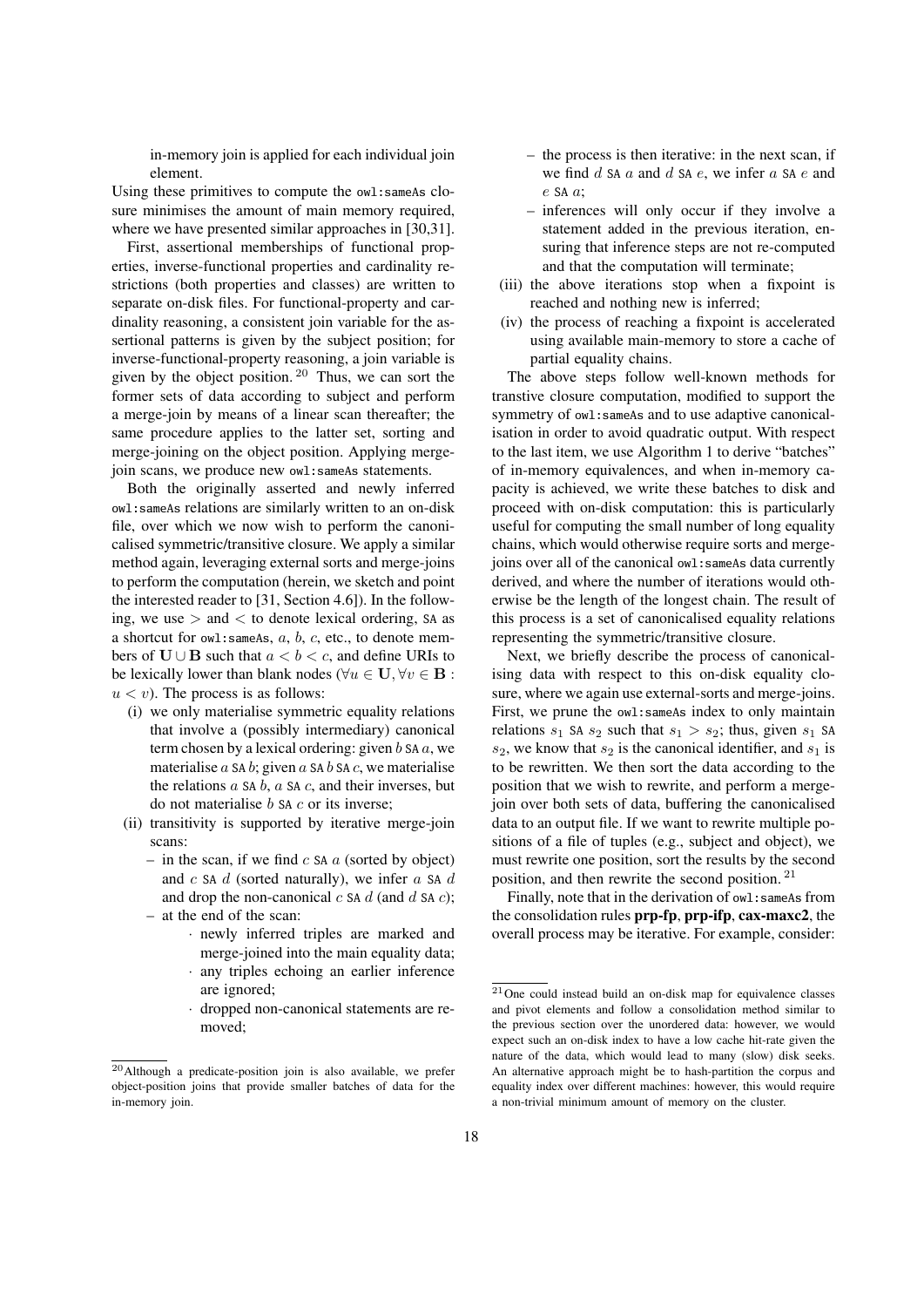dblp:Axel foaf:isPrimaryTopicOf <http://polleres.net/> .<br>axel:me foaf:isPrimaryTopicOf <http://axel.deri.ie/> .<br><http://polleres.net/> owl:sameAs <http://axel.deri.ie/> .

from which the conclusion that dblp:Axel is the same as axel:me holds. We see that new owl:sameAs relations (either asserted or derived from the consolidation rules) may in turn "align" terms in the join position of the consolidation rules, leading to new equivalences. Thus, for deriving the final owl: sameAs, we require a higherlevel iterative process as follows:

- (i) initially apply the consolidation rules, and append the results to a file alongside the asserted owl:sameAs statements found;
- (ii) apply the initial closure of the owl:sameAs data;
- (iii) then, iteratively until no new owl:sameAs inferences are found:
	- rewrite the join positions of the on-disk files containing the data for each consolidation rule according to the current owl:sameAs data;
	- derive new owl:sameAs inferences possible through the previous rewriting for each consolidation rule;
	- re-derive the closure of the owl:sameAs data including the new inferences.

The final closed file of owl:sameAs data can then be re-used to rewrite the main corpus in two sorts and merge-join scans over subject and object.

# 5.2. *Distributed approach*

The distributed approach follows quite naturally from the previous discussion. As before, we assume that the input data are evenly pre-distributed over the slave machines (in any arbitrary ordering), where we can then apply the following process:

- (i) run: scan the distributed corpus (split over the slave machines) in parallel to extract relevant terminological knowledge;
- (ii) **gather**: gather terminological data onto the master machine and thereafter bind the terminological patterns of the general/consolidation rules;
- (iii) flood: flood the rules for reasoning and the consolidation-relevant patterns to all slave machines;
- (iv) run: apply reasoning and extract consolidationrelevant statements from the input and inferred data;
- (v) gather: gather all consolidation statements onto the master machine, then in parallel:
	- local: compute the closure of the consolidation

rules and the owl:sameAs data on the master machine;

- run: each slave machine sorts its fragment of the main corpus according to natural order  $(s, p, o, c);$
- (vi) flood: send the closed owl:sameAs data to the slave machines once the distributed sort has been completed;
- (vii) run: each slave machine then rewrites the subjects of their segment of the corpus, subsequently sorts the rewritten data by object, and then rewrites the objects (of non-rdf:type triples) with respect to the closed owl:sameAs data.

#### 5.3. *Performance Evaluation*

Applying the above process to our 1.118 billion quadruple corpus took 12.34 h. Extracting the terminological data took 1.14 h with an average idle time of 19 min (27.7%) (one machine took ∼18 min longer than the rest due to processing a large ontology containing  $\sim$ 2 million quadruples [32]). Merging and aggregating the terminological data took roughly ∼1 min. Applying the reasoning and extracting the consolidation relevant statements took 2.34 h, with an average idle time of 2.5 min (1.8%). Aggregating and merging the consolidation relevant statements took 29.9 min. Thereafter, locally computing the closure of the consolidation rules and the equality data took 3.52 h, with the computation requiring two iterations overall (the minimum possible—the second iteration did not produce any new results). Concurrent to the previous step, the parallel sort of remote data by natural order took 2.33 h with an average idle time of 6 min (4.3%). Subsequent parallel consolidation of the data took 4.8 h with 10 min (3.5%) average idle time—of this, ∼19% of the time was spent consolidating the pre-sorted subjects, ∼60% of the time was spent sorting the rewritten data by object, and ∼21% of the time was spent consolidating the objects of the data.

As before, Table 8 summarises the timing of the task. Focusing on the performance for the entire corpus, the master machine took 4.06 h to coordinate global knowledge, constituting the lower bound on time possible for the task to execute with respect to increasing machines in our setup—in future it may be worthwhile to investigate distributed strategies for computing the owl:sameAs closure (which takes 28.5% of the total computation time), but for the moment we mitigate the cost by concurrently running a sort on the slave machines, thus keeping the slaves busy for 63.4% of the time taken for this local aggregation step. The slave machines were,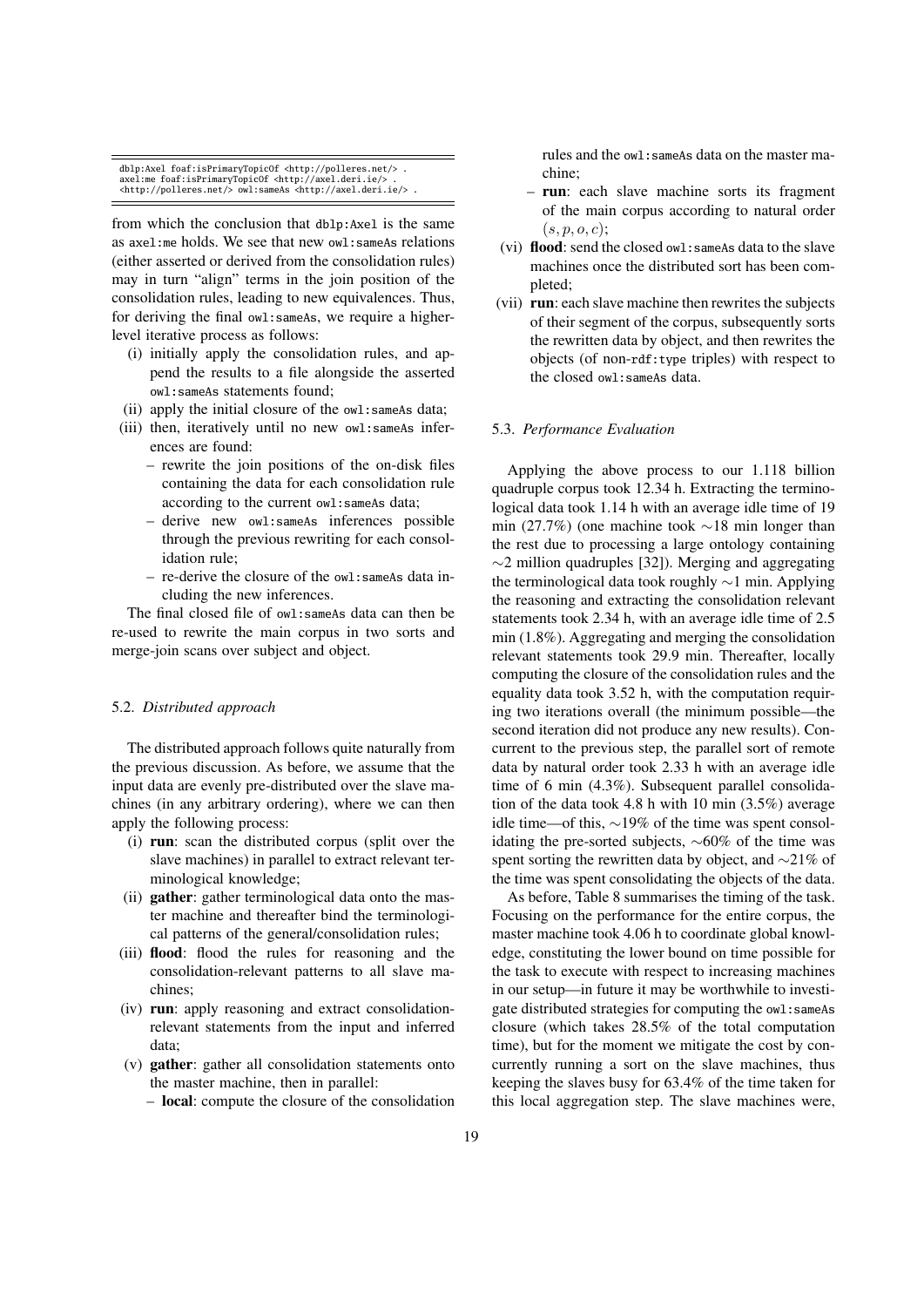|               |                                                            | $\mathbf{2}$<br>1 |                 |       | 4               |       | 8               |      | full-8          |       |       |
|---------------|------------------------------------------------------------|-------------------|-----------------|-------|-----------------|-------|-----------------|------|-----------------|-------|-------|
|               | Category                                                   |                   | $\mathcal{O}_0$ | min   | $\mathcal{O}_0$ | min   | $\mathcal{O}_0$ | min  | $\mathcal{O}_0$ | min   | $\%$  |
|               | <b>Total execution time</b>                                | 454.3             | 100.0           | 230.2 | 100.0           | 127.5 | 100.0           | 81.3 | 100.0           | 740.4 | 100.0 |
|               | <b>Executing</b>                                           | 29.9              | 6.6             | 30.3  | 13.1            | 32.5  | 25.5            | 30.1 | 37.0            | 243.6 | 32.9  |
|               | Aggregate Consolidation Relevant Data                      | 4.3               | 0.9             | 4.5   | 2.0             | 4.7   | 3.7             | 4.6  | 5.7             | 29.9  | 4.0   |
| <b>MASTER</b> | Closing $owl:sameAs^{\dagger}$                             | 24.4              | 5.4             | 24.5  | 10.6            | 25.4  | 19.9            | 24.4 | 30.0            | 211.2 | 28.5  |
|               | Miscellaneous                                              | 1.2               | 0.3             | 1.3   | 0.5             | 2.4   | 1.9             | 1.1  | 1.3             | 2.5   | 0.3   |
|               | Idle (waiting for slaves)                                  | 424.5             | 93.4            | 199.9 | 86.9            | 95.0  | 74.5            | 51.2 | 63.0            | 496.8 | 67.1  |
|               | Avg. Executing (total)                                     | 448.9             | 98.8            | 221.2 | 96.1            | 111.6 | 87.5            | 56.5 | 69.4            | 599.1 | 80.9  |
|               | <b>Extract Terminology</b>                                 | 44.4              | 9.8             | 22.7  | 9.9             | 11.8  | 9.2             | 6.9  | 8.4             | 49.4  | 6.7   |
|               | <b>Extract Consolidation Relevant Data</b>                 | 95.5              | 21.0            | 48.3  | 21.0            | 24.3  | 19.1            | 13.2 | 16.2            | 137.9 | 18.6  |
| <b>SLAVE</b>  | Initial Sort (by subject) <sup><math>\uparrow</math></sup> | 98.0              | 21.6            | 48.3  | 21.0            | 23.7  | 18.6            | 11.6 | 14.2            | 133.8 | 18.1  |
|               | Consolidation                                              | 211.0             | 46.4            | 101.9 | 44.3            | 51.9  | 40.7            | 24.9 | 30.6            | 278.0 | 37.5  |
|               | Avg. Idle                                                  | 5.5               | 1.2             | 8.9   | 3.9             | 37.9  | 29.7            | 23.6 | 29.0            | 141.3 | 19.1  |
|               | Waiting for peers                                          | 0.0               | 0.0             | 3.2   | 1.4             | 7.1   | 5.6             | 6.3  | 7.7             | 37.5  | 5.1   |
|               | Waiting for master                                         | 5.5               | 1.2             | 5.8   | 2.5             | 30.8  | 24.1            | 17.3 | 21.2            | 103.8 | 14.0  |

Breakdown of timing of distributed extended consolidation w/reasoning where † identifies the master/slave tasks that run concurrently

on average, busy for 80.9% of the total task time; of the idle time, 73.3% was spent waiting for the master machine to aggregate the consolidation relevant data and to finish the closure of owl:sameAs data, and the balance (26.7%) was spent waiting for peers to finish (mostly during the extraction of terminological data).

With regards performance evaluation over the 100 million quadruple corpus for a varying number of slave machines, perhaps most notably, the average idle time of the slave machines increases quite rapidly as the number of machines increases. In particular, by 4 machines, the slaves can perform the distributed sort-by-subject task faster than the master machine can perform the local owl:sameAs closure. The significant workload of the master machine will eventually become a bottleneck as the number of slave machines increases further. This is also noticeable in terms of overall task time: the respective time savings as the number of slave machines doubles (moving from 1 slave machine to 8) are  $0.507 \times$ ,  $0.554 \times$  and  $0.638 \times$  respectively.

Briefly, we also ran the consolidation without the general reasoning rules (Table 3) motivated earlier. With respect to performance, the main variations were given by (i) the extraction of consolidation relevant statements this time directly extracted from explicit statements as opposed to explicit and inferred statements—which took 15.4 min (11% of the time taken including the general reasoning) with an average idle time of less than one minute (6% average idle time); (ii) local aggregation of the consolidation relevant statements took 17 min (56.9% of the time taken previously); (iii) local closure of the owl:sameAs data took 3.18 h (90.4% of the time taken previously). The total time saved equated to 2.8 h (22.7%), where 33.3 min were saved from coordination on the master machine, and 2.25 h were saved from parallel execution on the slave machines.

# 5.4. *Results Evaluation*

In this section, we present the results of the consolidation, which included the general reasoning step in the extraction of the consolidation-relevant statements. In fact, we found that the only major variation between the two approaches was in the amount of consolidation-relevant statements collected (discussed presently), where the changes in the total amounts of coreferent identifiers, equivalence classes, and canonicalised terms were in fact negligible  $(<0.1\%)$ . Thus, for our corpus, extracting only asserted consolidationrelevant statements offered a very close approximation of the extended reasoning approach.<sup>22</sup>

Extracting the terminological data, we found authoritative declarations of 434 functional properties, 57 inverse-functional properties, and 109 cardinality restrictions with a value of 1. We discarded some third-party, non-authoritative declarations of inversefunctional or functional properties, many of which were simply "echoing" the authoritative semantics of those properties; e.g., many people copy the FOAF vocabulary definitions into their local documents. We also found some other documents on the bio2rdf.org domain that define a number of popular third-party properties as

<sup>22</sup>At least in terms of pure *quantity*. However, we do not give an indication of the *quality* or *importance* of those few equivalences we miss with this approximation, which may well be application specific.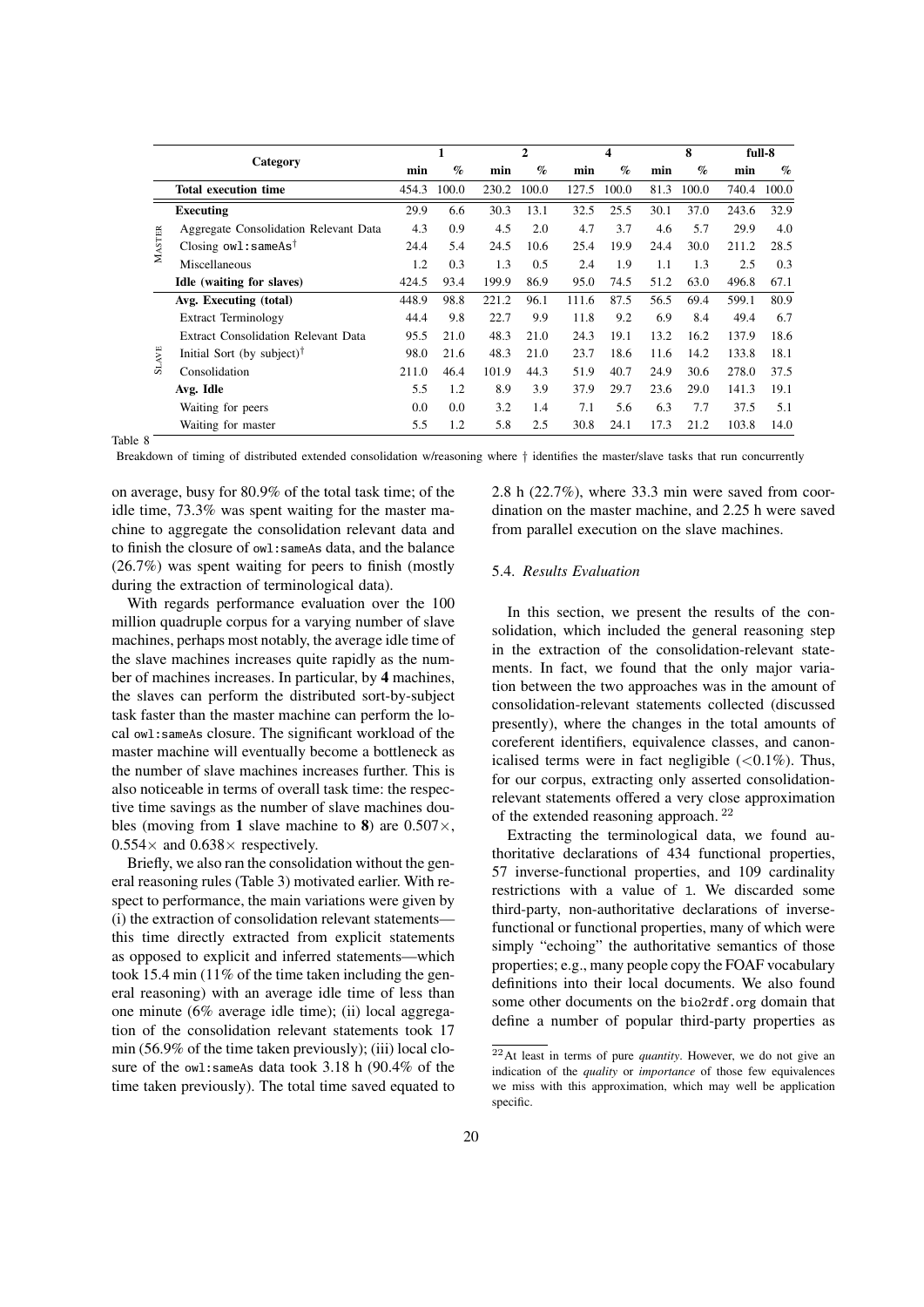being functional, including dc:title, dc:identifier, foaf:name, etc. <sup>23</sup> However, these particular axioms would only affect consolidation for literals; thus, we can say that if applying only the consolidation rules, also considering non-authoritative definitions would not affect the owl:sameAs inferences for our corpus. Again, non-authoritative reasoning over general rules for a corpus such as ours quickly becomes infeasible [9].

We (again) gathered 3.77 million owl: sameAs triples, as well as 52.93 million memberships of inversefunctional properties, 11.09 million memberships of functional properties, and 2.56 million cardinalityrelevant triples. Of these, respectively 22.14 million (41.8%), 1.17 million (10.6%) and 533 thousand (20.8%) were asserted—however, in the resulting closed owl:sameAs data derived with and without the extra reasoned triples, we detected a variation of less than 12 thousand terms (0.08%), where only 129 were URIs, and where other variations in statistics were less than 0.1% (e.g., there were 67 less equivalence classes when the reasoned triples were included).

From previous experiments for older RDF Web data [30], we were aware of certain values for inversefunctional properties and functional properties that are erroneously published by exporters, and which cause massive incorrect consolidation. We again blacklist statements featuring such values from our consolidation processing, where we give the top 10 such values encountered for our corpus in Table 9—this blacklist is the result of trial and error, manually inspecting large equivalence classes and the most common values for (inverse-)functional properties. Empty literals are commonly exported (with and without language tags) as values for inverse-functional-properties (particularly FOAF "chat-ID properties"). The literal "08445a31a78661b5c746feff39a9db6e4e2cc5cf" is the SHA-1 hash of the string 'mailto:', commonly assigned as a foaf:mbox\_sha1sum value to users who don't specify their email in some input form. The remaining URIs are mainly user-specified values for foaf:homepage, or values automatically assigned for users that don't specify such.<sup>24</sup>

During the computation of the owl:sameAs closure, we found zero inferences through cardinality rules, 106.8 thousand raw owl:sameAs inferences through functionalproperty reasoning, and 8.7 million raw owl:sameAs inferences through inverse-functional-property reasoning. The final canonicalised, closed, and non-symmetric

| # | <b>Blacklisted Term</b>                    | ccurrences |
|---|--------------------------------------------|------------|
| 1 | empty literals                             | 584,735    |
|   | <http: null=""></http:>                    | 414,088    |
| 3 | <http: gone="" www.vox.com=""></http:>     | 150,402    |
| 4 | "08445a31a78661b5c746feff39a9db6e4e2cc5cf" | 58,338     |
|   | <http: www.facebook.com=""></http:>        | 6,988      |
|   | <http: facebook.com=""></http:>            | 5,462      |
|   | <http: www.google.com=""></http:>          | 2,234      |
| 8 | <http: www.facebook.com=""></http:>        | 1,254      |
| 9 | <http: google.com=""></http:>              | 1,108      |
|   | $10$ <http: null.com=""></http:>           | 542        |

Table 9

Top ten most frequently occurring blacklisted values

owl: same As index (such that  $s_1$  SA  $s_2$ ,  $s_1 > s_2$ , and  $s_2$ is a canonical identifier) contained 12.03 million statements.

From this data, we generated 2.82 million equivalence classes (an increase of  $1.31\times$  from baseline consolidation) mentioning a total of 14.86 million terms (an increase of  $2.58 \times$  from baseline—5.77% of all URIs and blank-nodes), of which 9.03 million were blank-nodes (an increase of  $2173\times$  from baseline– 5.46% of all blank-nodes) and 5.83 million were URIs (an increase of  $1.014 \times$  from baseline—6.33% of all URIs). Thus, we see a large expansion in the amount of blank-nodes consolidated, but only minimal expansion in the set of URIs referenced in the equivalence classes. With respect to the canonical identifiers, 641 thousand (22.7%) were blank-nodes and 2.18 million (77.3%) were URIs.

Figure 5 contrasts the equivalence class sizes for the baseline approach (seen previously in Figure 3), and for the extended reasoning approach. Overall, there is an observable increase in equivalence class sizes, where we see the average equivalence class size grow to 5.26 entities (1.98 $\times$  baseline), the largest equivalence class size grow to 33,052 (3.9 $\times$  baseline) and the percentage of equivalence classes with the minimum size 2 drop to 63.1% (from 74.1% in baseline).

In Table 10, we update the five largest equivalence classes. Result 2 carries over from the baseline consolidation. The rest of the results are largely intra-PLD equivalences, where the entity is described using thousands of blank-nodes, with a consistent (inverse- )functional property value attached. Result 1 refers to a meta-user—labelled Team Vox—commonly appearing in user-FOAF exports on the Vox blogging platform. <sup>25</sup> Result 3 refers to a person identified using blank-nodes (and once by URI) in thousands of RDF documents resident on the same server. Result 4 refers to the Im-

<sup>23</sup>cf. http://bio2rdf.org/ns/bio2rdf:Topic; *offline as of* 2011/06/20 <sup>24</sup>Our full blacklist contains forty-one such values, and can be found at http://aidanhogan.com/swse/blacklist.txt.

 $25$ This site shut down on 2010/09/30.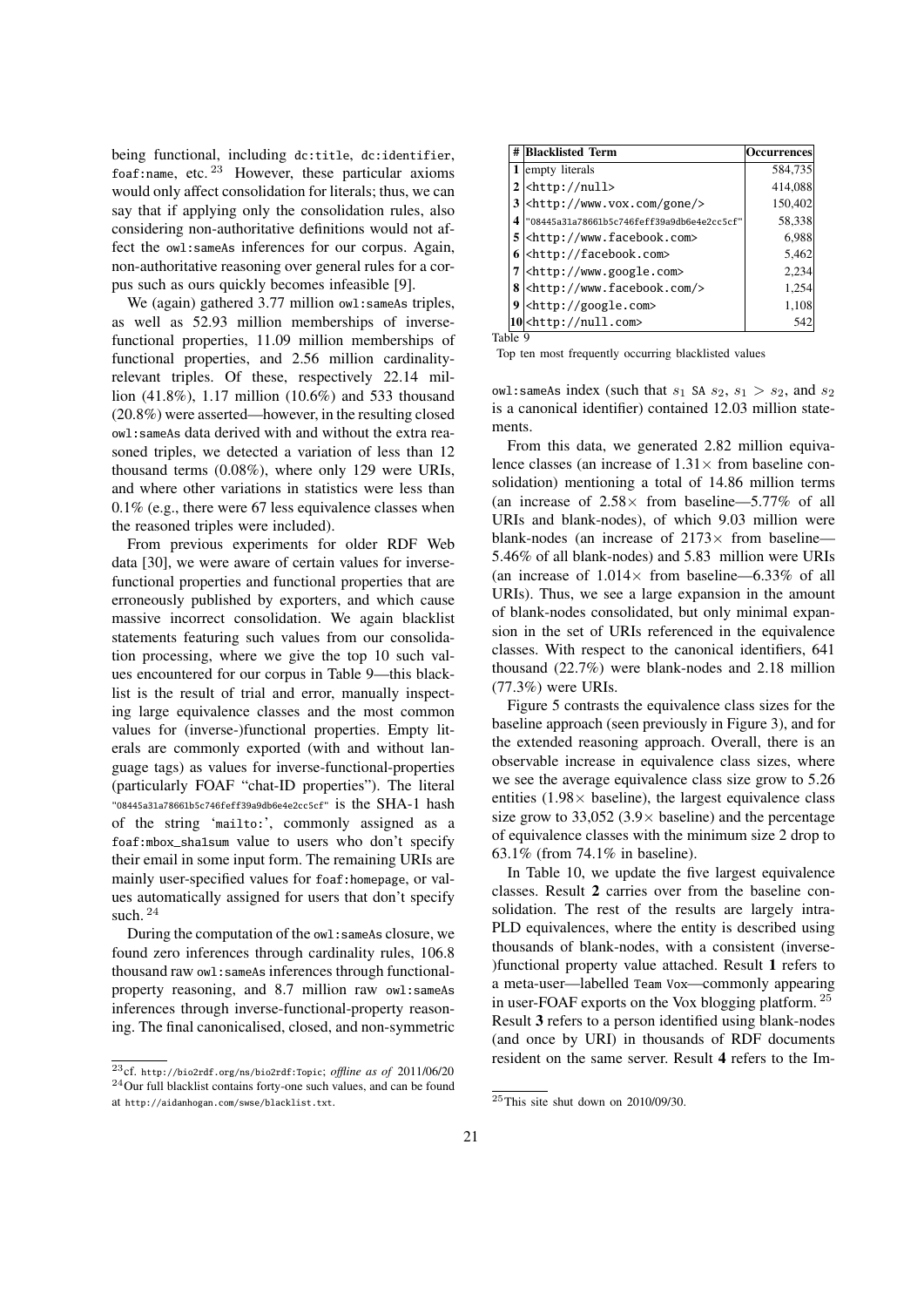age Bioinformatics Research Group in the University of Oxford—labelled IBRG—where again it is identified in thousands of documents using different blank-nodes, but a consistent foaf:homepage. Result 5 is similar to result 1, but for a Japanese version of the Vox user.

We performed an analogous manual inspection of 1,000 coreferent pairs as per the sampling used previously in Section 4.4 for the baseline consolidation results. This time, we selected SAME  $823 \times (82.3\%)$ , TRIVIALLY SAME  $145\times$  (14.5%), DIFFERENT  $23\times$  $(2.3\%)$  and UNCLEAR  $9 \times (0.9\%)$ . This gives an observed precision for the sample of ∼97.7% (vs. ∼97.2% for baseline). After applying our blacklisting, the extended consolidation results are, in fact, slightly more precise (on average) than the baseline equivalences: this is due in part to a high number of blank-nodes being consolidated correctly from very uniform exporters of FOAF data that "dilute" the incorrect results. <sup>26</sup>

Figure 6 presents a similar analysis to Figure 5, this time looking at identifiers on a PLD-level granularity. Interestingly, the difference between the two approaches is not so pronounced, initially indicating that many of the additional equivalences found through the consolidation rules are "intra-PLD". In the baseline consolidation approach, we determined that 57% of equivalence classes were inter-PLD (contain identifiers from more than one PLD), with the plurality of equivalence classes containing identifiers from precisely two PLDs (951 thousand,  $44.1\%$ ); this indicates that explicit owl: sameAs relations are commonly asserted between PLDs. In the extended consolidation approach (which of course subsumes the above results), we determined that the percentage of inter-PLD equivalence classes dropped *to* 43.6%, with the majority of equivalence classes containing identifiers from only one PLD (1.59 million, 56.4%). The entity with the most diverse identifiers (the observable outlier on the  $x$ -axis in Figure 6) was the person "Dan Brickley"—one of the founders and leading contributors of the FOAF project—with 138 identifiers (67 URIs and 71 blank-nodes) minted in 47 PLDs; various other prominent community members and some country identifiers also featured high on the list.

In Table 11, we compare the consolidation of the top five ranked identifiers in the SWSE system (see [32]). The results refer respectively to (i) the (co-)founder of the Web "Tim Berners-Lee"; (ii) "Dan Brickley" as aforementioned; (iii) a meta-user for the microblogging platform StatusNet, which exports RDF; (iv) the "FOAF-a-matic" FOAF profile generator (linked from many diverse domains hosting FOAF profiles it created); and (v) "Evan Prodromou", founder of the identi.ca/StatusNet micro-blogging service and platform. We see a significant increase in equivalent identifiers found for these results; however, we also noted that after reasoning consolidation, Dan Brickley was conflated with a second person.<sup>27</sup>

Note that the most frequently co-occurring PLDs in our equivalence classes remained unchanged from Table 7.

During the rewrite of the main corpus, terms in 151.77 million subject positions (13.58% of all subjects) and 32.16 million object positions (3.53% of non-rdf:type objects) were rewritten, giving a total of 183.93 million positions rewritten  $(1.8 \times$  the baseline consolidation approach). In Figure 7, we compare the re-use of terms across PLDs before consolidation, after baseline consolidation, and after the extended reasoning consolidation. Again, although there is an increase in re-use of identifiers across PLDs, we note that: (i) the vast majority of identifiers (about 99%) still only appear in one PLD; (ii) the difference between the baseline and extended reasoning approach is not so pronounced. The most widely referenced consolidated entity—in terms of unique PLDs—was "Evan Prodromou" as aformentioned, referenced with six equivalent URIs in 101 distinct PLDs.

In summary, we conclude that applying the consolidation rules directly (without more general reasoning) is currently a good approximation for Linked Data, and that in comparison to the baseline consolidation over explicit owl:sameAs, (i) the additional consolidation rules generate a large bulk of intra-PLD equivalences for blank-nodes;  $^{28}$  (ii) relatedly, there is only a minor expansion  $(1.014 \times)$  in the number of URIs involved in the consolidation; (iii) with blacklisting, the overall precision remains roughly stable.

#### 6. Statistical Concurrence Analysis

Having looked extensively at the subject of consolidating Linked Data entities, in this section, we now introduce methods for deriving a weighted concurrence score between entities in the Linked Data corpus: we

 $26$ We make these and later results available for review at http: //swse.deri.org/entity/.

<sup>27</sup>Domenico Gendarmi with three URIs—one document assigns one of Dan's foaf:mbox\_sha1sum values (for danbri@w3.org) to Domenico: http://foafbuilder.qdos.com/people/myriamleggieri. wordpress.com/foaf.rdf

 $28$ We believe this to be due to FOAF publishing practices whereby a given exporter uses consistent inverse-functional property values instead of URIs to uniquely identify entities across local documents.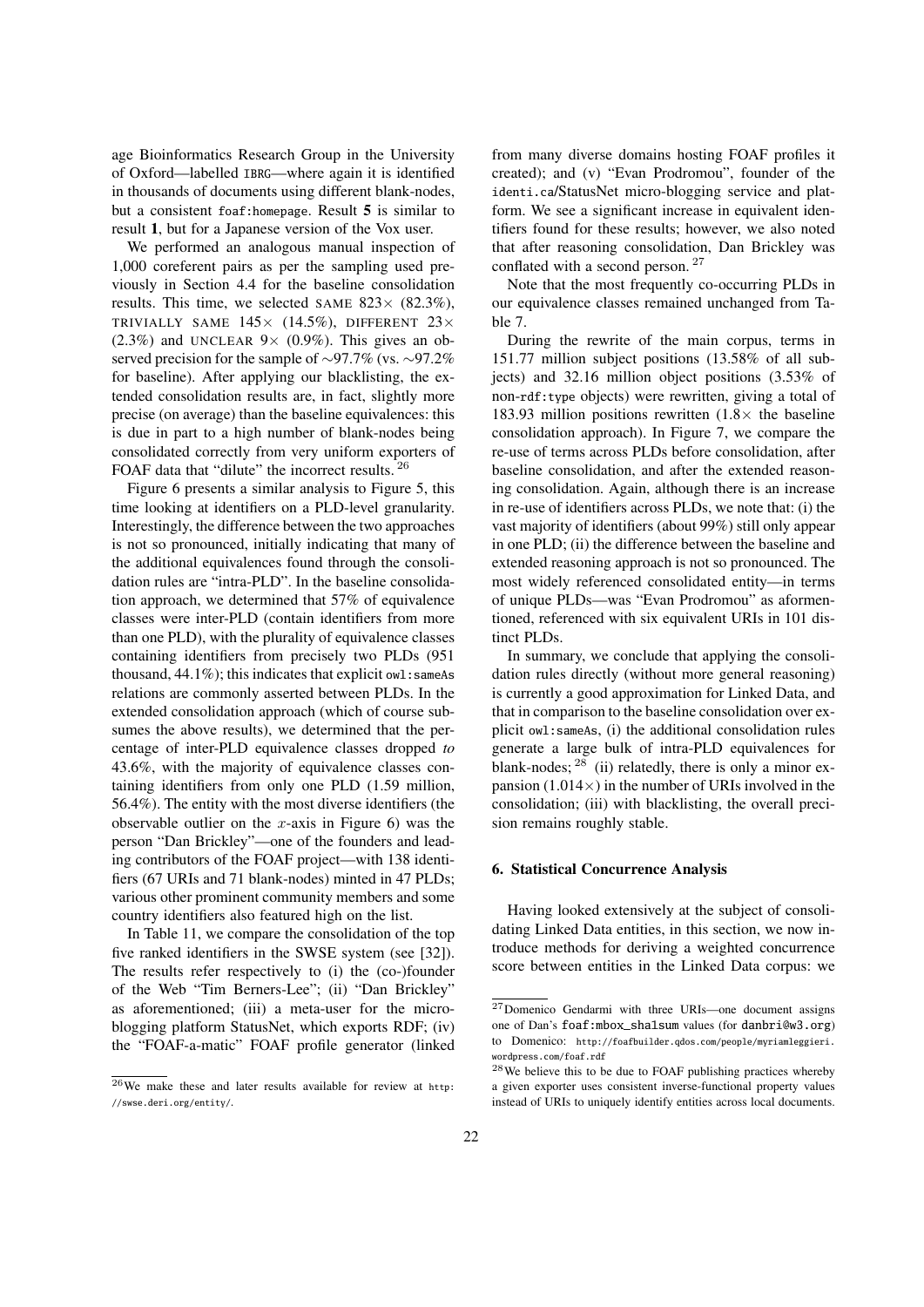| $\#$ Canonical Term (Lexically Lowest in Equivalence Class)  |        | Size Correct? |
|--------------------------------------------------------------|--------|---------------|
| 1 bnode37@http://a12iggymom.vox.com/profile/foaf.rdf         | 33.052 |               |
| 2http://bio2rdf.org/dailymed_drugs:1000                      | 8.481  | $\times$      |
| $ 3 $ http://ajft.org/rdf/foaf.rdf#_me                       | 8.140  |               |
| 4 bnode4@http://174.129.12.140:8080/tcm/data/association/100 | 4.395  |               |
| 5 bnode1@http://aaa977.vox.com/profile/foaf.rdf              | 1.977. |               |

Largest 5 equivalence classes after extended consolidation



Fig. 5. Distribution of the number of identifiers per equivalence classes for baseline consolidation and extended reasoning consolidation (log/log)

| # Canonical Identifier                                      | BL# | R#     |
|-------------------------------------------------------------|-----|--------|
| 1 <http: dblp.l3s.de="" tim_berners-lee=""></http:>         |     | 50     |
| $2$ <genid: danbri=""></genid:>                             |     | 10 138 |
| $3$ <http: update.status.net=""></http:>                    |     |        |
| 4 <http: foaf="" foaf-a-matic="" www.ldodds.com=""></http:> |     | 0      |
| 5  <http: 1#acct="" update.status.net="" user=""></http:>   |     |        |

Table 11

Number of equivalent identifiers found for the top-five ranked entities in SWSE with respect to baseline consolidation (BL#) and reasoning consolidation (R#)

define *entity concurrence* as the sharing of outlinks, inlinks and attribute values, denoting a specific form of similarity. Conceptually, concurrence generates scores between two entities based on their shared inlinks, outlinks, or attribute values. More "discriminating" shared characteristics lend a higher concurrence score; for example, two entities based in the same village are more concurrent than two entities based in the same country. How discriminating a certain characteristic is is determined through statistical selectivity analysis. The more characteristics two entities share, (typically) the higher their concurrence score will be.

We use these concurrence measures to materialise new links between related entities, thus increasing the interconnectedness of the underlying corpus. We also leverage these concurrence measures in Section 7 for disambiguating entities, where, after identifying that an



Fig. 6. Distribution of the number of PLDs per equivalence class for baseline consolidation and extended reasoning consolidation (log/log)



Fig. 7. Distribution of number of PLDs the terms are referenced by, for the raw, baseline consolidated, and reasoning consolidated data (log/log)

equivalence class is likely erroneous and causing inconsistency, we use concurrence scores to realign the most similar entities.

In fact, we initially investigated concurrence as a speculative means of increasing the recall of consolidation for Linked Data; the core premise of this investigation was that very similar entities—with higher concurrence scores—are likely to be coreferent. Along these lines, the methods described herein are based on preliminary works [34], where we: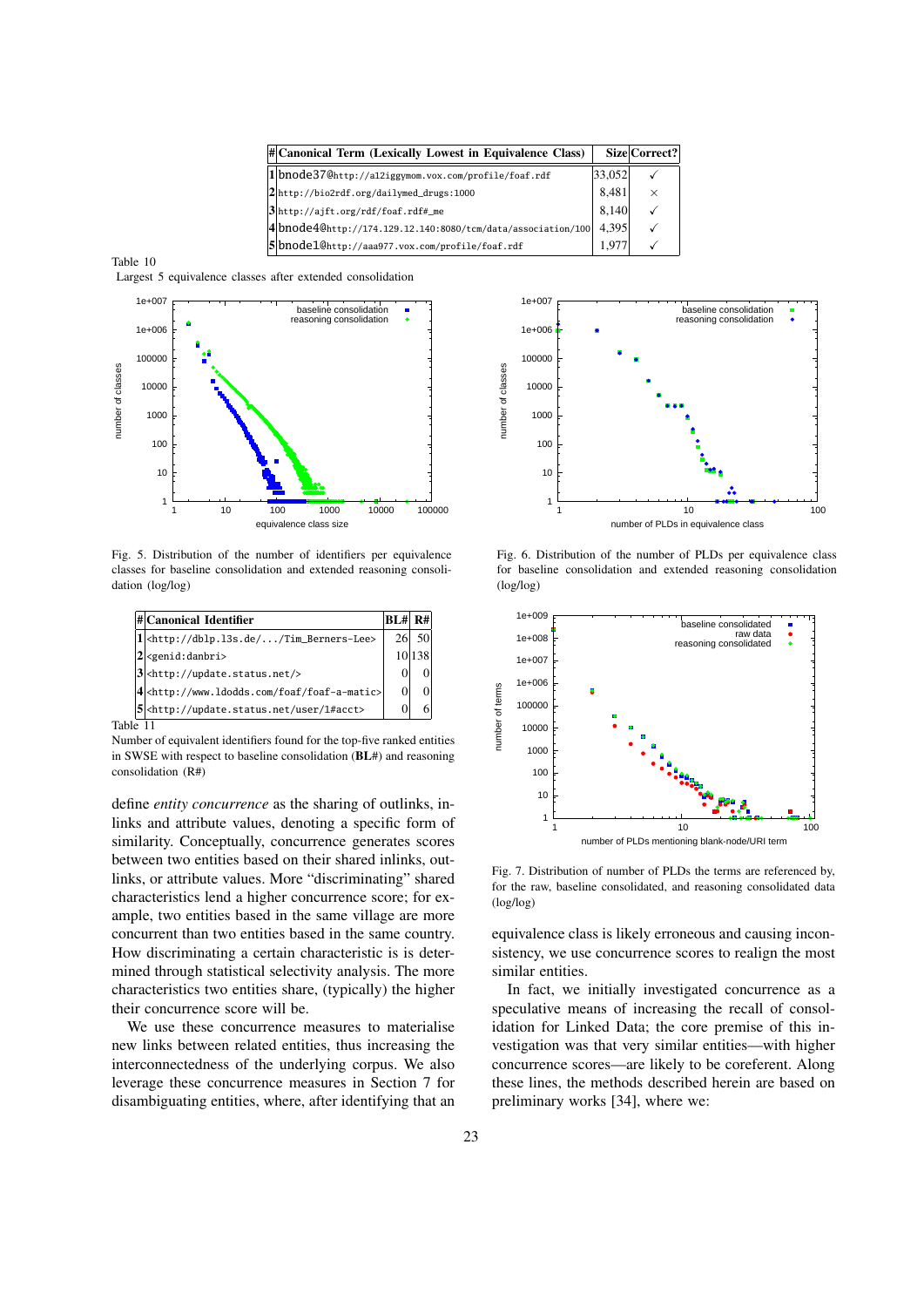- investigated domain-agnostic statistical methods for performing consolidation and identifying equivalent entities;
- formulated an initial small-scale (5.6 million triples) evaluation corpus for the statistical consolidation using reasoning consolidation as a best-effort "goldstandard".

Our evaluation gave mixed results where we found some correlation between the reasoning consolidation and the statistical methods, but we also found that our methods gave incorrect results at high degrees of confidence for entities that were clearly not equivalent, but shared many links and attribute values in common. This highlights a crucial fallacy in our speculative approach: in almost all cases, even the highest degree of similarity/ concurrence does not necessarily indicate equivalence or co-reference (cf. [27, Section 4.4]). Similar philosophical issues arise with respect to handling transitivity for the weighted "equivalences" derived [16,39].

However, deriving weighted concurrence measures has applications other than approximative consolidation: in particular, we can materialise named relationships between entities that share a lot in common, thus increasing the level of inter-linkage between entities in the corpus. Again, as we will see later, we can leverage the concurrence metrics to repair equivalence classes found to be erroneous during the disambiguation step of Section 7. Thus, we present a modified version of the statistical analysis presented in [34], describe a (novel) scalable and distributed implementation thereof, and finally evaluate the approach with respect to finding highly-concurring entities in our 1 billion triple Linked Data corpus.

#### 6.1. *High-level approach*

Our statistical concurrence analysis inherits similar *primary requirements* to that imposed for consolidation: the approach should be scalable, fully automatic, and domain agnostic to be applicable in our scenario. Similarly, with respect to *secondary criteria*, the approach should be efficient to compute, should give high precision, and should give high recall. Compared to consolidation, high precision is not as critical for our statistical use-case: in SWSE, we aim to use concurrence measures as a means of*suggesting* additional navigation steps for users browsing the entities—if the suggestion is uninteresting, it can be ignored, whereas incorrect consolidation will often lead to conspicuously garbled results, aggregating data on multiple disparate entities.

Thus, our requirements (particularly for scale) pre-

clude the possibility of complex analyses or any form of pair-wise comparison, etc. Instead, we aim to design lightweight methods implementable by means of distributed sorts and scans over the corpus. Our methods are designed around the following intuitions and assumptions:

- (i) the concurrence of entities is measured as a function of their *shared pairs*, be they predicatesubject (loosely, inlinks), or predicate-object pairs (loosely, outlinks or attribute values);
- (ii) the concurrence measure should give a *higher weight to exclusive shared-pairs*—pairs that are typically shared by few entities, for edges (predicates) that typically have a low in-degree/outdegree;
- (iii) with the possible exception of correlated pairs, *each additional shared pair should increase the concurrence* of the entities—a shared pair cannot reduce the measured concurrence of the sharing entities;
- (iv) *strongly exclusive property-pairs should be more influential than a large set of weakly exclusive pairs*;
- (v) *correlation* may exist between shared pairs—e.g., two entities may share an inlink and an inverseoutlink to the same node (e.g., foaf:depiction, foaf:depicts), or may share a large number of shared pairs for a given property (e.g., two entities co-authoring one paper are more likely to co-author subsequent papers)—where we wish to dampen the cumulative effect of correlation in the concurrence analysis;
- (vi) the *relative value* of the concurrence measure is important; the absolute value is unimportant.

In fact, the concurrence analysis follows a similar principle to that for consolidation, where instead of considering discrete functional and inverse-functional properties as given by the semantics of the data, we attempt to identify properties that are quasi-functional, quasiinverse-functional, or what we more generally term *exclusive*: we determine the degree to which the values of properties (here abstracting directionality) are unique to an entity or set of entities. The concurrence between two entities then becomes an aggregation of the weights for the property-value pairs they share in common.

Consider the following running-example: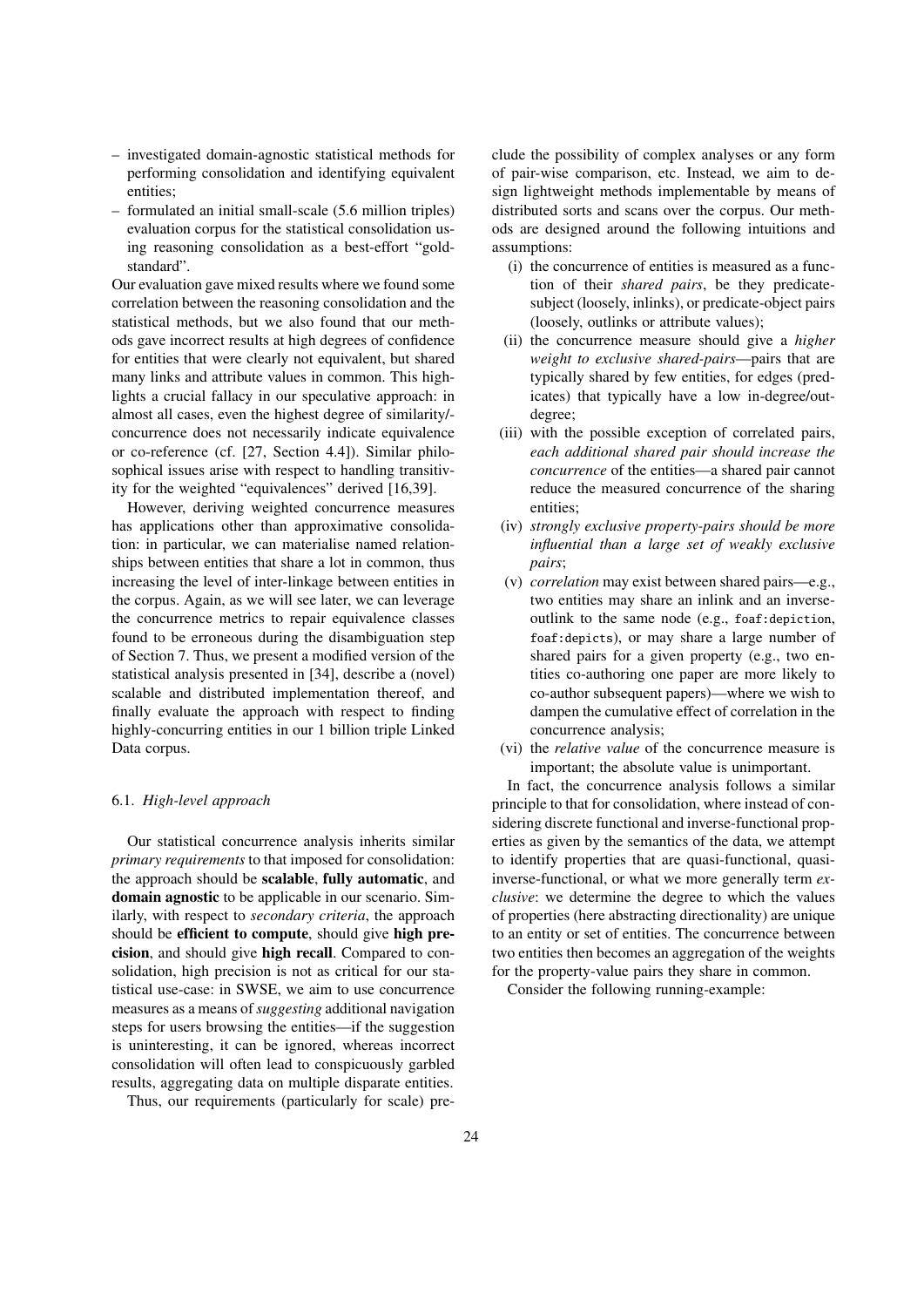| dblp:AliceB10 foaf:maker ex:Alice.<br>dblp:AliceB10 foaf:maker ex:Bob.                                  |
|---------------------------------------------------------------------------------------------------------|
| ex:Alice foaf:gender "female".<br>ex:Alice foaf:workplaceHomepage <http: wonderland.com="">.</http:>    |
| ex:Bob foaf:gender "male".<br>ex:Bob foaf:workplaceHomepage <http: wonderland.com="">.</http:>          |
| ex:Claire foaf:gender "female".<br>ex:Claire foaf:workplaceHomepage <http: wonderland.com=""> .</http:> |

where we want to determine the level of (relative) concurrence between three colleagues: ex:Alice, ex:Bob and ex:Claire: i.e., how much do they coincide/concur with respect to exclusive shared pairs.

# 6.1.1. *Quantifying concurrence*

First, we want to characterise the uniqueness of properties; thus, we analyse their *observed* cardinality and inverse-cardinality as found in the corpus (in contrast to their defined cardinality as possibly given by the formal semantics):

Definition 1 (Observed Cardinality) *Let* G *be an RDF graph,* p *be a property used as a predicate in* G *and* s *be a subject in* G*. The* observed cardinality *(or henceforth in this section, simply* cardinality*)* of p wrt s in G, denoted  $\text{Card}_G(p, s)$ , is the cardinality of the *set*  $\{o \in \mathbf{C} \mid (s, p, o) \in G\}.$ 

Definition 2 (Observed Inverse-Cardinality) *Let* G *and* p *be as before, and let* o *be an object in* G*. The* observed inverse-cardinality *(or henceforth in this section, simply* inverse-cardinality*)* of p wrt o in G*, denoted*  $\text{ICard}_G(p, o)$ *, is the cardinality of the set*  $\{s \in \mathbf{U} \cup \mathbf{B} \mid \}$  $(s, p, o) \in G$ .

Thus, loosely, the observed cardinality of a propertysubject pair is the number of unique objects it appears within the graph (or unique triples it appears in); letting  $G_{ex}$  denote our example graph, then, e.g.,  $Card_{G_{ex}}(\texttt{foaf}:\texttt{maker},\texttt{dblp}: \texttt{AliceB10}) = 2.$  We see this value as a good indicator of how *exclusive* (or *selective*) a given property-subject pair is, where sets of entities appearing in the object position of lowcardinality pairs are considered to concur more than those appearing with high-cardinality pairs. The observed inverse-cardinality of a property-object pair is the number of unique subjects it appears with in the graph e.g.,  $\text{ICard}_{G_{ex}}(\texttt{foaf:gender},\texttt{"female"})=2.$  Both directions are considered analogous for deriving concurrence scores—note however that we do not consider concurrence for literals (i.e., we do not derive concurrence for literals that share a given predicate-subject pair; we do of course consider concurrence for subjects with the same literal value for a given predicate).

To avoid unnecessary duplication, we henceforth focus on describing only the inverse-cardinality statistics of a property, where the analogous metrics for plaincardinality can be derived by switching subject and object (that is, switching directionality)—we choose the inverse direction as perhaps being more intuitive, indicating concurrence of entities in the subject position based on the predicate-object pairs they share.

Definition 3 (Average Inverse-Cardinality) *Let* G *be an RDF graph, and* p *be a property used as a predicate in* G*. The* average inverse-cardinality (AIC) of p with respect to G, written  $AIC_G(p)$ *, is the average of the non-zero inverse-cardinalities of* p *in the graph* G*. Formally:*

$$
AIC_G(p) = \frac{|\{(s, o) \mid (s, p, o) \in G\}|}{|\{o \mid \exists s : (s, p, o) \in G\}|}.
$$

The average cardinality  $AC_G(p)$  of a property p is defined analogously as for  $AIC<sub>G</sub>(p)$ . Note that the (inverse-)cardinality value of any term appearing as a predicate in the graph is necessarily greater-than or equal-to one: the numerator is by definition greaterthan or equal-to the denominator. Taking an example,  $\text{AIC}_{G_{ex}}(\texttt{foaf:gender}) = 1.5$ , which can be viewed equivalently as the average non-zero cardinalities of foaf:gender (1 for "male" and 2 for "female"), or the number of triples with predicate foaf:gender divided by the number of unique values appearing in the object position of such triples  $(\frac{3}{2})$ .

We call a property  $p$  for which we observe  $AIC<sub>G</sub>(p) \approx 1$ , a *quasi-inverse-functional property* with respect to the graph G, and analogously properties for which we observe  $AC_G(p) \approx 1$  as *quasi-functional properties*. We see the values of such properties in their respective directions—as being very exceptional: very rarely shared by entities. Thus, we would expect a property such as foaf:gender to have a high  $AIC_G(p)$  since there are only two object-values ("male", "female") shared by a large number of entities, whereas we would expect a property such as foaf:workplaceHomepage to have a lower  $AIC_G(p)$  since there are arbitrarily many values to be shared amongst the entities; given such an observation, we then surmise that a shared foaf:gender value represents a weaker "indicator" of concurrence than a shared value for foaf:workplaceHomepage.

Given that we deal with incomplete information under the Open World Assumption underlying RDF(S)/OWL, we also wish to weigh the average (inverse) cardinality values for properties with a low number of observations towards a global mean—consider a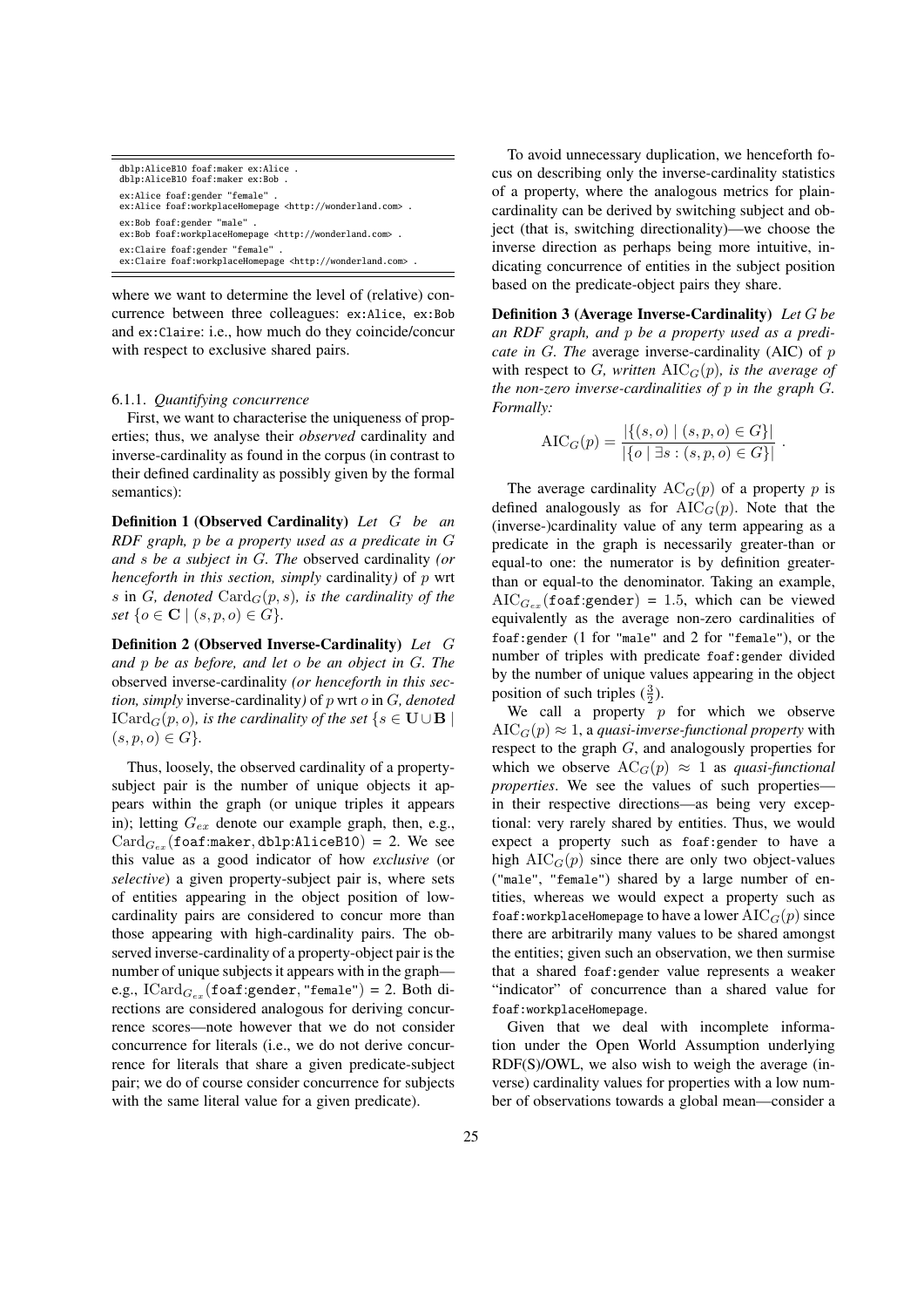fictional property ex:maritalStatus for which we only encounter a few predicate-usages in a given graph, and consider two entities given the value "married": given sparse inverse-cardinality observations, we may naïvely over-estimate the significance of this property-object pair as an indicator for concurrence. Thus, we use a credibility formula as follows to weight properties with few observations towards a global mean:

Definition 4 (Adjusted Average Inverse-Cardinality) *Let* p *be a property appearing as a predicate in the graph* G*. The* adjusted average inverse-cardinality (AAIC) of p with respect to G, written  $\text{AAIC}_G(p)$ , is *then*

$$
AAIC_G(p) = \frac{AIC_G(p) \times |G^{\overrightarrow{p}}| + \overline{AIC_G} \times |G^{\rightarrow}|}{|G^{\overrightarrow{p}}| + |G^{\rightarrow}|}
$$
(1)

where  $|G^{\vec{p}}|$  is the number of distinct objects that ap*pear in a triple with* p *as a predicate (the denominator of Definition 3),*  $\overline{\text{AIC}_G}$  *is the average inversecardinality for all predicate-object pairs (formally,*  $\overline{\text{AIC}_G} = \frac{|G|}{|\{(p,o)|\exists s:(s,p,o)\in G\}|}$ , and  $|G^{\rightarrow}|$  is the aver*age number of distinct objects for all predicates in the*  $graph (formally, |G^{\rightarrow}| = \frac{|\{(p,o)| \exists s:(s,p,o) \in G\}|}{|\{p| \exists s, \exists o:(s,p,o) \in G\}|}).$ 

Again, the adjusted average cardinality  $\text{AAC}_G(p)$  of a property p is defined analogously as for  $\text{AAIC}_G(p)$ . Some reduction of Equation 1 is possible if one considers that  $AIC_G(p) \times |G^{\vec{p}}| = |\{(s, o) | (s, p, o) \in G\}|$ also denotes the number of triples for which  $p$  appears as a predicate in graph G, and that  $AIC_G \times |G^{-1}| =$  $\frac{|G|}{|\{p|\exists s,\exists o:(s,p,o)\in G\}|}$  also denotes the average number of triples per predicate. We maintain Equation 1 in the given unreduced form as it more clearly corresponds to the structure of a standard credibility formula: the reading  $(AIC_G(p))$  is dampened towards a mean  $(\overline{AIC_G})$ by a factor determined by the size of the sample used to derive the reading  $(|G^{\vec{p}}|)$  relative to the average sample size  $(|G^{\rightarrow}|)$ .

Now, we move towards combining these metrics to determine the concurrence of entities who share a given non-empty set of property-value pairs. To do so, we combine the adjusted average (inverse) cardinality values, which apply generically to properties, and the (inverse) cardinality values, which apply to a given property-value pair. For example, take the property foaf:workplaceHomepage: entities that share a value referential to a large company—e.g., http://google.com/—should not gain as much concurrence as entities that share a value referential to a smaller company—e.g., http://deri.ie/. Conversely, consider a fictional property ex:citizenOf, which relates a citizen to its country, and for which we find many observations in our corpus, returning a high AAIC value, and consider that only two entities share the value ex:Vanuatu for this property: given that our data are incomplete, we can use the high AAIC value of ex:citizenOf to determine that the property is usually not exclusive, and that it is generally not a good indicator of concurrence.  $29$ 

We start by assigning a coefficient to each pair  $(p, o)$ and each pair  $(p, s)$  that occur in the dataset, where the coefficient is an indicator of how exclusive that pair is:

#### Definition 5 (Concurrence Coefficients) *The*

concurrence-coefficient of a predicate-subject pair (p, s) *with respect to a graph* G *is given as:*

$$
C_G(p, s) = \frac{1}{Card_G(p, s) \times AAC_G(p)}
$$

*and the* concurrence-coefficient of a predicate-object pair (p, o) *with respect to a graph* G *is analogously given as:*

$$
IC_G(p, o) = \frac{1}{ICard_G(p, o) \times AAIC_G(p)}.
$$

Again, please note that these coefficients fall into the interval  $[0, 1]$  since the denominator, by definition, is necessarily greater than one.

To take an example, let  $p_{wh}$ foaf:workplaceHomepage and say that we compute  $AAIC<sub>G</sub>(p<sub>wh</sub>) = 7$  from a large number of observations, indicating that each workplace homepage in the graph  $G$  is linked to by, on average, seven employees. Further, let  $o<sub>a</sub>$  = http://google.com/ and assume that  $o<sub>a</sub>$  occurs 2,000 times as a value for  $p_{wh}$ : ICard $_G(p_{wh}, o_g)$  = 2,000; now,  $IC_G(p_{wh}, o_g) = \frac{1}{2,000 \times 7} = 0.00007$ . Also, let  $o_d = \text{http://deri.ie/ such that } ICard_G(p_{wh}, o_d)$ = 100; now,  $IC_G(p_{wh}, o_d) = \frac{1}{10 \times 7} \approx 0.00143$ . Here, sharing DERI as a workplace will indicate a higher level of concurrence than analogously sharing Google.

Finally, we require some means of aggregating the coefficients of the set of pairs that two entities share to derive the final concurrence measure.

# Definition 6 (Aggregated Concurrence Score)

Let  $Z = (z_1, \ldots z_n)$  be a tuple such that for each

 $29$  Here, we try to distinguish between property-value pairs that are exclusive in reality (i.e., on the level of what's signified) and those that are exclusive in the given graph. Admittedly, one could think of counter-examples where not including the general statistics of the property may yield a better indication of weighted concurrence, particularly for generic properties that can be applied in many contexts; for example, consider the exclusive predicate-object pair (skos:subject, category:Koenigsegg\_vehicles) given for a non-exclusive property.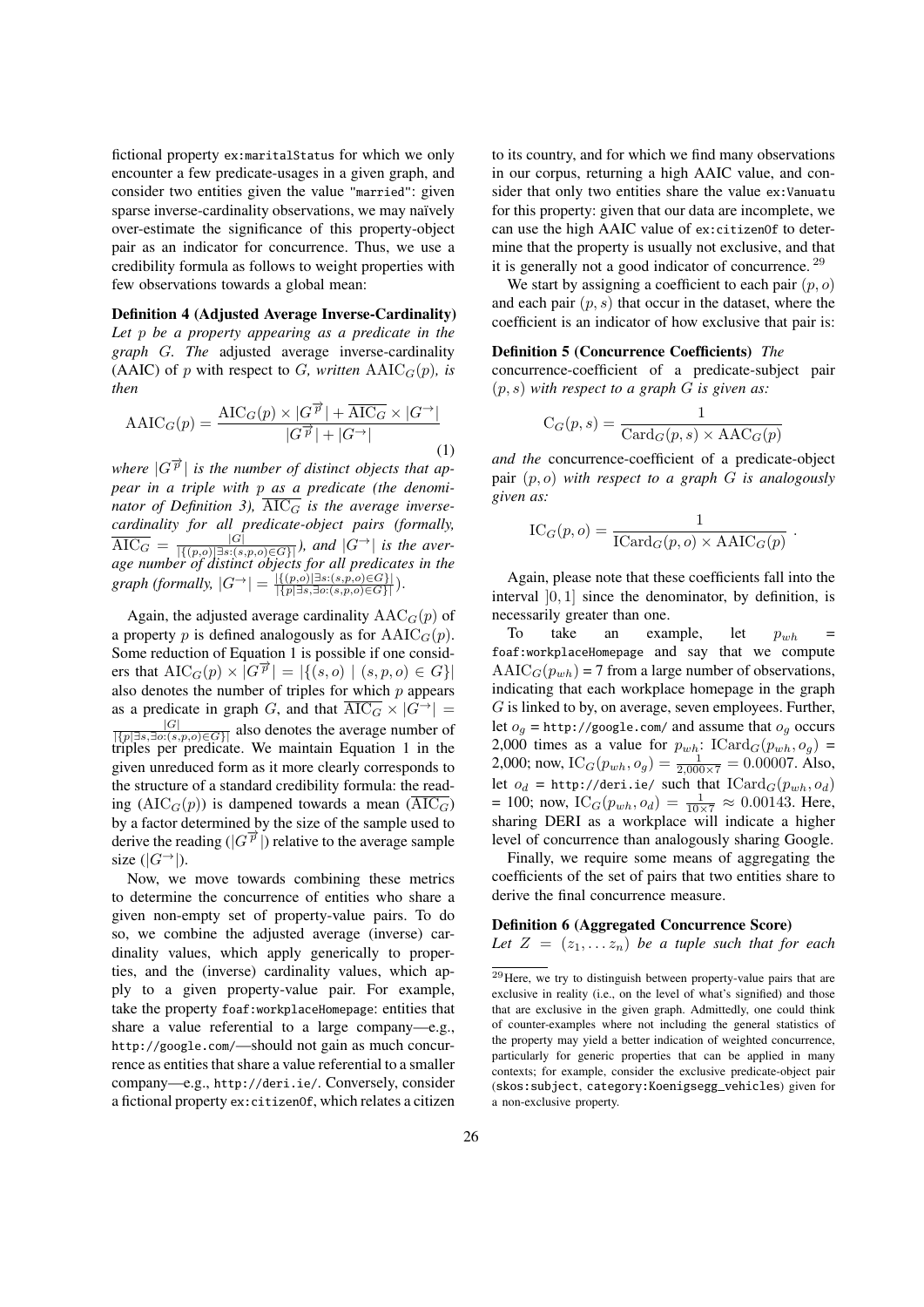$i = 1, \ldots, n, z_i \in ]0,1]$ *. The aggregated concurrence value*  $ACS_n$  *is computed iteratively: starting with*  $\text{ACS}_0 = 0$ *, then for each*  $k = 1...n$ ,  $\text{ACS}_k =$  $z_k + \text{ACS}_{k-1} - z_k * \text{ACS}_{k-1}.$ 

The computation of the ACS value is the same process as determining the probability of two independent events occurring— $P(A \lor B) = P(A) + P(B) - P(A \ast B)$  $B$ )—which is by definition commutative and associative, and thus computation is independent of the order of the elements in the tuple. It may be more accurate to view the coefficients as *fuzzy values*, and the aggregation function as a disjunctive combination in some extensions of fuzzy logic [75].

However, the underlying coefficients may not be derived from strictly independent phenomena: there may indeed be correlation between the property-value pairs that two entities share. To illustrate, we reintroduce a relevant example from [34] shown in Figure 8, where we see two researchers that have co-authored many papers together, have the same affiliation, and are based in the same country.

This example illustrates three categories of concurrence correlation:

- (i) *same-value correlation* where two entities may be linked to the same value by multiple predicates in either direction (e.g., foaf:made, dc:creator, swrc:author, foaf:maker);
- (ii) *intra-property correlation* where two entities that share a given property-value pair are likely to share further values for the same property (e.g., co-authors sharing one value for foaf:made are more likely to share further values);
- (iii) *inter-property correlation* where two entities sharing a given property-value pair are likely to share further distinct but related propertyvalue pairs (e.g., having the same value for swrc:affiliation and foaf:based\_near).

Ideally, we would like to reflect such correlation in the computation of the concurrence between the two entities.

Regarding *same-value correlation*, for a value with multiple edges shared between two entities, we choose the shared predicate edge with the lowest AA[I]C value and disregard the other edges: i.e., we only consider the most exclusive property used by both entities to link to the given value and prune the other edges.

Regarding *intra-property correlation*, we apply a lower-level aggregation for each predicate in the set of shared predicate-value pairs. Instead of aggregating a single tuple of coefficients, we generate a bag of tuples  $\mathbf{Z} = \{Z_{p_1}, \ldots, Z_{p_n}\},\$  where each element  $Z_{p_i}$  represents the tuple of (non-pruned) coefficients generated for the predicate  $p_i$ . <sup>30</sup> We then aggregate this bag as follows:

$$
ACS(\mathbf{Z}) = ACS(ACS(Z_{p_i} * AA[I]C(p_i))_{Z_{p_i} \in \mathbf{Z}})
$$

where AA[I]C is either AAC or AAIC, dependant on the directionality of the predicate-value pair observed. Thus, the total contribution possible through a given predicate (e.g., foaf:made) has an upper-bound set as its AA[I]C value, where each successive shared value for that predicate (e.g., each successive co-authored paper) contributes positively (but increasingly less) to the overall concurrence measure.

Detecting and counteracting *inter-property correlation* is perhaps more difficult, and we leave this as an open question.

#### 6.1.2. *Implementing entity-concurrence analysis*

We aim to implement the above methods using sorts and scans, and we wish to avoid any form of complex indexing, or pair-wise comparison. First, we wish to extract the statistics relating to the (inverse-)cardinalities of the predicates in the data. Given that there are 23 thousand unique predicates found in the input corpus, we assume that we can fit the list of predicates and their associated statistics in memory—if such were not the case, one could consider an on-disk map, where we would expect a high cache hit-rate based on the distribution of property occurrences in the data (cf. [32]).

Moving forward, we can calculate the necessary predicate-level statistics by first sorting the data according to natural order  $(s, p, o, c)$ , and then scanning the data, computing the cardinality (number of distinct objects) for each  $(s, p)$  pair, and maintaining the average cardinality for each  $p$  found. For inverse-cardinality scores, we apply the same process, sorting instead by  $(o, p, s, c)$  order, counting the number of distinct subjects for each  $(p, o)$  pair, and maintaining the average inverse-cardinality scores for each p. After each scan, the statistics of the properties are adjusted according to the credibility formula in Equation 4.

We then apply a second scan of the sorted corpus; first we scan the data sorted in natural order, and for each  $(s, p)$  pair, for each set of unique objects  $O_{ps}$  found thereon, and for each pair in

$$
\{(o_i, o_j) \in \mathbf{U} \cup \mathbf{B} \times \mathbf{U} \cup \mathbf{B} \mid o_i, o_j \in O_{ps}, o_i < o_j\}
$$

where < denotes lexicographical order, we output the following sextuple to an on-disk file:

$$
(o_i, o_j, C(p, s), p, s, -)
$$

 $30$  For brevity, we omit the graph subscript.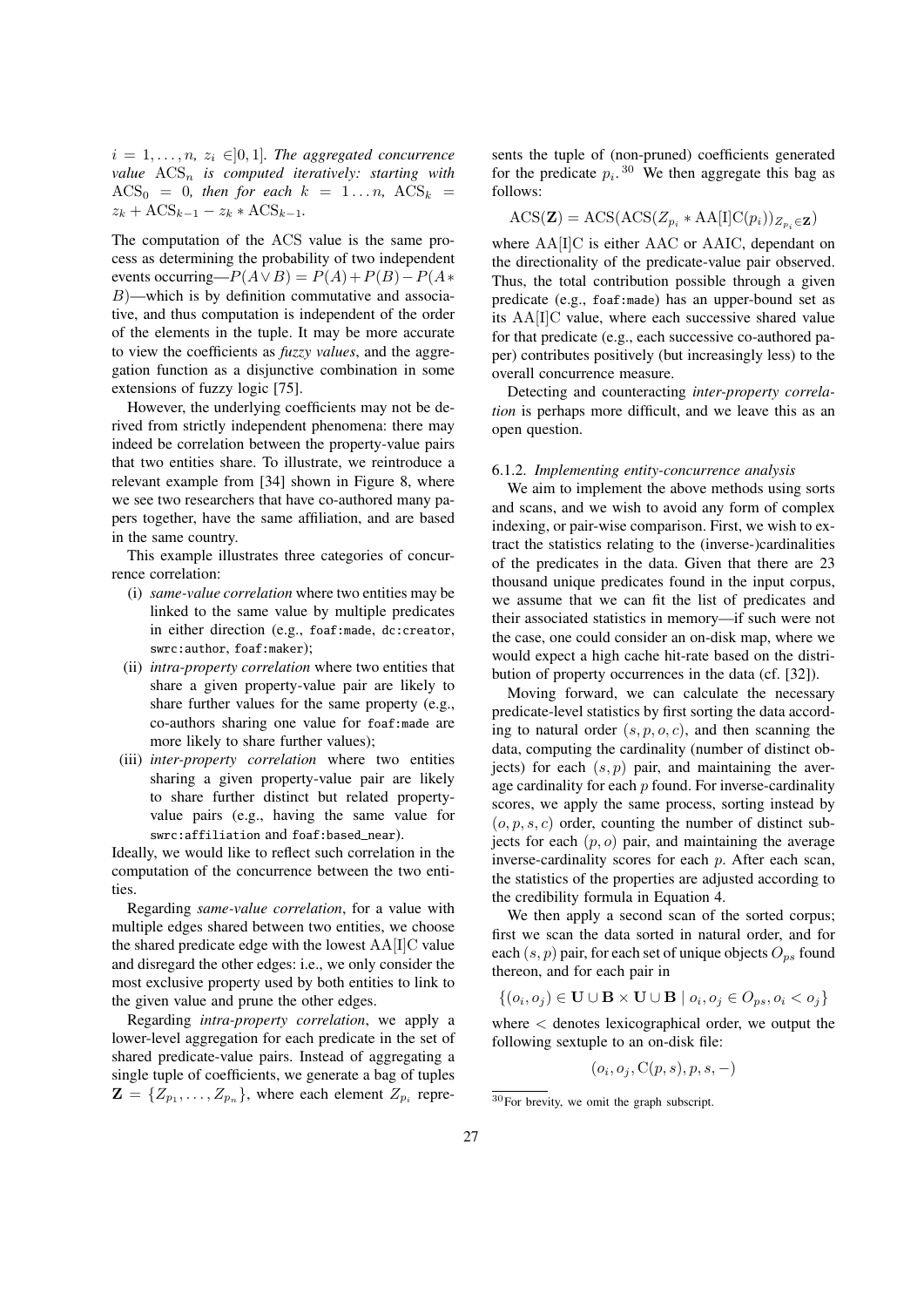

Fig. 8. Example of same-value, inter-property and intra-property correlation, where the two entities under comparison are highlighted in the dashed box, and where the labels of inward-edges (with respect to the principal entities) are italicised and underlined (from [34])

where  $C(p, s) = \frac{1}{|O_{ps}| \times \text{AAC}(p)}$ . We apply the same process for the other direction: for each  $(p, o)$  pair, for each set of unique subjects  $S_{po}$ , and for each pair in

$$
\{(s_i, s_j) \in \mathbf{U} \cup \mathbf{B} \times \mathbf{U} \cup \mathbf{B} \mid s_i, s_j \in S_{po}, s_i < s_j\}
$$

we output analogous sextuples of the form:

$$
(s_i, s_j, \mathcal{IC}(p, o), p, o, +)
$$

We call the sets  $O_{ps}$  and their analogues  $S_{po}$  *concurrence classes*, denoting sets of entities that share the given predicate-subject/predicate-object pair respectively. Here, note that the '+' and ' $-$ ' elements simply mark and track the directionality from which the tuple was generated, required for the final aggregation of the co-efficient scores. Similarly, we do not immediately materialise the symmetric concurrence scores, where we instead do so at the end so as to forego duplication of intermediary processing.

Once generated, we can sort the two files of tuples by their natural order, and perform a merge-join on the first two elements—generalising the directional  $o_i/s_i$ to simply  $e_i$ , each  $(e_i, e_j)$  pair denotes two entities that share some predicate-value pairs in common, where we can scan the sorted data and aggregate the final concurrence measure for each  $(e_i, e_j)$  pair using the information encoded in the respective tuples. We can thus generate (trivially sorted) tuples of the form  $(e_i, e_j, s)$ , where s denotes the final aggregated concurrence score computed for the two entities; optionally, we can also write the symmetric concurrence tuples  $(e_j, e_i, s)$ , which can be sorted separately as required.

Note that the number of tuples generated is quadratic with respect to the size of the respective concurrence class, which becomes a major impediment for scalability given the presence of large such sets—for example, consider a corpus containing 1 million persons sharing the value "female" for the property foaf:gender,

where we would have to generate  $\frac{10^{6 \times 2} - 10^{6}}{2} \approx 500$  billion non-reflexive, non-symmetric concurrence tuples. However, we can leverage the fact that such sets can only invoke a minor influence on the final concurrence of their elements, given that the magnitude of the set e.g.,  $|S_{po}$ —is a factor in the denominator of the computed  $\tilde{C}(p, o)$  score, such that  $C(p, o) \propto \frac{1}{|S_{op}|}$ . Thus, in practice, we implement a maximum-size threshold for the  $S_{po}$  and  $O_{ps}$  concurrence classes: this threshold is selected based on a practical upper limit for raw similarity tuples to be generated, where the appropriate maximum class size can trivially be determined alongside the derivation of the predicate statistics. For the purpose of evaluation, we choose to keep the number of raw tuples generated at around ∼1 billion, and so set the maximum concurrence class size at 38—we will see more in Section 6.4.

#### 6.2. *Distributed implementation*

Given the previous discussion, our distributed implementation is fairly straight-forward as follows:

- (i) coordinate: the slave machines split their segment of the corpus according to a modulo-hash function on the subject position of the data, sort the segments, and send the split segments to the peer determined by the hash-function; the slaves simultaneously gather incoming sorted segments, and subsequently perform a merge-sort of the segments;
- (ii) coordinate: the slave machines apply the same operation, this time hashing on object—triples with rdf:type as predicate are not included in the object-hashing; subsequently the slaves mergesort the segments ordered by object;
- (iii) run: the slave machines then extract predicatelevel statistics, and statistics relating to the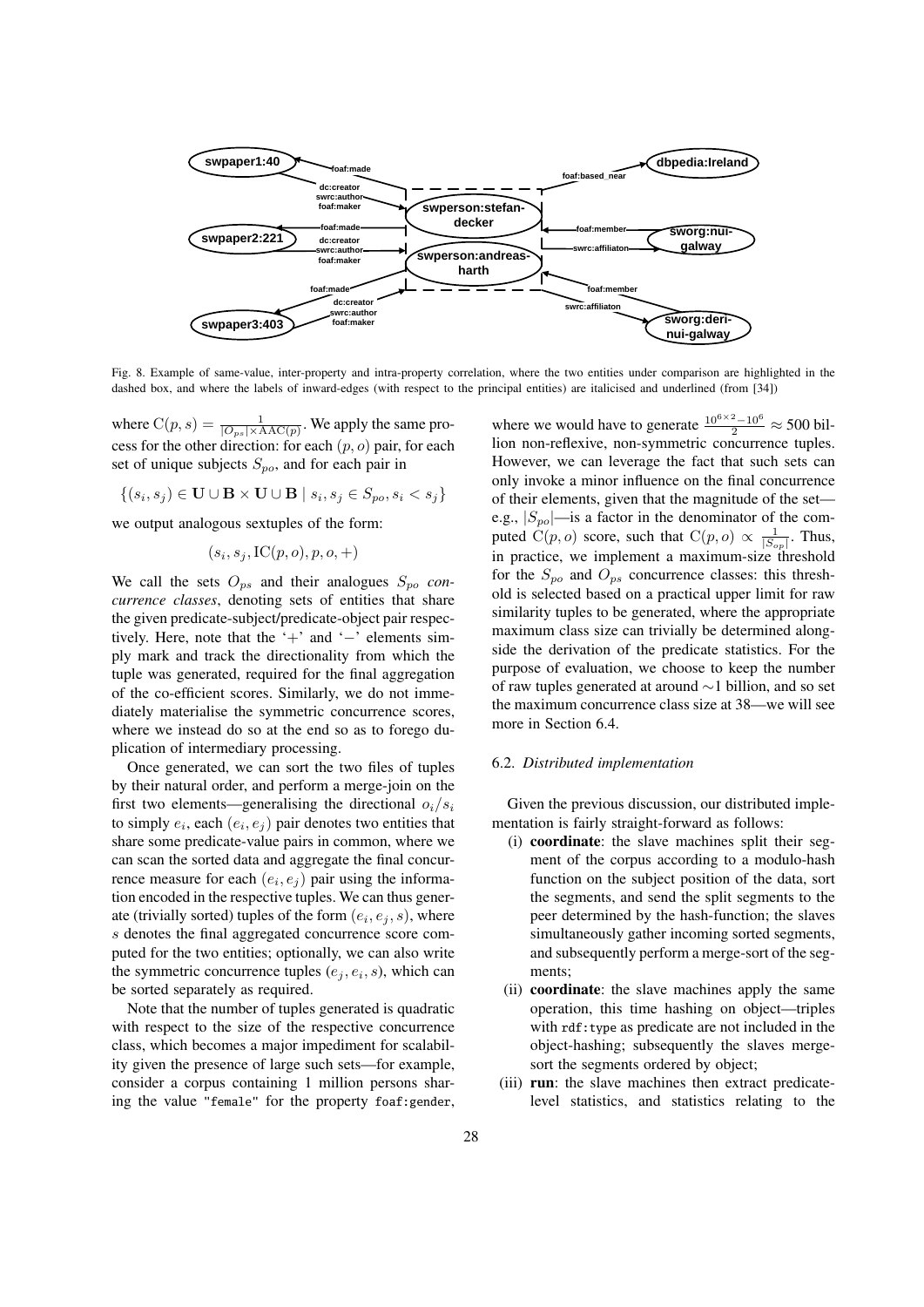concurrence-class-size distribution, which are used to decide upon the class size threshold;

- (iv) gather/flood/run: the master machine gathers and aggregates the high-level statistics generated by the slave machines in the previous step and sends a copy of the global statistics back to each machine; the slaves subsequently generate the raw concurrence-encoding sextuples as described before from a scan of the data in both orders;
- (v) coordinate: the slave machines coordinate the locally generated sextuples according to the first element (join position) as before;
- (vi) run: the slave machines aggregate the sextuples coordinated in the previous step, and produce the final non-symmetric concurrence tuples;
- (vii) run: the slave machines produce the symmetric version of the concurrence tuples, and coordinate and sort on the first element.

Here, we make heavy use of the coordinate function to align data according to the join position required for the subsequent processing step—in particular, aligning the raw data by subject and object, and then the concurrence tuples analogously.

Note that we do not hash on the object position of rdf:type triples: our raw corpus contains 206.8 million such triples, and given the distribution of class memberships, we assume that hashing these values will lead to uneven distribution of data, and subsequently uneven load balancing—e.g., 79.2% of all class memberships are for foaf:Person, hashing on which would send 163.7 million triples to one machine, which alone is greater than the average number of triples we would expect per machine (139.8 million). In any case, given that our corpus contains 105 thousand unique values for rdf:type, we would expect the average-inverse-cardinality to be approximately 1,970—even for classes with two members, the potential effect on concurrence is negligible.

#### 6.3. *Performance evaluation*

We apply our concurrence analysis over the consolidated corpus derived in Section 5. The total time taken was 13.9 h. Sorting, splitting and scattering the data according to subject on the slave machines took 3.06 h, with an average idle time of 7.7 min (4.2%). Subsequently, merge-sorting the sorted segments took 1.13 h, with an average idle time of 5.4 min (8%). Analogously sorting, splitting and scattering the non-rdf:type statements by object took 2.93 h, with an average idle time of 11.8 min (6.7%). Merge sorting the data by object took 0.99 h, with an average idle time of 3.8 min (6.3%). Extracting the predicate statistics and threshold information from data sorted in both orders took 29 min, with an average idle time of 0.6 min (2.1%). Generating the raw, unsorted similarity tuples took 69.8 min with an average idle time of 2.1 min (3%). Sorting and coordinating the raw similarity tuples across the machines took 180.1 min, with an average idle time of 14.1 min (7.8%). Aggregating the final similarity took 67.8 min, with an average idle time of 1.2 min (1.8%).

Table 12 presents a breakdown of the timing of the task. First, with regards application over the full corpus, although this task requires some aggregation of globalknowledge by the master machine, the volume of data involved is minimal: a total of 2.1 minutes is spent on the master machine performing various minor tasks (initialisation, remote calls, logging, aggregation and broadcast of statistics). Thus, 99.7% of the task is performed in parallel on the slave machine. Although there is less time spent waiting for the master machine compared to the previous two tasks, deriving the concurrence measures involves three expensive sort/coordinate/mergesort operations to redistribute and sort the data over the slave swarm. The slave machines were idle for, on average, 5.8% of the total task time; most of this idle time (99.6%) was spent waiting for peers. The master machine was idle for almost the entire task, with 99.7% waiting for the slave machines to finish their tasks again, interleaving a job for another task would have practical benefits.

Second, with regards the timing of tasks when varying the number of slave machines for 100 million quadruples, we see that the percentage of time spent idle on the slave machines increases from  $0.4\%$  (1) to 9% (8). However, for each incremental doubling of the number of slave machines, the total overall task times are reduced by  $0.509 \times$ ,  $0.525 \times$  and  $0.517 \times$  respectively.

#### 6.4. *Results Evaluation*

With respect to data distribution, after hashing on subject we observed an average absolute deviation (average distance from the mean) of 176 thousand triples across the slave machines, representing an average 0.13% deviation from the mean: near-optimal data distribution. After hashing on the object of non-rdf:type triples, we observed an average absolute deviation of 1.29 million triples across the machines, representing an average 1.1% deviation from the mean; in particular, we note that one machine was assigned 3.7 million triples above the mean (an additional 3.3% above the mean). Although not optimal, the percentage of data deviation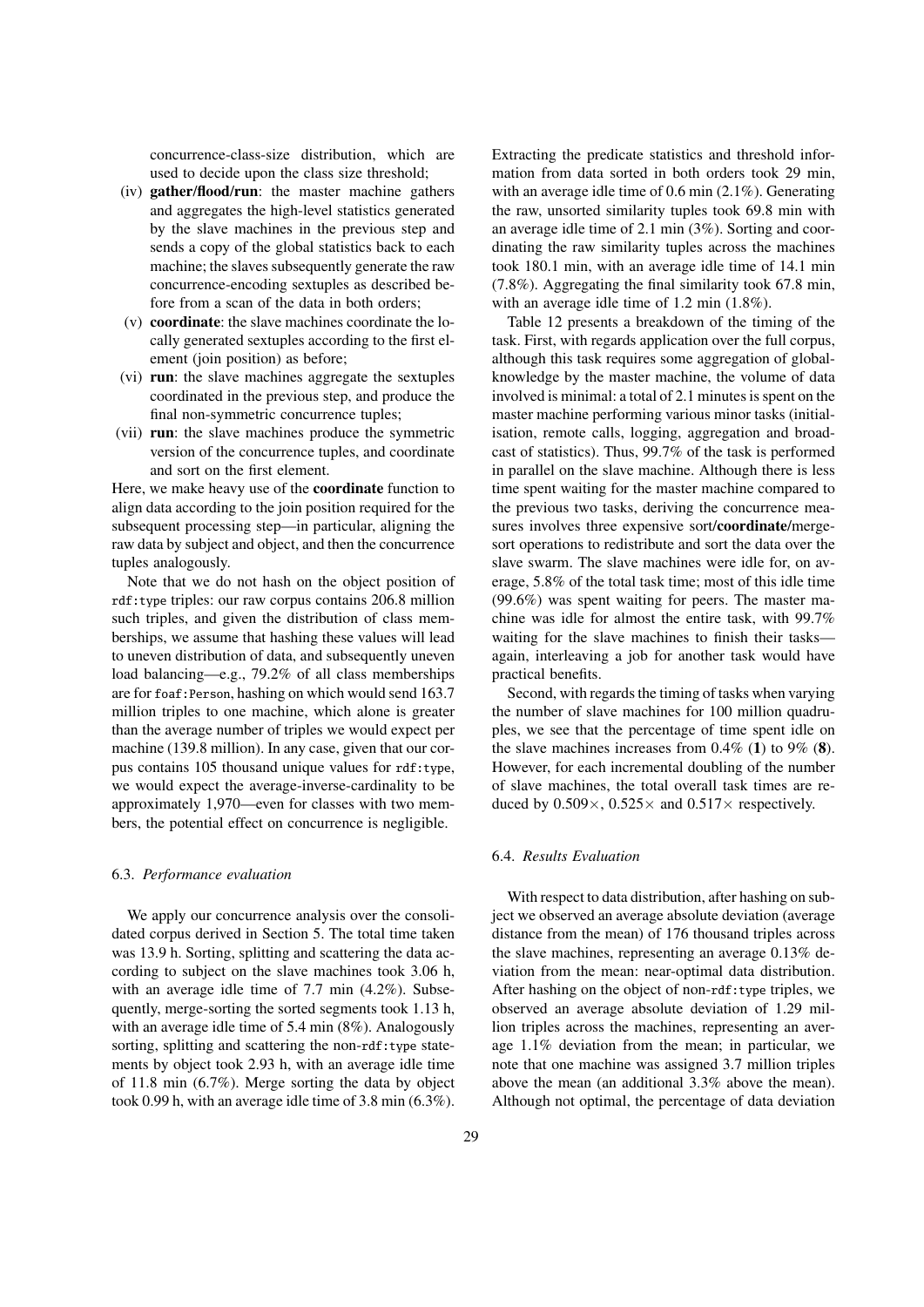|               | Category                             |         | 1               |       | $\mathbf{2}$    |       | 4     |      | 8               |       | full-8 |
|---------------|--------------------------------------|---------|-----------------|-------|-----------------|-------|-------|------|-----------------|-------|--------|
|               |                                      |         | $\mathcal{O}_0$ | min   | $\mathcal{O}_0$ | min   | $\%$  | min  | $\mathcal{O}_0$ | min   | $\%$   |
|               | <b>Total execution time</b>          | 516.2   | 100.0           | 262.7 | 100.0           | 137.8 | 100.0 | 73.0 | 100.0           | 835.4 | 100.0  |
|               | <b>Executing</b>                     | 2.2     | 0.4             | 2.3   | 0.9             | 3.1   | 2.3   | 3.4  | 4.6             | 2.1   | 0.3    |
| <b>MASTER</b> | Miscellaneous                        | 2.2     | 0.4             | 2.3   | 0.9             | 3.1   | 2.3   | 3.4  | 4.6             | 2.1   | 0.3    |
|               | Idle (waiting for slaves)            | 514.0   | 99.6            | 260.4 | 99.1            | 134.6 | 97.7  | 69.6 | 95.4            | 833.3 | 99.7   |
|               | Avg. Executing (total exc. idle)     | 514.0   | 99.6            | 257.8 | 98.1            | 131.1 | 95.1  | 66.4 | 91.0            | 786.6 | 94.2   |
|               | Split/sort/scatter (subject)         | 119.6   | 23.2            | 59.3  | 22.6            | 29.9  | 21.7  | 14.9 | 20.4            | 175.9 | 21.1   |
|               | Merge-sort (subject)                 | 42.1    | 8.2             | 20.7  | 7.9             | 11.2  | 8.1   | 5.7  | 7.9             | 62.4  | 7.5    |
|               | Split/sort/scatter (object)          | 115.4   | 22.4            | 56.5  | 21.5            | 28.8  | 20.9  | 14.3 | 19.6            | 164.0 | 19.6   |
|               | Merge-sort (object)                  | 37.2    | 7.2             | 18.7  | 7.1             | 9.6   | 7.0   | 5.1  | 7.0             | 55.6  | 6.6    |
| <b>SLAVE</b>  | <b>Extract High-level Statistics</b> | 20.8    | 4.0             | 10.1  | 3.8             | 5.1   | 3.7   | 2.7  | 3.7             | 28.4  | 3.3    |
|               | Generate Raw Concurrence Tuples      | 45.4    | 8.8             | 23.3  | 8.9             | 11.6  | 8.4   | 5.9  | 8.0             | 67.7  | 8.1    |
|               | Cooordinate/Sort Concurrence Tuples  | 97.6    | 18.9            | 50.1  | 19.1            | 25.0  | 18.1  | 12.5 | 17.2            | 166.0 | 19.9   |
|               | Merge-sort/Aggregate Similarity      | 36.0    | 7.0             | 19.2  | 7.3             | 10.0  | 7.2   | 5.3  | 7.2             | 66.6  | 8.0    |
|               | Avg. Idle                            | $2.2\,$ | 0.4             | 4.9   | 1.9             | 6.7   | 4.9   | 6.5  | 9.0             | 48.8  | 5.8    |
|               | Waiting for peers                    | 0.0     | 0.0             | 2.6   | 1.0             | 3.6   | 2.6   | 3.2  | 4.3             | 46.7  | 5.6    |
|               | Waiting for master                   | 2.2     | 0.4             | 2.3   | 0.9             | 3.1   | 2.3   | 3.4  | 4.6             | 2.1   | 0.3    |

Breakdown of timing of distributed concurrence analysis

given by hashing on object is still within the natural variation in run-times we have seen for the slave machines during most parallel tasks.

In Figures  $9(a)$  and  $9(b)$ , we illustrate the effect of including increasingly large concurrence classes on the number of raw concurrence tuples generated. For the predicate-object pairs, we observe a power-law( esque) relationship between the size of the concurrence class and the number of such classes observed. Second, we observe that the number of concurrences generated for each increasing class size initially remains fairly static—i.e., larger class sizes give quadratically more concurrences, but occur polynomially less often—until the point where the largest classes that generally only have one occurrence is reached, and the number of concurrences begins to increase quadratically. Also shown is the cumulative count of concurrence tuples generated for increasing class sizes, where we initially see a power-law(-esque) correlation, which subsequently begins to flatten as the larger concurrence classes become more sparse (although more massive).

For the predicate-subject pairs, the same roughly holds true, although we see fewer of the very largest concurrence classes: the largest concurrence class given by a predicate-subject pair was 79 thousand, versus 1.9 million for the largest predicate-object pair, respectively given by the pairs (kwa:map, macs:manual\_rameau\_lcsh) and (opiumfield:rating, ""). Also, we observe some "noise" where for milestone concurrence class sizes (esp., at 50, 100, 1,000, 2,000) we observe an unusual amount of classes. For example, there were 72 thousand concurrence classes of precisely size 1,000 (versus 88 concurrence classes at size 996)—the 1,000 limit was due to a FOAF exporter from the hi5.com domain, which seemingly enforces that limit on the total "friends count" of users, translating into many users with precisely 1,000 values for foaf: knows.<sup>31</sup> Also for example, there were 5.5 thousand classes of size 2,000 (versus 6 classes of size 1,999)—almost all of these were due to an exporter from the bio2rdf.org domain, which puts this limit on values for the b2r:linkedToFrom property. <sup>32</sup> We also encountered unusually large numbers of classes approximating these milestones, such as 73 at 2,001. Such phenomena explain the staggered "spikes"and "discontinuities" in Figure 9(b), which can be observed to correlate with such milestone values (in fact, similar but less noticeable spikes are also present in Figure 9(a)).

These figures allow us to choose a threshold of concurrence-class size given an upper bound on raw concurrence tuples to generate. For the purposes of evaluation, we choose to keep the number of materialised concurrence tuples at around 1 billion, which limits our maximum concurrence class size to 38 (from which we produce 1.023 billion tuples: 721 million through shared  $(p, o)$  pairs and 303 million through  $(p, s)$  pairs.

With respect to the statistics of predicates, for the predicate-subject pairs, each predicate had an average of 25,229 unique objects for 37,953 total triples, giving an average cardinality of ∼1.5. We give the five predi-

 $\rm{^{31}cr.}$ http://api.hi5.com/rest/profile/foaf/100614697

<sup>32</sup>cf. http://bio2rdf.org/mesh:D000123Q000235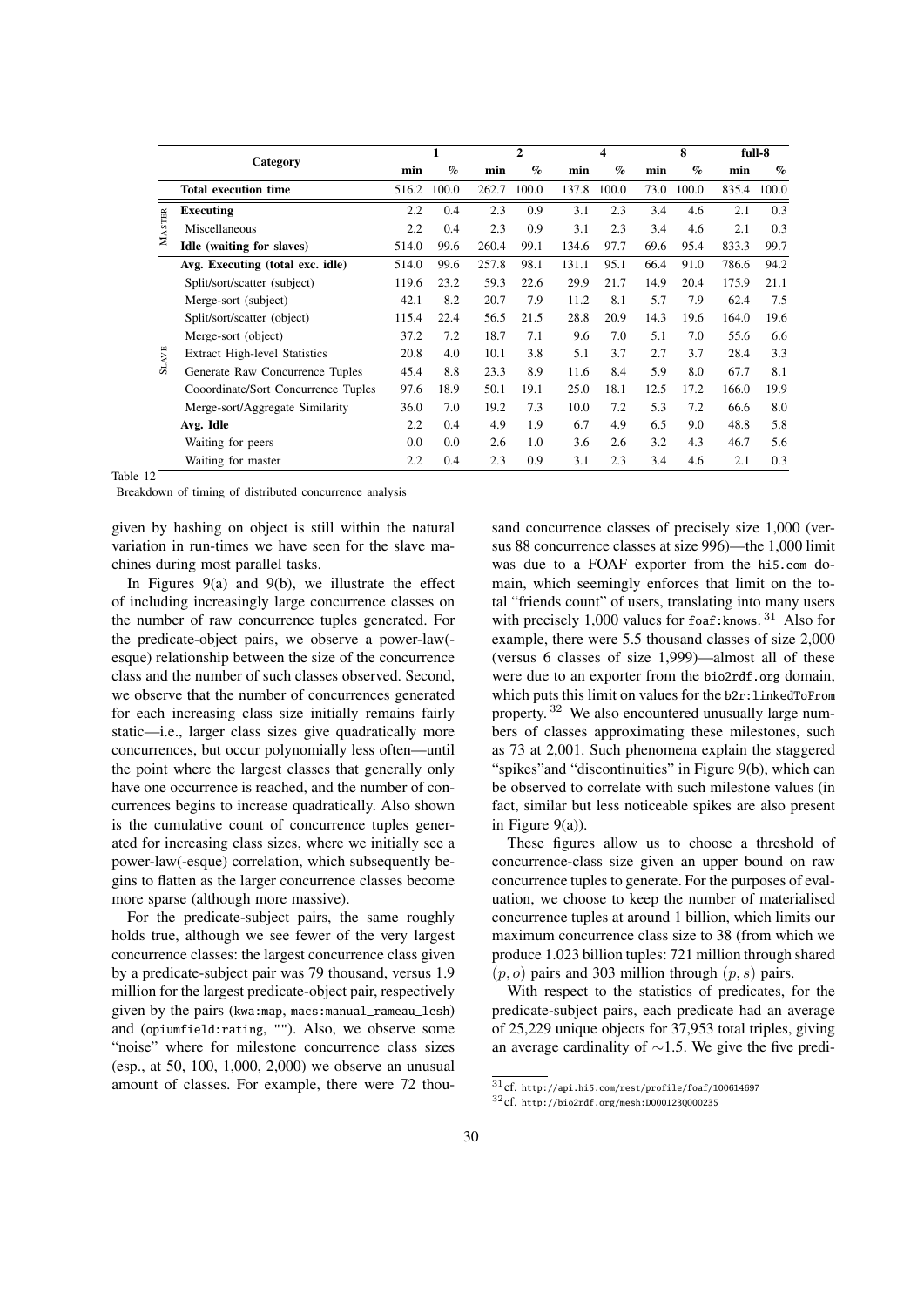

Fig. 9. Breakdown of potential concurrence classes given with respect to predicate-object pairs and predicate-subject pairs respectively, where for each class size on the x-axis  $(s_i)$  we show the number of classes  $(c_i)$ ; the raw non-reflexive, non-symmetric concurrence tuples generated  $(sp_i = c_i \times \frac{s_i^2 + s_i}{2})$ ; a cumulative count of tuples generated for increasing class sizes  $(\widehat{sp_i} = \sum_{j \leq i} sp_j)$ ; and our cut-off  $(s_i = 38)$  that we've chosen to keep the total number of tuples at ∼1 billion (log/log)

| #Predicate              | <b>Objects</b> | Triples AAC                   |  |
|-------------------------|----------------|-------------------------------|--|
| 1 foaf:nick             |                | 150,433,035 150,437,864 1.000 |  |
| $2$  lldpubmed: journal | 6,790,426      | 6,795,285 1.003               |  |
| $3$ $rdf$ : value       | 2,802,998      | 2,803,021 1.005               |  |
| 4 eurostat: geo         | 2,642,034      | 2,642,034 1.005               |  |
| 5eurostat:time          | 2,641,532      | 2,641,532 1.005               |  |

Top five predicates with respect to lowest adjusted average cardinality (AAC)

cates observed to have the lowest adjusted average cardinality in Table 13. These predicates are judged by the algorithm to be the most selective for identifying their subject with a given object value (i.e., quasi-inversefunctional); note that the bottom two predicates will not generate any concurrence scores since they are perfectly unique to a given object (i.e., the number of triples equals the number of objects such that no two entities can share a value for this predicate). For the predicateobject pairs, there was an average of 11,572 subjects for 20,532 triples, giving an average inverse-cardinality of ∼2.64; We analogously give the five predicates observed to have the lowest adjusted average inverse cardinality in Table 14. These predicates are judged to be the most selective for identifying their object with a given subject value (i.e., quasi-functional); however, four of these predicates will not generate any concurrences since they are perfectly unique to a given subject (i.e., those where the number of triples equals the number of subjects).

Aggregation produced a final total of 636.9 million weighted concurrence pairs, with a mean concurrence weight of ∼0.0159. Of these pairs, 19.5 million involved

|      | #Predicate                                                | <b>Subjects</b>           | Triples AAIC              |       |
|------|-----------------------------------------------------------|---------------------------|---------------------------|-------|
|      | $1 11$ dpubmed: meshHeading                               | 2,121,384 2,121,384 1.009 |                           |       |
|      | $2$  opiumfield:recommendation 1,920,992 1,920,992  1.010 |                           |                           |       |
|      | $ 3 $ fb:type.object.key                                  |                           | 1,108,187 1,108,187 1.017 |       |
|      | 4 foaf: page                                              |                           | 1,702,704 1,712,970 1.017 |       |
|      | Sskipinions: has Feature                                  |                           | 1,010,604 1,010,604       | 1.019 |
| Tabl |                                                           |                           |                           |       |

Top five predicates with respect to lowest adjusted average inversecardinality (AAIC)

a pair of identifiers from different PLDs (3.1%), whereas 617.4 million involved identifiers from the same PLD; however, the average concurrence value for an intra-PLD pair was 0.446, versus 0.002 for inter-PLD pairs although fewer intra-PLD concurrences are found, they typically have higher concurrences. <sup>33</sup>

In Table 15, we give the labels of top five most concurrent entities, including the number of pairs they share—the concurrence score for each of these pairs was  $> 0.9999999$ . We note that they are all locations, where particularly on WIKIPEDIA (and thus filtering through to DBpedia), properties with location values are typically duplicated (e.g., dbp:deathPlace, dbp:birthPlace, dbp:headquarters—properties that are *quasi-functional*); for example, New York City and New York State are both the dbp:deathPlace of dbpedia:Isacc\_Asimov, etc.

<sup>33</sup>Note that we apply this analysis over the consolidated data, and thus this is an approximative reading for the purposes of illustration: we extract the PLDs from canonical identifiers, which are choosen based on arbitrary lexical ordering.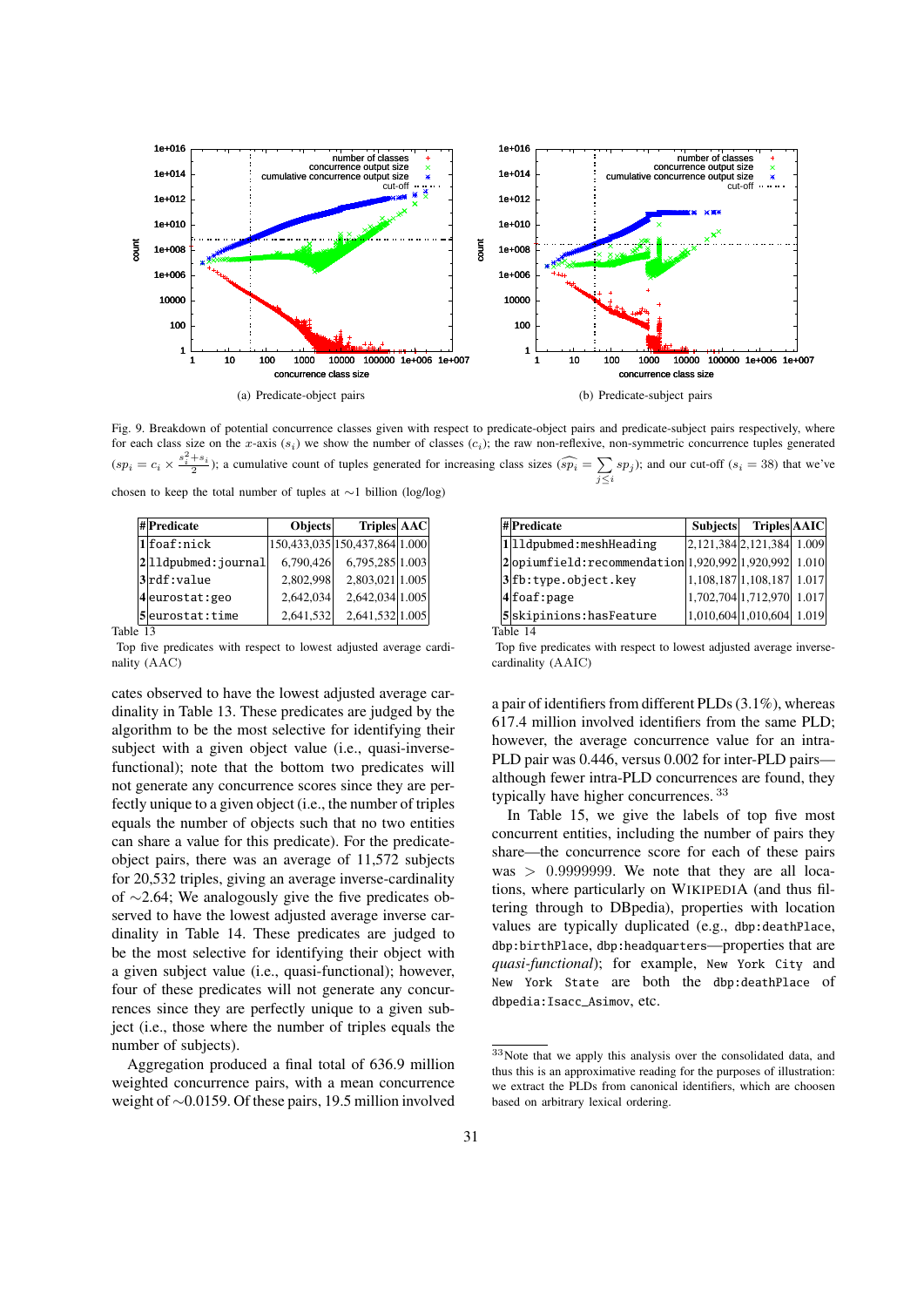| #Entity Label 1 Entity Label 2 |                                | Concur |
|--------------------------------|--------------------------------|--------|
|                                | 1 New York City New York State | 791    |
| 2London                        | England                        | 894    |
| 3Tokyo                         | Japan                          | 900    |
| 4 Toronto                      | Ontario                        | 418    |
| 5 Philadelphia Pennsylvania    |                                | 217    |

Top five concurrent entities and the number of pairs they share

| #Ranked Entity        | #Con. "Closest" Entity            | Val. |
|-----------------------|-----------------------------------|------|
| llTim Berners-Lee     | 908 Lalana Kagal                  | 0.83 |
| 2Dan Bricklev         | 2,552 Libby Miller                | 0.94 |
| $3$ update.status.net | $11 {\rm social network.ro} 0.45$ |      |
| 4FOAF-a-matic         | $21$ foaf.me                      | 0.23 |
| 5 Evan Prodromou      | 3,367 Stav Prodromou              | 0.89 |

Table 16

Breakdown of concurrences for top five ranked entities in SWSE, ordered by rank, with, respectively, entity label, number of concurrent entities found, the label of the concurrent entity with the largest degree, and finally the degree value

In Table 16, we give a description of the concurrent entities found for the top-five ranked entities for brevity, again we show entity labels. In particular, we note that a large amount of concurrent entities are identified for the highly-ranked persons. With respect to the strongest concurrences: (i) Tim and his former student Lalana share twelve primarily academic links, coauthoring six papers; (ii) Dan and Libby, co-founders of the FOAF project, share 87 links, primarily 73 foaf:knows relations to and from the same people, as well as a co-authored paper, occupying the same professional positions, etc.;  $34$  (iii) update.status.net and socialnetwork.ro share a single foaf:accountServiceHomepage link from a common user; (iv) similarly, the FOAF-a-matic and foaf.me services share a single mvcb:generatorAgent inlink; (v) finally, Evan and Stav share 69 foaf:knows inlinks and outlinks exported from the identi.ca service.

#### 7. Entity Disambiguation and Repair

We have already seen that—even by only exploiting the formal logical consequences of the data through reasoning—consolidation may already be imprecise due to various forms of noise inherent in Linked Data. In this section, we look at trying to detect erroneous coreferences as produced by the extended consolidation approach introduced in Section 5. Ideally, we would like to automatically detect, revise, and repair such cases to improve the effective precision of the consolidation process. As discussed in Section 2.6, OWL 2 RL/RDF contains rules for automatically detecting inconsistencies in RDF data, representing formal contradictions according to OWL semantics. Where such contradictions are created due to consolidation, we believe this to be a good indicator of erroneous consolidation.

Once erroneous equivalences have been detected, we would like to subsequently diagnose and repair the coreferences involved. One option would be to completely disband the entire equivalence class; however, there may often be only one problematic identifier that, e.g., causes inconsistency in a large equivalence class breaking up all equivalences would be a coarse solution. Instead, herein we propose a more fine-grained method for repairing equivalence classes that incrementally rebuilds coreferences in the set in a manner that preserves consistency and that is based on the original evidences for the equivalences found, as well as concurrence scores (discussed in the previous section) to indicate how similar the original entities are. Once the erroneous equivalence classes have been repaired, we can then revise the consolidated corpus to reflect the changes.

#### 7.1. *High-level approach*

The high-level approach is to see if the consolidation of any entities conducted in Section 5 lead to any *novel* inconsistencies, and subsequently *recant* the equivalences involved; thus, it is important to note that our aim is not to repair inconsistencies in the data, but instead to repair incorrect consolidation symptomised by inconsistency.  $35$  In this section, we (i) describe what forms of inconsistency we detect and how we detect them; (ii) characterise how inconsistencies can be caused by consolidation using examples from our corpus where possible; (iii) discuss the repair of equivalence classes that have been determined to cause inconsistency.

First, in order to track which data are consolidated and which not, in the previous consolidation step we output sextuples of the form:

$$
(s, p, o, c, s', o')
$$

where  $s, p, o, c$ , denote the consolidated quadruple containing canonical identifiers in the subject/object posi-

 $34$ Notably, Leigh Dodds (creator of the FOAF-a-matic service) is linked by the property quaffing:drankBeerWith to both.

 $35$ We instead refer the interested reader to [9] for some previous works on the topic of general inconsistency repair for Linked Data.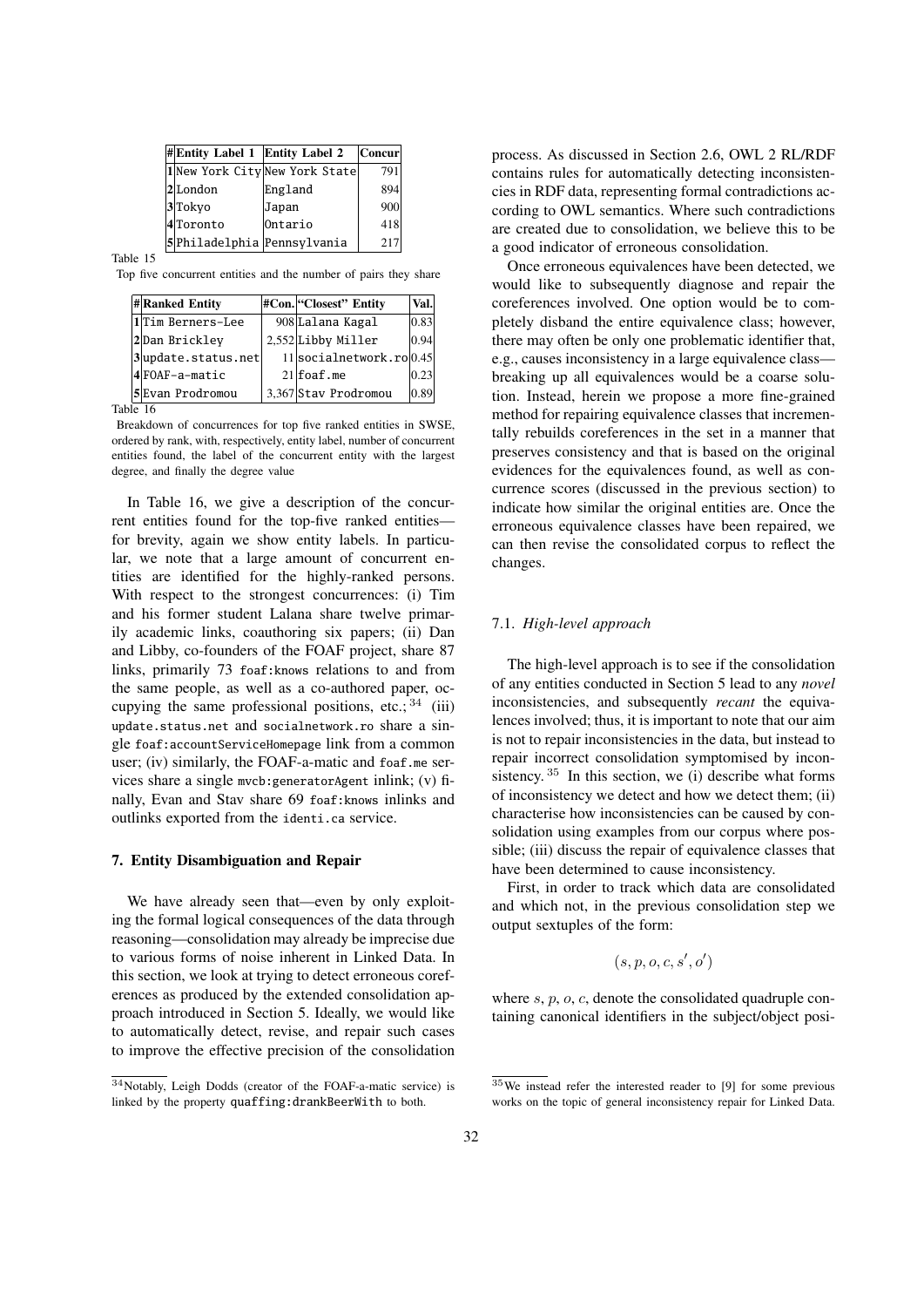tion as appropriate, and  $s'$  and  $o'$  denote the input identifiers prior to consolidation. <sup>36</sup>

To detect inconsistencies in the consolidated corpus, we use the OWL 2 RL/RDF rules with the false consequent [24] as listed in Table 4. A quick check of our corpus revealed that one document provides 8 owl:- AsymmetricProperty and 10 owl:IrreflexiveProperty axioms <sup>37</sup> , and one directory gives 9 owl:AllDisjoint-Classes axioms <sup>38</sup> , and where we found no other OWL 2 axioms relevant to the rules in Table 4.

We also consider an additional rule, whose semantics are indirectly axiomatised by the OWL 2 RL/RDF rules (through prp-fp, dt-diff and eq-diff1), but which we must support directly since we do not consider consolidation of literals:

?p a owl:FunctionalProperty . ?x ?p  $?l_1$  ,  $?l_2$  .  $?l_1$  owl:differentFrom  $?l_2$ . ⇒ false

where we underline the terminological pattern. To illustrate, we take an example from our corpus:

| # Terminological [http://dbpedia.org/data3/length.rdf]<br>dpo:length rdf:type owl:FunctionalProperty.                 |  |
|-----------------------------------------------------------------------------------------------------------------------|--|
| # Assertional [http://dbpedia.org/data/Fiat_Nuova_500.xml]<br>dbpedia:Fiat_Nuova_500' dpo:length "3.546"^^xsd:double. |  |
| # Assertional [http://dbpedia.org/data/Fiat_500.xml]<br>dbpedia:Fiat_Nuova'dpo:length "2.97"^^xsd:double.             |  |
|                                                                                                                       |  |

where we use the prime symbol ['] to denote identifiers considered coreferent by consolidation. Here we see two very closely related models of cars consolidated in the previous step, but we now identify that they have two different values for dpo: length—a functionalproperty—and thus the consolidation raises an inconsistency.

Note that we do not expect the owl:differentFrom assertion to be materialised, but instead intend a rather more relaxed semantics based on a heurisitic comparison: given two (distinct) literal bindings for  $21_1$  and  $21_2$ , we flag an inconsistency iff (i) the data values of the two bindings are not equal (standard OWL semantics); *and* (ii) their lower-case string value (minus languagetags and datatypes) are lexically unequal. In particular, the relaxation is inspired by the definition of the FOAF (datatype) functional properties foaf:age, foaf:gender, and foaf:birthday, where the range of these properties is rather loosely defined: a generic range of rdfs:Literal is formally defined for these properties, with informal recommendations to use male/female as gender values, and MM-DD syntax for birthdays, but not giving recommendations for datatype or language-tags. The latter relaxation means that we would not flag an inconsistency in the following data:

| # Terminological [http://xmlns.com/foaf/spec/index.rdf]<br>foaf: Person owl: disjoint With foaf: Document .    |  |
|----------------------------------------------------------------------------------------------------------------|--|
| # Assertional [fictional]<br>ex:Ted foaf:age 25.<br>ex:Ted foaf:age "25".<br>ex:Ted foaf:gender "male".        |  |
| ex:Ted foaf:gender "Male"@en.<br>ex:Ted foaf:birthday "25-05"^^xsd:gMonthDay.<br>ex:Ted foaf:birthday "25-05". |  |

With respect to these consistency checking rules, we consider the terminological data to be sound. <sup>39</sup> We again only consider terminological axioms that are authoritatively served by their source; for example, the following statement:

sioc:User owl:disjointWith foaf:Person .

would have to be served by a document that either sioc:User or foaf:Person dereferences to (*either* the FOAF or SIOC vocabulary since the axiom applies over a *combination* of FOAF and SIOC assertional data).

Given a grounding for such an inconsistencydetection rule, we wish to analyse the constants bound by variables in join positions to determine whether or not the contradiction is caused by consolidation; we are thus only interested in join variables that appear at least once in a consolidatable position (thus, we do not support dt-not-type) and where the join variable is "intraassertional" (exists twice in the assertional patterns). Other forms of inconsistency must otherwise be present in the raw data.

Further note that owl: sameAs patterns—particularly in rule eq-diff1—are implicit in the consolidated data; e.g., consider:

| wikier:wikier'owl:differentFrom eswc2006p:sergio-fernandez'. |                                                |
|--------------------------------------------------------------|------------------------------------------------|
|                                                              | # Assertional [http://www.wikier.org/foaf.rdf] |

where an inconsistency is implicitly given by the owl:sameAs relation that holds between the consolidated identifiers wikier:wikier' and eswc2006p: sergio-fernandez'. In this example, there are two Semantic Web researchers, respectively

<sup>&</sup>lt;sup>36</sup>We use syntactic shortcuts in our file to denote when  $s = s'$ and/or  $o = o'$ . Maintaining the additional rewrite information during the consolidation process is trivial, where the output of consolidating subjects gives quintuples  $(s, p, o, c, s')$ , which are then sorted and consolidated by o to produce the given sextuples.

 $37$ http://models.okkam.org/ENS-core-vocabulary#country\_of\_ residence

 $^{38}\mathrm{http://ontologydesign patterns.org/cp/owl/fsdas/}$ 

 $39$ In any case, we always source terminological data from the raw unconsolidated corpus.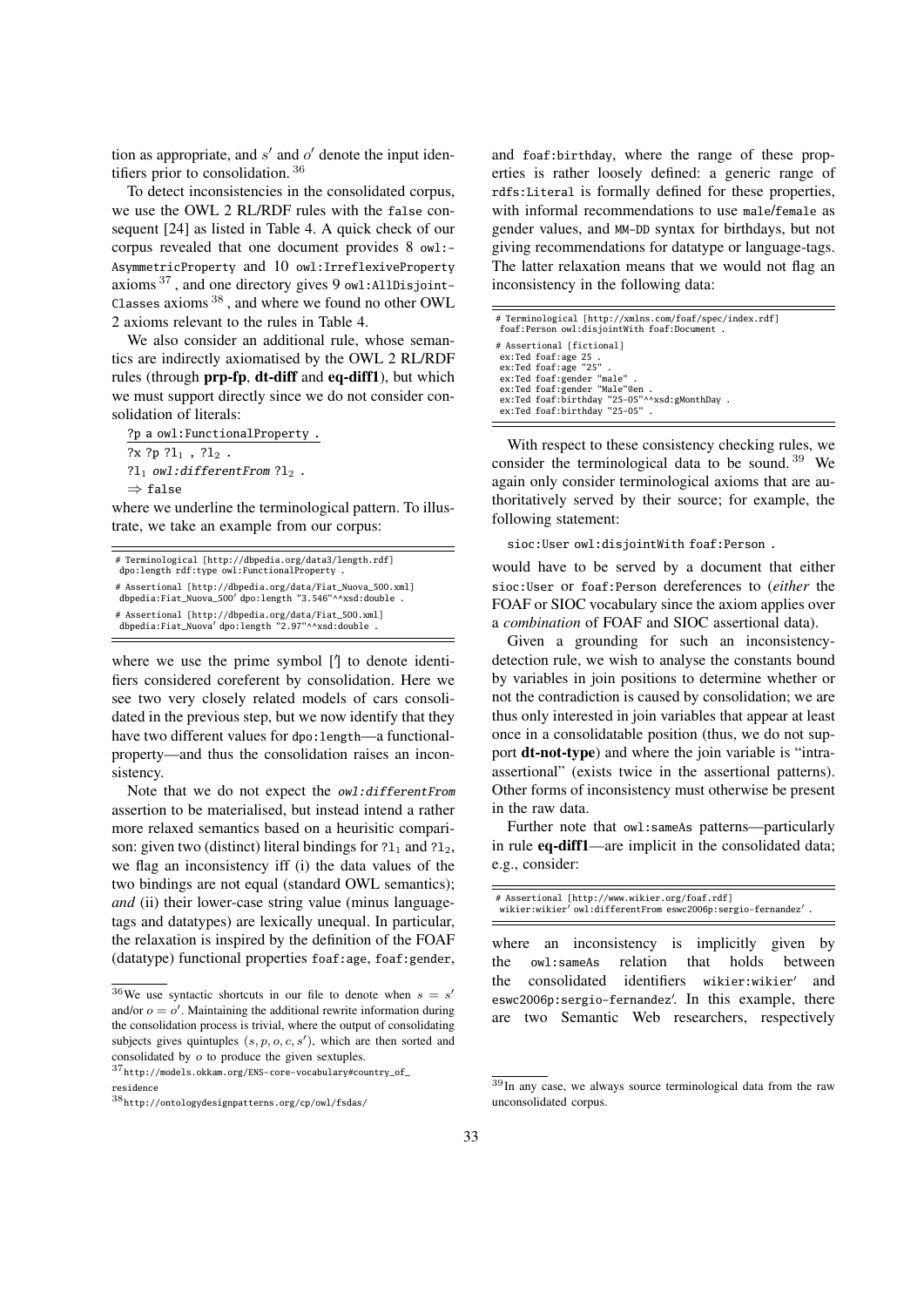named "Sergio Fernández" <sup>40</sup> and "Sergio Fernández Anzuola" <sup>41</sup> who both participated in the ESWC 2006 conference, and who were subsequently conflated in the "DogFood" export.<sup>42</sup> The former Sergio subsequently added a counter-claim in his FOAF file, asserting the above owl:differentFrom statement.

Other inconsistencies do not involve explicit owl:sameAs patterns, a subset of which may require "positive" reasoning to be detected; e.g.:

| # Terminological [http://xmlns.com/foaf/spec]<br>foaf: Person owl: disjointWith foaf: Organization.<br>foaf:knows rdfs:domain foaf:Person |
|-------------------------------------------------------------------------------------------------------------------------------------------|
| # Assertional [http://identi.ca/w3c/foaf]<br>identica: 48404' foaf: knows identica: 45563.                                                |
| # Assertional [inferred by prp-dom]<br>identica: 48404' a foaf: Person.                                                                   |
| # Assertional [http://data.semanticweb.org/organization/w3c/rdf]<br>semweborg:w3c'a foaf:Organization.                                    |
|                                                                                                                                           |

where the two entities are initially consolidated due to sharing the value http://www.w3.org/ for the inversefunctional property foaf:homepage; the W3C is stated to be a foaf:Organization in one document, and is inferred to be a person from its identi.ca profile through rule prp-dom; finally, the W3C is a member of two disjoint classes, forming an inconsistency detectable by rule  $\,$ cax-dw.  $^{43}$ 

Once the inconsistencies caused by consolidation have been identified, we need to perform a repair of the equivalence class involved. In order to resolve inconsistencies, we make three simplifying assumptions:

- (i) the steps involved in the consolidation can be rederived with knowledge of direct inlinks and outlinks of the consolidated entity, or reasoned knowledge derived from there;
- (ii) inconsistencies are caused by pairs of consolidated identifiers;
- (iii) we repair individual equivalence classes and do not consider the case where repairing one such class may indirectly repair another.

With respect to the first item, our current implementation will be performing a repair of the equivalence class based on knowledge of direct inlinks and outlinks, available through a simple merge-join as used in the previous section; this thus precludes repair of consolidation found through rule cls-maxqc2, which also requires knowledge about the class memberships of the outlinked node. With respect to the second item, we say that inconsistencies are caused by pairs of identifiers what we term *incompatible identifiers*—such that we do not consider inconsistencies caused with respect to a single identifier (inconsistencies not caused by consolidation) and do not consider the case where the alignment of more than two identifiers are required to cause a single inconsistency (not possible in our rules) where such a case would again lead to a disjunction of repair strategies. With respect to the third item, it is possible to resolve a set of inconsistent equivalence classes by repairing one; for example, consider rules with multiple "intra-assertional" join-variables (prp-irp, prp-asyp) that can have explanations involving multiple consolidated identifiers as follows:

| # Terminological [fictional]<br>: made owl: propertyDisjointWith : maker.                                   |  |
|-------------------------------------------------------------------------------------------------------------|--|
| # Assertional [fictional]<br>ex:AZ":maker.ex:entcons'.<br>dblp:Antoine Zimmermann" :made dblp:HoganZUPD15', |  |

where both equivalences together constitute an inconsistency. Repairing one equivalence class would repair the inconsistency detected for both: we give no special treatment to such a case, and resolve each equivalence class independently. In any case, we find no such incidences in our corpus: these inconsistencies require (i) axioms new in OWL 2 (rules prp-irp, prp-asyp, prppdw and prp-adp); (ii) alignment of two consolidated sets of identifiers in the subject/object positions. Note that such cases can also occur given the recursive nature of our consolidation, whereby consolidating one set of identifiers may lead to alignments in the join positions of the consolidation rules in the next iteration; however, we did not encounter such recursion during the consolidation phase for our data.

The high-level approach to repairing inconsistent consolidation is as follows:

- (i) rederive and build a non-transitive, symmetric graph of equivalences between the identifiers in the equivalence class, based on the inlinks and outlinks of the consolidated entity;
- (ii) discover identifiers that together cause inconsistency and must be separated, generating a new seed equivalence class for each, and breaking the direct links between them;
- (iii) assign the remaining identifiers into one of the seed equivalence classes based on:

(a) minimum distance in the non-transitive

 $\overline{{}^{40}\rm{http://www.informatik.uni-trier.de/~ley/db/indices/a-tree/f/}}$ Fern=aacute=ndez:Sergio.html

<sup>41</sup>http://www.informatik.uni-trier.de/~ley/db/indices/a-tree/a/ Anzuola:Sergio\_Fern=aacute=ndez.html

 $^{42}\mathrm{http://data.semanticweb.org/dumps/conferences/}$ 

eswc-2006-complete.rdf

<sup>43</sup>Note that this also could be viewed as a counter-example for using inconsistencies to recant consolidation, where arguably the two entities are coreferent from a practical perspective, even if "incompatible" from a symbolic perspective.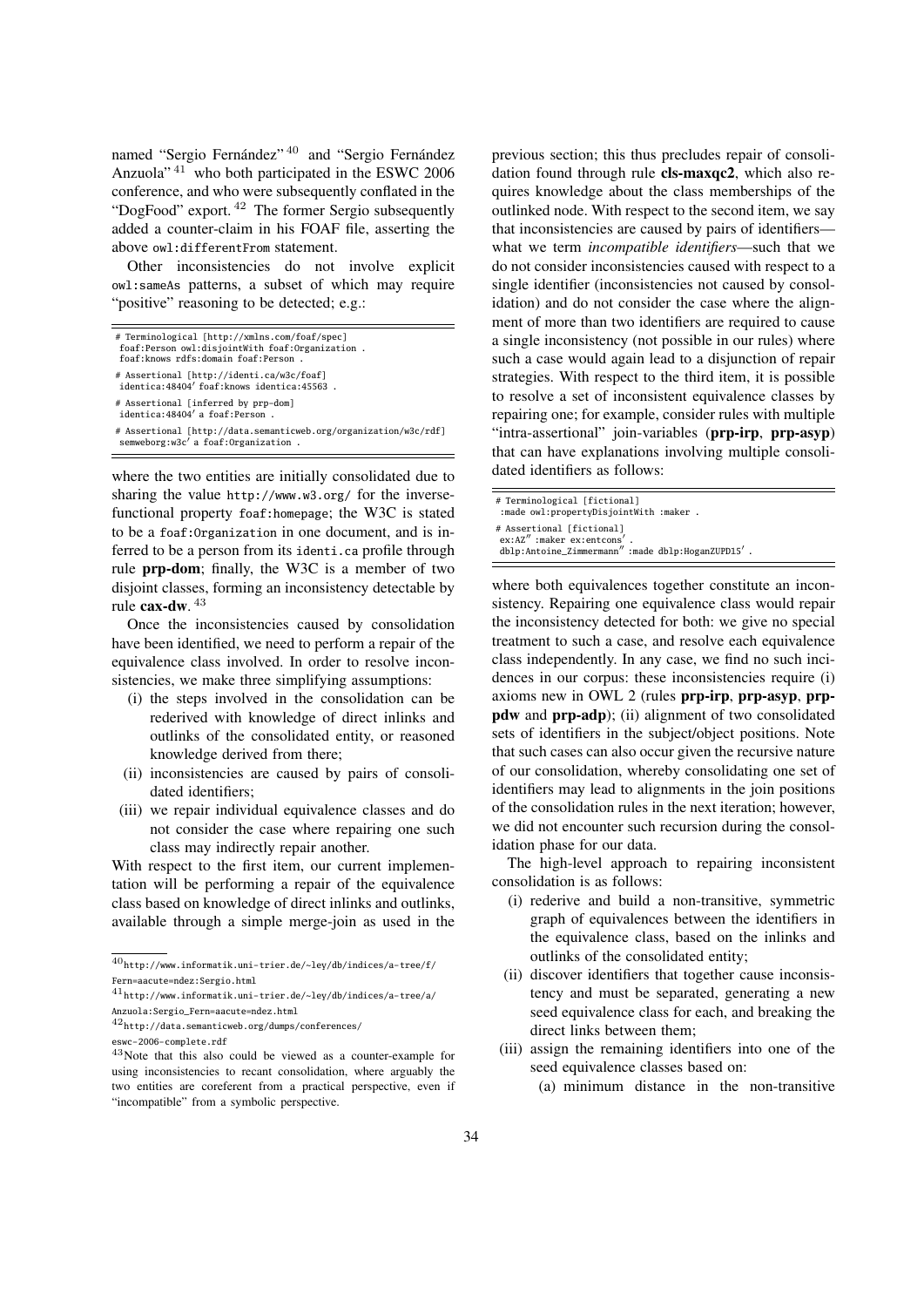equivalence class;

(b) if tied, use a concurrence score.

Given the simplifying assumptions, we can formalise the problem thus: we denote the graph of non-transitive equivalences for a given equivalence class as a weighted graph  $G = (V, E, \omega)$  such that  $V \subset \mathbf{B} \cup \mathbf{U}$  is the set of vertices,  $E \subset \mathbf{B} \cup \mathbf{U} \times \mathbf{B} \cup \mathbf{U}$  is the set of edges, and  $\omega : E \mapsto \mathbb{N} \times \mathbb{R}$  is a weighting function for the edges. Our edge weights are pairs  $(d, c)$  where d is the number of sets of *input* triples in the corpus that allow to directly derive the given equivalence relation by means of a direct owl:sameAs assertion (in either direction), or a shared inverse-functional object, or functional subject loosely, the independent evidences for the relation given by the input graph, excluding transitive owl:sameAs semantics;  $c$  is the concurrence score derivable between the unconsolidated entities and is used to resolve ties (we would expect many strongly connected equivalence graphs where, e.g., the entire equivalence class is given by a single shared value for a given inverse-functional property, and we thus require the additional granularity of concurrence for repairing the data in a non-trivial manner). We define a total lexicographical order over these pairs.

Given an equivalence class  $Eq \subset U \cup B$  that we perceive to cause a *novel* inconsistency—i.e., an inconsistency derivable by the alignment of incompatible identifiers—we first derive a collection of sets  $C =$  $\{C_1, \ldots, C_n\}, \mathbf{C} \subset 2^{\mathbf{U} \cup \mathbf{B}}$ , such that each  $C_i \in \mathbf{C}$ ,  $C_i \subseteq Eq$  denotes an unordered pair of incompatible identifiers.

We then apply a straightforward, greedy *consistent clustering* of the equivalence class, loosely following the notion of a minimal cutting (see, e.g., [63]). For  $Eq$ , we create an initial set of singleton sets  $\mathbf{Eq}_0$ , each containing an individual identifier in the equivalence class. Now let  $\Phi(E_i, E_j)$  denote the aggregated weight of the edge considering the merge of the nodes of  $E_i$  and the nodes of  $E_i$  in the graph: the pair  $(d, c)$  such that d denotes the unique evidences for equivalence relations between all nodes in  $E_i$  and all nodes in  $E_j$  and such that  $c$  denotes the concurrence score considering the merge of entities in  $E_i$  and  $E_j$ —intuitively, the same weight as before, but applied as if the identifiers in  $E_i$ and  $E_i$  were consolidated in the graph. We can apply the following clustering:

- for each pair of sets  $E_i, E_j \in \mathbf{Eq}_n$  such that  $\exists \{a, b\} \in \mathbf{C} : a \in Eq_i, b \in Eq_j \text{ (i.e., consistently)}$ mergeable subsets) identify the weights of  $\Phi(E_i, E_j)$ and order the pairings;
- in descending order with respect to the above weights, merge  $E_i, E_j$  pairs—such that neither  $E_i$  or  $E_j$  have

already been merged in this iteration—producing  $E_{n+1}$  at iteration's end;

– iterate over  $n$  until fixpoint.

Thus, we determine the pairs of incompatible identifiers that must necessarily be in different repaired equivalence classes, deconstruct the equivalence class, and then begin reconstructing the repaired equivalence class by iteratively merging the most strongly linked intermediary equivalence classes that will not contain incompatible identifers. <sup>44</sup>

#### 7.2. *Implementing disambiguation*

The implementation of the above disambiguation process can be viewed on two levels: the *macro* level, which identifies and collates the information about individual equivalence classes and their respectively consolidated inlinks/outlinks, and the *micro* level, which repairs individual equivalence classes.

On the macro level, the task assumes input data sorted by both subject  $(s, p, o, c, s', o')$  and object  $(o, p, s, c, o', s')$ , again such that s, o represent canonical identifiers and  $s'$ ,  $o'$  represent the original identifiers as before. Note that we also require the asserted owl:sameAs relations encoded likewise. Given that all the required information about the equivalence classes (their inlinks, outlinks, derivable equivalences and original identifiers) are gathered under the canonical identifiers, we can apply a straight-forward merge-join on s-o over the sorted stream of data and batch consolidated segments of data.

On a micro level, we buffer each individual consolidated segment into an in-memory index; currently, these segments fit in memory, where for the largest equivalence classes we note that inlinks/outlinks are commonly duplicated—if this were not the case, one could consider using an on-disk index, which should be feasible given that only small batches of the corpus are under analysis at each given time. We assume access to the relevant terminological knowledge required for reasoning, and the predicate-level statistics derived during from the concurrence analysis. We apply scan-reasoning and inconsistency detection over each batch, and for efficiency, skip over batches that are not symptomised by incompatible identifiers.

For equivalence classes containing incompatible identifiers, we first determine the full set of such pairs through application of the inconsistency detection rules:

<sup>44</sup>We note the possibility of a dual correspondence between our "bottom-up" approach to repair and the "top-down" minimal hitting set techniques introduced by Reiter [55].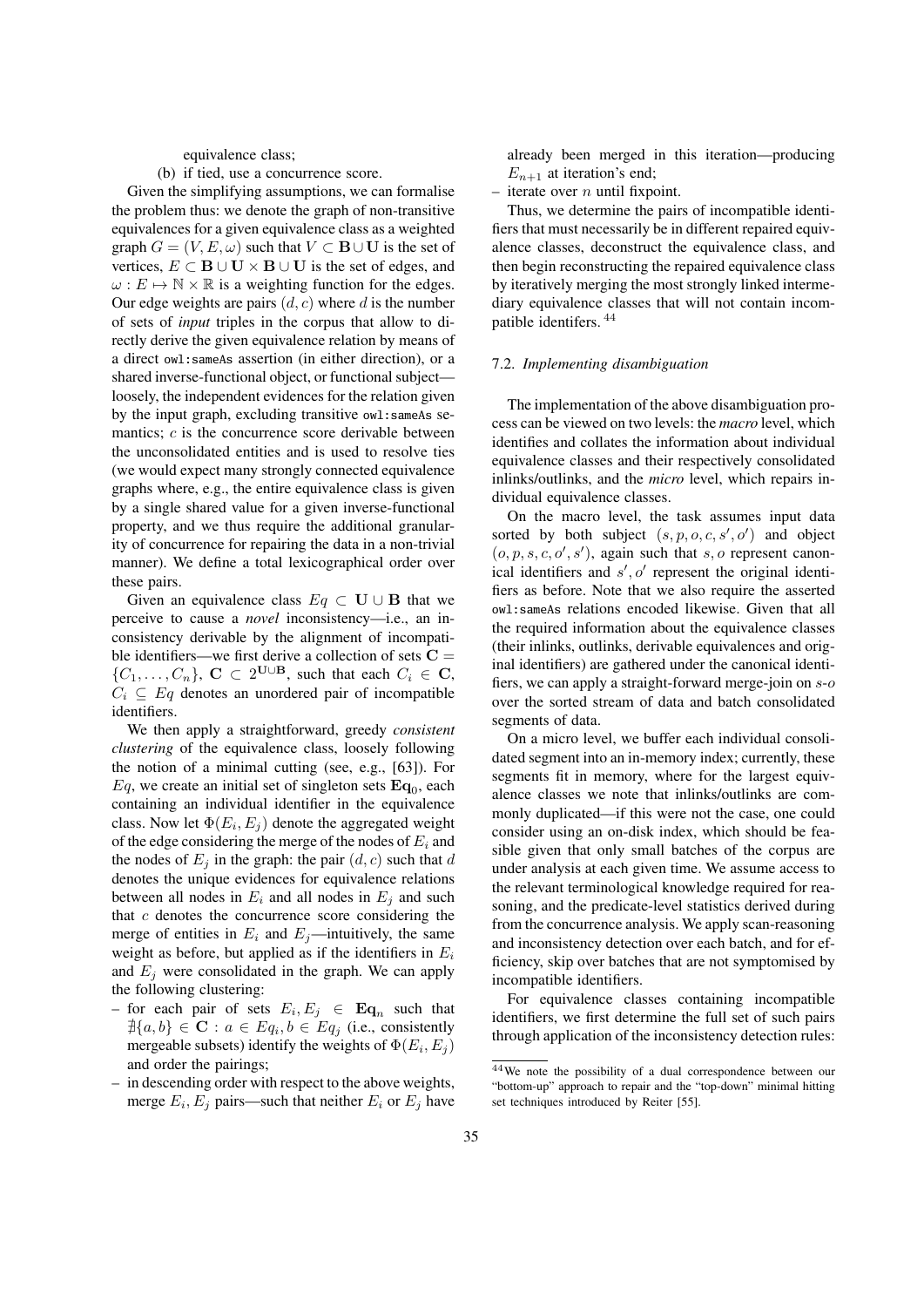usually, each detection gives a single pair, where we ignore pairs containing the same identifier (i.e., detections that would equally apply over the unconsolidated data). We check the pairs for a trivial solution: if all identifiers in the equivalence class appear in some pair, we check whether the graph formed by the pairs is strongly connected, in which case, the equivalence class must necessarily be completely disbanded.

For non-trivial repairs, we extract the explicit owl:sameAs relations (which we view as directionless) and reinfer owl:sameAs relations from the consolidation rules, encoding the subsequent graph. We label edges in the graph with a set of hashes denoting the input triples required for their derivation, such that the cardinality of the hashset corresponds to the primary edge weight. We subsequently use a priority-queue to order the edgeweights, and only materialise concurrence scores in the case of a tie. Nodes in the equivalence graph are merged by combining unique edges and merging the hashsets for overlapping edges. Using these operations, we can apply the aformentioned process to derive the final repaired equivalence classes.

In the final step, we encode the repaired equivalence classes in memory, and perform a final scan of the corpus (in natural sorted order), revising identifiers according to their repaired canonical term.

#### 7.3. *Distributed implementation*

Distribution of the task becomes straight-forward, assuming that the slave machines have knowledge of terminological data, predicate-level statistics, and already have the consolidation encoding sextuples sorted and coordinated by hash on s and o. Note that all of these data are present on the slave machines from previous tasks; for the concurrence analysis, we in fact maintain sextuples during the data preparation phase (although not required by the analysis).

Thus, we are left with two steps:

- run: each slave machine performs the above process on its segment of the corpus, applying a mergejoin over the data sorted by  $(s, p, o, c, s'o')$  and  $(o, p, s, c, o', s')$  to derive batches of consolidated data, which are subsequently analysed, diagnosed, and a repair derived in memory;
- gather/run: the master machine gathers all repair information from all slave machines, and floods the merged repairs to the slave machines; the slave machines subsequently perform the final repair of the corpus.

#### 7.4. *Performance Evaluation*

We ran the inconsistency detection and disambiguation over the corpora produced by the extended consolidation approach. For the full corpus, the total time taken was 2.35 h. The inconsistency extraction and equivalence class repair analysis took 1.2 h, with a significant average idle time of 7.5 min (9.3%): in particular, certain large batches of consolidated data took significant amounts of time to process, particularly to reason over. The additional expense is due to the relaxation of duplicate detection: we cannot consider duplicates on a triple level, but must consider uniqueness based on the entire sextuple to derive the information required for repair; we must apply many duplicate inferencing steps. On the other hand, we can skip certain reasoning paths that cannot lead to inconsistency. Repairing the corpus took 0.98 h, with an average idle time of 2.7 min.

In Table 17, we again give a detailed breakdown of the timings for the task. With regards the full corpus, note that the aggregation of the repair information took a negligible amount of time, and where only a total of one minute is spent on the slave machine. Most notably, load-balancing is somewhat of an issue, causing slave machines to be idle for, on average, 7.2% of the total task time, mostly waiting for peers. This percentage and the associated load-balancing issues—would likely be aggrevated further by more machines or a higher scale of data.

With regards the timings of tasks when varying the number of slave machines, as the number of slave machines doubles, the total execution times decrease by factors of  $0.534 \times$ ,  $0.599 \times$  and  $0.649 \times$  respectively. Unlike for previous tasks where the aggregation of global knowledge on the master machine poses a bottleneck, this time load-balancing for the inconsistency detection and repair selection task sees overall performance start to converge when increasing machines.

## 7.5. *Results Evaluation*

It seems that our discussion of inconsistency repair has been somewhat academic: from the total of 2.82 million consolidated batches to check, we found 280 equivalence classes (0.01%)—containing 3,985 identifiers causing novel inconsistency. Of these 280 inconsistent sets, 185 were detected through disjoint-class constraints, 94 were detected through distinct literal values for inverse-functional properties, and one was detected through owl:differentFrom assertions. We list the top five functional-properties given non-distinct lit-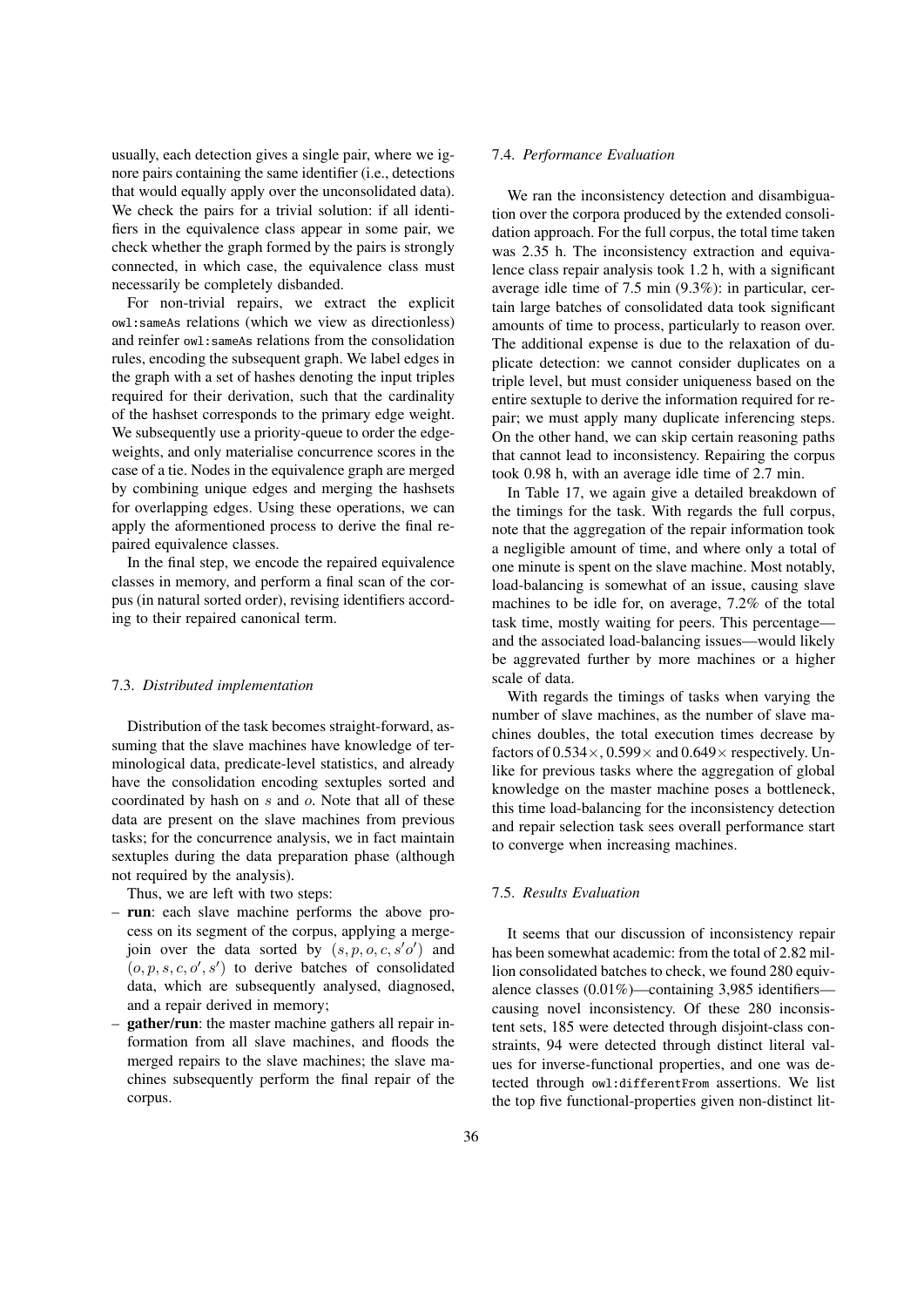|                      |                                      |        |        |        | 2               |        | 4     |        | 8                      |        | full-8          |
|----------------------|--------------------------------------|--------|--------|--------|-----------------|--------|-------|--------|------------------------|--------|-----------------|
|                      | Category                             |        | $\%$   | min    | $\mathcal{O}_0$ | min    | $\%$  | min    | $\mathcal{G}_{\Omega}$ | min    | $\mathcal{O}_0$ |
|                      | <b>Total execution time</b>          | 114.7  | 100.0  | 61.3   | 100.0           | 36.7   | 100.0 | 23.8   | 100.0                  | 141.1  | 100.0           |
| <b>ASTER</b><br>z    | Executing                            | $\sim$ | $\sim$ | $\sim$ | $\sim$          | $\sim$ | 0.1   | $\sim$ | 0.1                    | $\sim$ | $\sim$          |
|                      | Miscellaneous                        | $\sim$ | $\sim$ | $\sim$ | $\sim$          | $\sim$ | 0.1   | $\sim$ | 0.1                    | $\sim$ | $\sim$          |
|                      | Idle (waiting for slaves)            | 114.7  | 100.0  | 61.2   | 100.0           | 36.6   | 99.9  | 23.8   | 99.9                   | 141.1  | 100.0           |
| <b>AVE</b><br>$_{5}$ | Avg. Executing (total exc. idle)     | 114.7  | 100.0  | 59.0   | 96.3            | 33.6   | 91.5  | 22.3   | 93.7                   | 130.9  | 92.8            |
|                      | Identify inconsistencies and repairs | 74.7   | 65.1   | 38.5   | 62.8            | 23.2   | 63.4  | 17.2   | 72.2                   | 72.4   | 51.3            |
|                      | Repair Corpus                        | 40.0   | 34.8   | 20.5   | 33.5            | 10.3   | 28.1  | 5.1    | 21.5                   | 58.5   | 41.5            |
|                      | Avg. Idle                            | $\sim$ | $\sim$ | 2.3    | 3.7             | 3.1    | 8.5   | 1.5    | 6.3                    | 10.2   | 7.2             |
|                      | Waiting for peers                    | 0.0    | 0.0    | 2.2    | 3.7             | 3.1    | 8.4   | 1.5    | 6.2                    | 10.1   | 7.2             |
|                      | Waiting for master                   | $\sim$ | $\sim$ | $\sim$ | $\sim$          | $\sim$ | 0.1   | $\sim$ | 0.1                    | $\sim$ | $\sim$          |

Breakdown of timing of distributed disambiguation and repair

| #Functional Property                   | <b>Detections</b> |
|----------------------------------------|-------------------|
| 1 foaf:gender                          | 60                |
| $2$ foaf: age                          | 32                |
| $3$ dbo:height, dbo:length             |                   |
| 4dbo:wheelbase, dbo:width              | 3                 |
| 5 atomowl:body                         |                   |
| $ 6 $ loc:address, loc:name, loc:phone |                   |

Table 18

Breakdown of inconsistency detections for functional-properties, where properties in the same row gave identical detections

|        | #Disjoint Class 1                 | Disjoint Class 2 Detections |     |
|--------|-----------------------------------|-----------------------------|-----|
|        | 1 foaf: Document                  | foaf:Person                 | 163 |
|        | 2 foaf: Document                  | foaf: Agent                 | 153 |
|        | 3 foaf: Organization foaf: Person |                             |     |
|        | 4 foaf: Person                    | foaf:Project                |     |
| $\sim$ | 5 foaf:Organization foaf:Project  |                             |     |

Table 19

Breakdown of inconsistency detections for disjoint-classes

eral values in Table 18 and the top five disjoint classes in Table 19; note that some inconsistent equivalent classes had multiple detections, where, e.g., the class foaf:Person is a subclass of foaf:Agent and thus an identical detection is given for each. Notably, almost all of the detections involve FOAF classes or properties. (Further, we note that between the time of the crawl and the time of writing, the FOAF vocabulary has removed disjointness constraints between the foaf:Document and foaf:Person/foaf:Agent classes.)

In terms of repairing these 280 equivalence classes, 29 (10.4%) had to be completely disbanded since all identifiers were pairwise incompatible. A total of 905 partitions were created during the repair, with each of the 280 classes being broken up into an average of 3.23 repaired, consistent partitions. Figure 10 gives the distribution of the number of repaired partitions created for each equivalence class; 230 classes were broken into the minimum of two partitions, and one class was broken into 96 partitions. Figure 11 gives the distribution of the number of identfiers in each repaired partition; each partition contained an average of 4.4 equivalent identifiers, with 577 identifiers in singleton partitions, and one partition containing 182 identifiers.

Finally, although the repaired partitions no longer cause inconsistency, this does not necessarily mean that they are *correct*. From the raw equivalence classes identified to cause inconsistency, we applied the same sampling technique as before: we extracted 503 identifiers and for each, randomly sampled an identifier originally thought to be equivalent. We then manually checked whether or not we considered the identifiers to refer to the same entity or not. In the (blind) manual evaluation, we selected option UNCLEAR 19 times, option SAME 232 times (of which, 49 were TRIVIALLY SAME) and option DIFFERENT 249 times. <sup>45</sup> We checked our manually annotated results against the partitions produced by our repair to see if they corresponded. The results are enumerated in Table 20. Of the 481 (clear) manuallyinspected pairs, 361 (72.1%) remained equivalent after the repair, and 123 (25.4%) were separated. Of the 223 pairs manually annotated as SAME, 205 (91.9%) also remained equivalent in the repair, whereas 18 (18.1%) were deemed different; here we see that the repair has a 91.9% recall when reesatablishing equivalence for resources that are the same. Of the 261 pairs verified as DIFFERENT, 105 (40.2%) were also deemed different in the repair, whereas 156 (59.7%) were deemed to be equivalent.

Overall, for identifying which resources were the same and should be re-aligned during the repair, the precision was 0.568, with a recall of 0.919, and  $F_1$ measure of 0.702. Conversely, the precision for identi-

<sup>45</sup>We were particularly careful to distinguish information resources—such as WIKIPEDIA articles—and non-information resources as being DIFFERENT.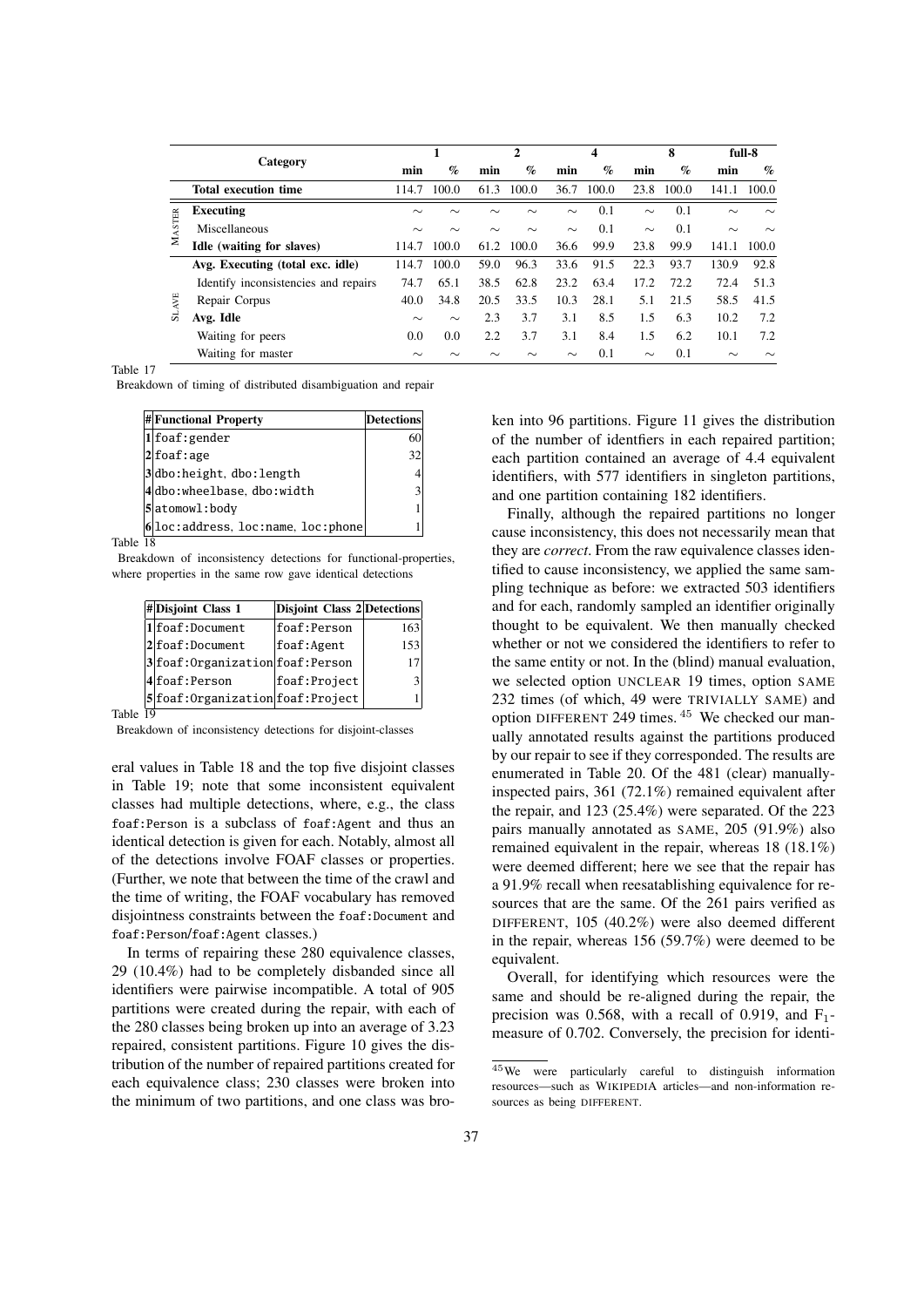

Fig. 10. Distribution of the number of partitions the inconsistent equivalence classes are broken into (log/log)

| manual           | auto             | count   | $\%$   |
|------------------|------------------|---------|--------|
| <b>SAME</b>      | $\frac{1}{2}$    | 223     | 44.3   |
| <b>DIFFERENT</b> | 宋                | 261     | 51.9   |
| <b>UNCLEAR</b>   |                  | $^{19}$ | $-3.8$ |
| 冰                | <b>SAME</b>      | 361     | 74.6   |
| 冰                | <b>DIFFERENT</b> | 123     | 25.4   |
| SAME             | <b>SAME</b>      | 205     | 91.9   |
| SAME             | <b>DIFFERENT</b> | 18      | 8.1    |
| <b>DIFFERENT</b> | <b>DIFFERENT</b> | 105     | 40.2   |
| <b>DIFFERENT</b> | <b>SAME</b>      | 156     | 59.7   |

Results of manual repair inspection

fying which resources were different and should be kept separate during the repair, the precision was 0.854, with a recall of 0.402, and  $F_1$ -measure of 0.546.

Interpreting and inspecting the results, we found that the inconsistency-based repair process works well for correctly fixing equivalence classes with one or two "bad apples". However, for equivalence classes which contain many broken resources, we found that the repair process tends towards re-aligning too many identifiers: although the output partitions are consistent, they are not correct. For example, we found that 30 of the pairs which were annotated as different but were reconsolidated by the repair were from the opera.com domain, where users had specified various nonsense values which were exported as values for inverse-functional chat-ID properties in FOAF (and were missed by our black-list). This lead to groups of users (the largest containing 205 users) being initially identified as being coreferent through a web of sharing different such values. In these groups, inconsistency was caused by different values for gender (a functional property), and so they were passed into the repair process. However, the repair process simply split the groups into male and female



Fig. 11. Distribution of the number of identifiers per repaired partition (log/log)

partitions, which although now consistent, were still incorrect. This illustrates a core weakness of the proposed repair process: consistency does not imply correctness.

In summary, for an inconsistency-based detection and repair process to work well over Linked Data, vocabulary publishers would need to provide more, sensible axioms which indicate when instance data are inconsistent. These can then be used to detect more examples of incorrect equivalence (amongst other use-cases [9]). To help repair such cases, in particular, the widespread use and adoption of datatype-properties which are both inverse-functional *and* functional (i.e., one-to-one properties such as isbn) would greatly help to automatically identify not only which resources are the same, but to identify which resources are different in a granular manner. <sup>46</sup> Functional properties (e.g., gender) or disjoint classes (e.g., Person, Document) which have wide catchments are useful to detect inconsistencies in the first place, but are not ideal for performing granular repairs.

#### 8. Critical Discussion

In this section, we provide critical discussion of our approach, following the dimensions of the requirements listed at the outset.

With respect to scale, on a high level, our primary means of organising the bulk of the corpus is externalsorts, characterised by the linearithmic time complexity  $O(n * log(n))$ ; external-sorts do not have a critical mainmemory requirement, and are efficiently distributable. Our primary means of accessing the data is via linear scans. With respect to the individual tasks:

 $46$ Of course, in OWL (2) DL, datatype-properties cannot be inversefunctional, but Linked Data vocabularies often break this restriction [29].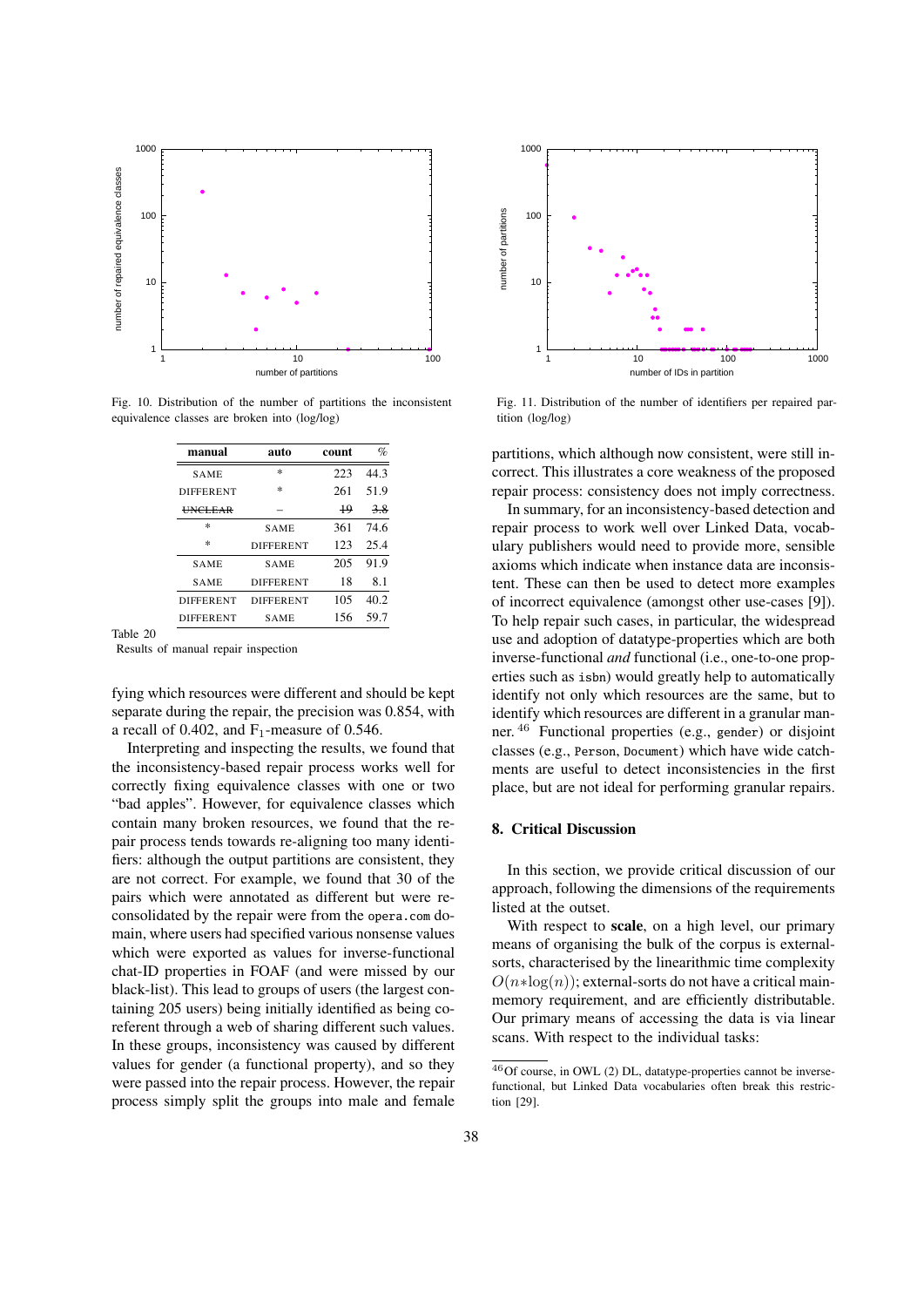- our current baseline consolidation approach relies on an in-memory owl:sameAs index: however we demonstrate an on-disk variant in the extended consolidation approach;
- the extended consolidation currently loads terminological data that is required by all machines into memory: if necessary, we claim that an on-disk terminological index would offer good performance given the distribution of class and property memberships, where we believe that a high cache-hit rate would be enjoyed;
- for the entity concurrence analysis, the predicate level statistics required by all machines is small in volume—for the moment, we do not see this as a serious factor in scaling-up;
- for the inconsistency detection, we identify the same potential issues with respect to terminological data; also, given large equivalence classes with a high number of inlinks and outlinks, we would encounter mainmemory problems, where we believe that an on-disk index could be applied assuming a reasonable upper limit on batch sizes.

With respect to **efficiency**:

- the on-disk aggregation of owl:sameAs data for the extended consolidation has proven to be a bottleneck for efficient processing at higher levels of scale, distribution of this task would be a priority, which should be feasible given that again, the primitive operations involved are external sorts and scans, with noncritical in-memory indices to accelerate reaching the fixpoint;
- although we typically observe terminological data to constitute a small percentage of Linked Data corpora (0.1% in our corpus; cf. [31,33]) at higher scales, aggregating the terminological data for all machines may become a bottleneck, and distributed approaches to perform such would need to be investigated; similarly, as we have seen, large terminological documents can cause load-balancing issues;  $47$
- for the concurrence analysis and inconsistency detection, data are distributed according to a modulo-hash function on the subject and object position, where we do not hash on the objects of rdf:type triples; although we demonstrated even data distribution by this approach for our current corpus, this may not hold in the general case;
- as we have already seen for our corpus and machine count, the complexity of repairing consolidated batches may become an issue given large equivalence class sizes;
- there is some notable idle time for our machines, where the total cost of running the pipeline could be reduced by interleaving jobs.

With the exception of our manually derived blacklist for values of (inverse-)functional-properties, the methods presented herein have been entirely domainagnostic and fully automatic.

One major open issue is the question of precision and recall. Given the nature of the tasks—particularly the scale and diversity of the datasets—we believe that deriving an appropriate gold standard is currently infeasible:

- the scale of the corpus precludes manual or semiautomatic processes;
- any automatic process for deriving the gold standard would make redundant the approach to test;
- results derived from application of the methods on subsets of manually verified data would not be equatable to the results derived from the whole corpus;
- even assuming a manual approach were feasible, oftentimes there is no objective criteria for determining what precisely signifies what—the publisher's original intent is often ambiguous.

Thus, we prefer symbolic approaches to consolidation and disambiguation that are predicated on the formal semantics of the data, where we can appeal to the fact that incorrect consolidation is due to erroneous data, not an erroneous approach. Without a formal means of sufficiently evaluating the results, we employ statistical methods for applications where precision is not a primary requirement. We also use formal inconsistency as an indicator of imprecise consolidation, although we have shown that this method does not currently yield many detections. In general, we believe that for the corpora we target, such research can only find it's real litmus test when integrated into a system with a critical user-base.

Finally, we have only briefly discussed issues relating to web-tolerance: e.g., spamming or conflicting data. With respect to such consideration, we currently (i) derive and use a blacklist for common void values; (ii) consider authority for terminological data [31,33]; and (iii) try to detect erroneous consolidation through consistency verification. One might question an approach which trusts all equivalences asserted or derived from the data. Along these lines, we track the original pre-consolidation identifiers (in the form of sextuples), which can be used to revert erroneous consolidation. In

<sup>47</sup>We reduce terminological statements on a document-by-document basis according to unaligned blank-node positions: for example, we prune RDF collections identified by blank-nodes that do not join with, e.g., an owl:unionOf axiom.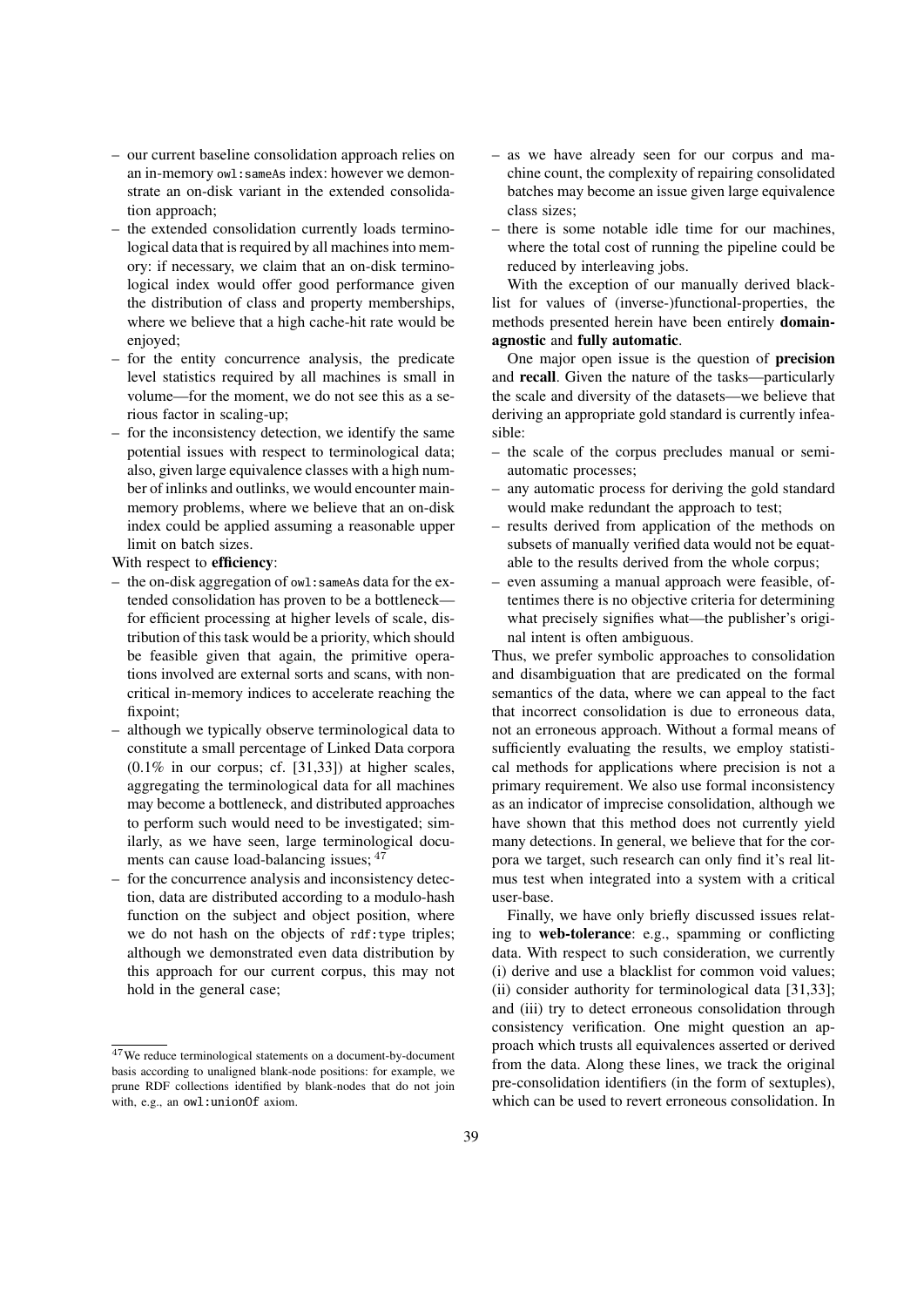fact, similar considerations can be applied more generally to the re-use of identifiers across sources: giving special consideration to the consolidation of third party data about an entity is somewhat fallacious without also considering the third party contribution of data using a consistent identifier. In both cases, we track the context of (consolidated) statements, which at least can be used to verify or post-process sources. <sup>48</sup> Currently, the corpus we use probably does not exhibit any significant *deliberate* spamming, but rather *indeliberate* noise. We leave more mature means of handling spamming for future work (as required).

# 9. Related work

#### *Related Fields*

Work relating to entity consolidation has been researched in the area of databases for a number of years, aiming to identify and process co-referent signifiers, with works under the titles of record linkage, record or data fusion, merge-purge, instance fusion, and duplicate identification, and (ironically) a plethora of variations thereupon; see [47,44,13,5,1,2], etc., and surveys at [19,8]. Unlike our approach, which leverages the declarative semantics of the data in order to be domain agnostic, such systems usually operate given closed schemas—similarly, they typically focus on string-similarity measures and statistical analysis. Haas et al. note that "*in relational systems where the data model does not provide primitives for making same-as assertions* <...> *there is a value-based notion of identity*" [25]. However, we note that some works have focused on leveraging semantics for such tasks in relation databases; e.g., Fan et al. [21] leverage domain knowledge to match entities, where interestingly they state "*real life data is typically dirty...* <thus> *it is often necessary to hinge on the semantics of the data*".

Some other works—more related to Information Retrieval and Natural Language Processing—focus on extracting coreferent entity names from unstructured text, tying in with aligning the results of Named Entity Recognition where for example, Singh et al. [60] present an approach to identify coreferences from a corpus of 3 million natural language "mentions" of persons, where they build compound "entities" out of the individual mentions.

#### *Instance Matching*

With respect to RDF, one area of research also goes by the name *instance matching*: for example, in 2009, the Ontology Alignment Evaluation Initiative <sup>49</sup> introduced a new test track on instance matching  $50$ . We refer the interested reader to the results of OAEI 2010 [20] for further information, where we now discuss some recent instance matching systems. It is worth noting that in contrast to our scenario, many instance matching systems take as input a small number of instance sets—i.e., consistently named datasets—across which similarities and coreferences are computed. Thus, the instance matching systems mentioned in this section are not specifically tailored for processing Linked Data (and most do not present experiments along these lines).

The LN2R [56] system incorporates two methods for performing instance matching: (i) L2R applies deductive techniques where rules are used to model the semantics of the respective ontology—particularly functional properties, inverse-functional properties and disjointness constraints—which are then used to infer consistent coreference matches; (ii) N2R is an inductive, numeric approach which uses the results of L2R to perform unsupervised matching, where a system of linearequations representing similarities is seeded using textbased analysis and then used to compute instance similarity by iterative resolution. Scalability is not directly addressed.

The MOMA [68] engine matches instances from two distinct datasets; to help ensure high precision, only members of the same class are matched (which can be determined, perhaps, by an ontology-matching phase). A suite of matching tools is provided by MOMA, along with the ability to pipeline matchers, and to select a variety of operators for merging, composing and selecting (thresholding) results. Along these lines, the system is designed to facilitate a human expert in instancematching, focusing on a different scenario to ours presented herein.

The RiMoM [41] engine is designed for ontology matching, implementing a wide range of strategies which can be composed and combined in a graphical user interface; strategies can also be selected by the engine itself based on the nature of the input. Matching results from different strategies can be composed using linear interpolation. Instance matching techniques mainly rely on text-based analysis of resources using Vector Space Models and IR-style measures of similarity and relevance. Large scale instance matching is

<sup>48</sup>Although it must be said, we currently do not track the steps used to derive the equivalences involved in consolidation, which would be expensive to materialise and maintain.

<sup>49</sup>OAEI. http://oaei.ontologymatching.org/

 $50$ Instance data matching. http://www.instancematching.org/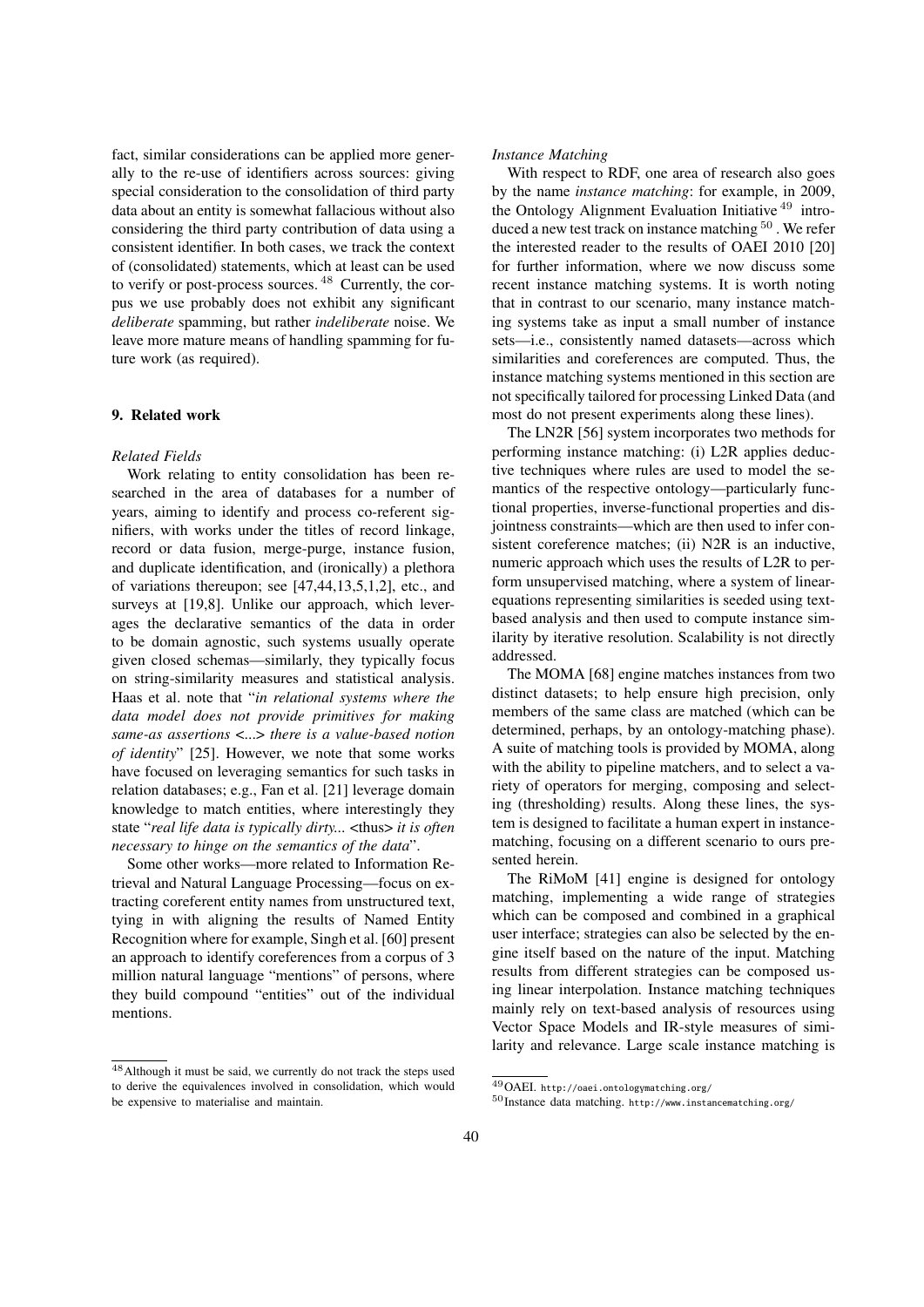enabled by an inverted-index over text terms, similar in principle to candidate reduction techniques discussed later in this section. They currently do not support symbolic techniques for matching (although they do allow disambiguation of instances from different classes).

Nikolov et al. [48] present the KnoFuss architecture for aligning data on an assertional level; they identify a three phase process involving coreferencing (finding equivalent individuals), conflict detection (finding inconsistencies caused by the integration), and inconsistency resolution. For the coreferencing, the authors introduce and discuss approaches incorporating string similarity measures and class-based machine learning techniques. Although the high-level process is similar to our own, the authors do not address scalability concerns.

In motivating the design of their RDF-AI system, Scharffe et al. [58] identify four steps in aligning datasets: *align*, *interlink*, *fuse* and *post-process*. The align process identifies equivalences between entities in the two datasets, the interlink process materialises owl:sameAs relations between the two datasets, the aligning step merges the two datasets (on both a terminological and assertional level, possibly using domainspecific rules), and the *post-processing* phase subsequently checks the consistency of the output data. Although parts of this conceptual process echoes our own, the RDF-AI system itself differs greatly from our work. First, the authors focus on the task of identifying coreference *across* two distinct datasets, whereas we aim to identify coreference in a large "bag of instances". Second, the authors do not emphasise scalability, where the RDF datasets are loaded into memory and processed using the popular Jena framework; similarly, the system proposes performing using pair-wise comparison for, e.g., using string matching techniques (which we do not support). Third, although inconsistency detection is mentioned in the conceptual process, the authors do not discuss implementation details for the RDF-AI system itself.

Noessner et al. [49] present an approach for aligning two A-Boxes described using the same T-Box; in particular they leverage similarity measures introduced by Stuckenschmidt [65], and define an optimisation problem to identify the alignment that generates the highest weighted similarity between the two A-Boxes under analysis: they use Integer Linear Programming to generate the optimal alignment, encoding linear constraints to enforce *valid* (i.e., consistency preserving), one-toone, functional mappings. Although they give performance results, they do not directly address scalability. Their method for comparing entities is similar in prac-

tice to ours: they measure the "overlapping knowledge" between two entities, counting how many assertions are true about both. The goal is to match entities such that: the resulting consolidation is consistent; the measure of overlap is maximal.

Like us, Castano et al. [12] approach instance matching from two distinct perspectives: (i) determine coreferent identifiers; (ii) detect similar individuals based on the data they share. Much of their work is similar in principle to ours: in particular, they use reasoning for identifying equivalences and use a statistical approach for identifying properties "with high identification power". They do not consider use of inconsistency detection for disambiguating entities, and perhaps more critically, only evaluate with respect to a dataset containing ∼15 thousand entities.

Cudré-Mauroux et al. [17] present the idMesh system, which leverages user-defined associations and probabalistic methods to derive entity-level relationships, including resolution of conflicts; they also delineate entities based on "temporal discrimination", whereby coreferent entities may predate or postdate one another, capturing a description thereof at a particular point in time. The idMesh system itself is designed over a peer-to-peer network with centralised coordination. However, evaluation is over synthetic data, where they only demonstrate a maximum scale involving 8,000 entities and 24,000 links, over 400 machines: the evaluation of performance focuses on network traffic and message exchange as opposed to time.

# *Domain-Specific Consolidation*

Various authors have looked at applying consolidation over domain-specific RDF corpora: e.g., Sleeman and Finin look at using machine learning techniques to consolidate FOAF personal profile information [61]; Shi et al. similarly look at FOAF-specific alignment techniques [59] using inverse-functional properties and fuzzy string matching; Jentzsch et al. examine alignment of published drug data  $[38]$ ;  $51$  Raimond et al. look at interlinking RDF from the music-domain [54]; Monaghan and O' Sullivan apply consolidation to photo annotations expressed in RDF [46].

Salvadores et al. [57] present the LinksB2N system, which aims to perform scalable integration of RDF data, particularly focusing on evaluation over corpora from the marketing domain; however, their methods are not specific to this domain. They do not leverage the se-

 $51$ In fact, we believe that this work generates the incorrect results observable in Table 6; cf. http://groups.google.com/group/pedantic-web/ browse\_thread/thread/ad740f7052cc3a2d.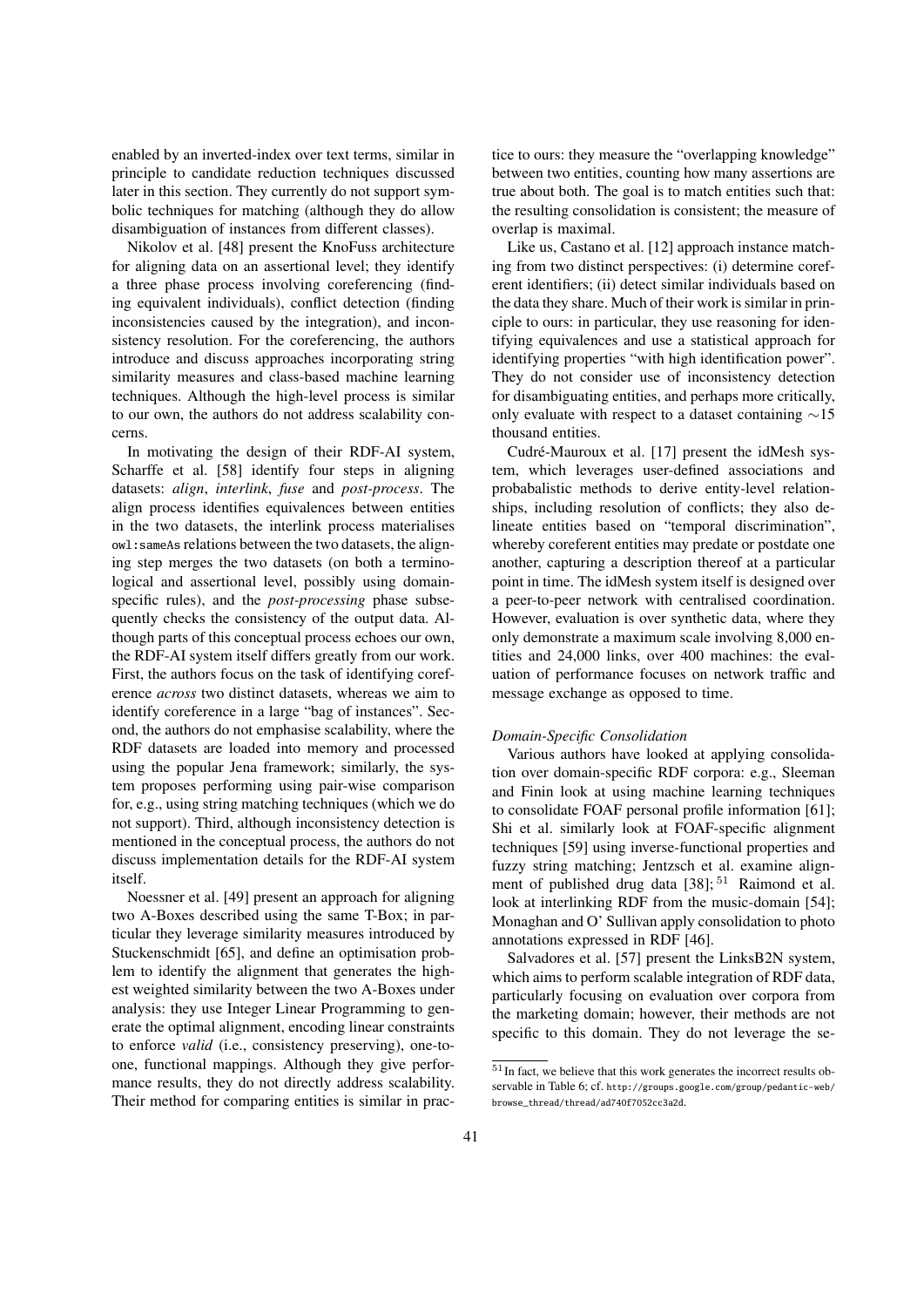mantics of the data for performing consolidation, instead using similarity measures based on the idea that "the unique combination of RDF predicates associated with RDF resources is what defines their existence as unique" [57]. This is a similar intuition to that behind our concurrence analysis, but we again question the validity of such an assumption for consolidation, particularly given incomplete data and the Open World Assumption underlying RDF(S)/OWL—we view an RDF resource as a description of something signified, and would wish to avoid conflating unique signifiers, even if they match *precisely* with respect to their description.

#### *Large-Scale/Web-Data Consolidation*

Like us, various authors have investigated consolidation techniques tailored to the challenges—esp. scalability and noise—of resolving coreference in heterogeneous RDF Web data.

On a larger scale and following a similar approach to us, Hu et al. [36,35] have recently investigated a consolidation system—called ObjectCoRef for application over ∼500 million triples of Web data. They too define a baseline consolidation (which they call the *kernel*) built by applying reasoning on owl:sameAs, owl:InverseFunctionalProperty, owl:FunctionalProperty and owl:cardinality. No other OWL constructs or reasoning is used when building the kernel. Then, starting from the coreferents in the kernel, they use a learning technique to find the most discriminative properties. Further, they reuse the notion of average (inverse) cardinality [34] to find frequent property combination pairs. A small scale experiment is conducted that shows good results. At large scale, although they manage to build the kernel for the ∼500 million triples dataset, they only apply and evaluate their statistical method on a very small subset, confessing that the approach would not be feasible for the complete set.

The Sindice system has historically used inversefunctional properties to find equivalent identifiers, also investigating some bespoke "schema-level" reasoning to identify a wider range of such properties [50]. However, Sindice no longer uses such OWL features for determining coreference of entities. <sup>52</sup> The related Sig.ma search system [69] internally uses IR-style string-based measures (e.g., TF-IDF scores) to mashup results in their engine; compared to our system, they do not prioritise precision, where mashups are designed to have a high recall of related data, and to be disambiguated manually by the user using the interface. This can be verified anecdotally by searching for various ambiguous terms in their public interface. <sup>53</sup>

Bishop et al. [6] apply reasoning over 1.2 billion Linked Data triples using the BigOWLIM reasoner; however, this dataset is manually selected as a merge of a number of smaller, known datasets as opposed to an arbitrary corpus. They discuss well-known optimisations similar to our canonicalisation as a necessary means of avoiding the quadratic nature of traditional replacement semantics for owl:sameAs.

#### *Large-Scale/Distributed Consolidation*

With respect to distributed consolidation, Urbani et al. [70] propose the WebPie system, which uses MapReduce to perform  $pD^*$  reasoning [67] using a cluster of commodity hardware similar to ourselves. The pD\* ruleset contains rules for handling owl:sameAs replacement, inverse-functional properties and functionalproperties, but not for cardinalities (which, in any case we demonstrated to be ineffective over out corpus). The authors also discuss a canonicalisation approach for handling equivalent identifiers. They demonstrate their methods over 100 billion triples of synthetic LUBM data over 64 machines; however, they do not present evaluation over Linked Data, do not perform any form of similarity or concurrence measures, do not consider inconsistency detection (not given by the  $pD^*$  ruleset, or by their corpora) and generally have a somewhat different focus: scalable distributed rule-based materialisation.

# *Candidate Reduction*

For performing large-scale consolidation, one approach is to group together sets of candidates within which there are likely to be coreferent identifiers. Such candidate reduction then by-passes the need for complete pair-wise comparison and can enable the use of more expensive matching methods in closed regions. This is particularly relevant for text-based analyses which we have not tackled in this paper. However, the principle of candidate reduction generalises to any form of matching that cannot be performed in a complete pair-wise manner.

Song and Heflin [62] investigate scalable methods to prune the candidate-space for the instance matching task, focusing on scenarios such as our own. First, discriminating properties—i.e., those for which a typical value is shared by few instances—are used to group initial candidate sets. Second, the authors propose building

<sup>52</sup>From personal communication with the Sindice team

<sup>53</sup>http://sig.ma/search?q=paris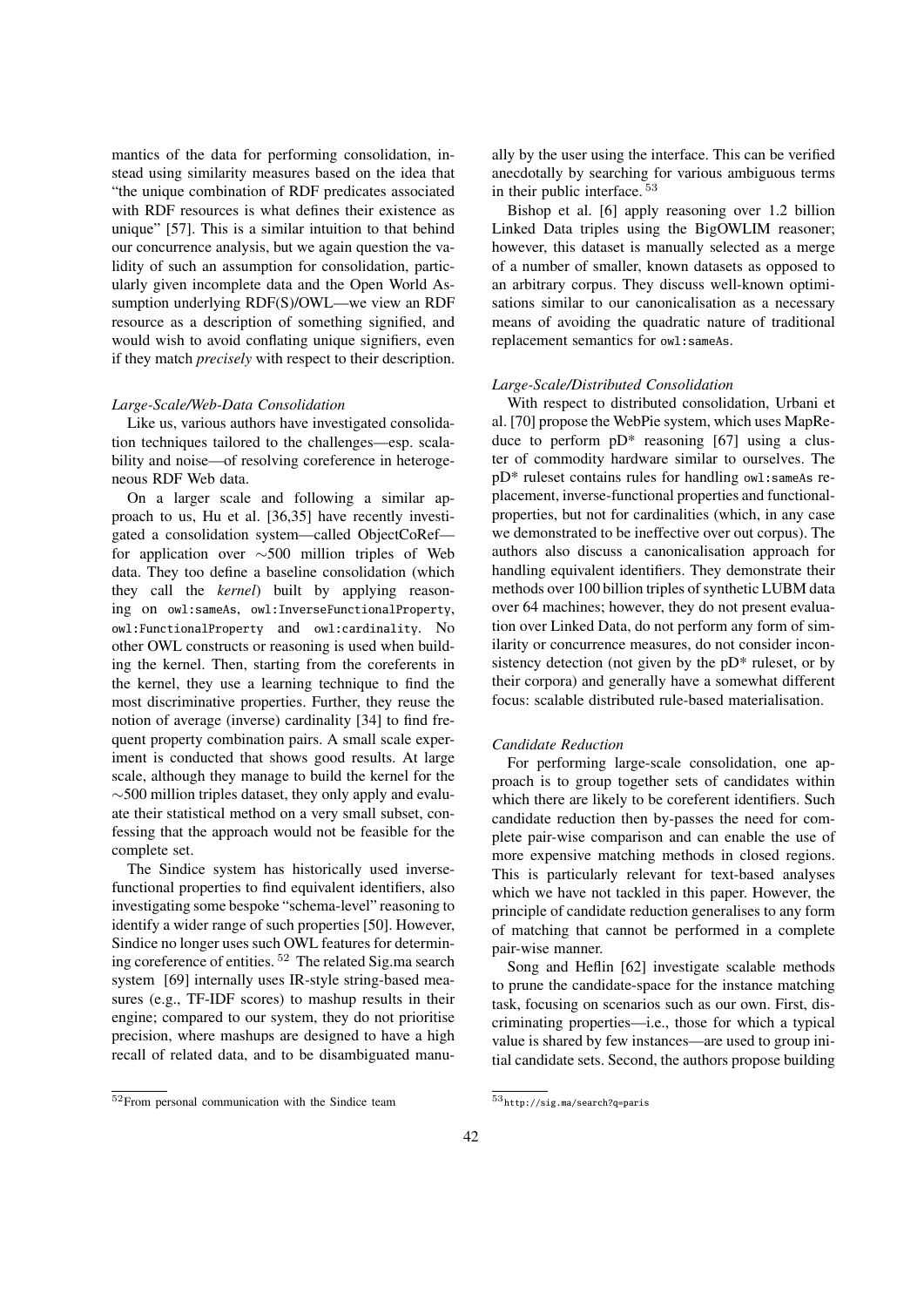textual descriptions of instances from surrounding text and using an IR-style inverted index to query and group lexically similar instances. Evaluation demonstrates feasibility for matching up-to one million instances, although the authors claim that the approach can scale further.

Ioannou et al. [37] also propose a system, called RDF-Sim, to cluster similar candidates based on associated textual information. Virtual prose documents are constructed for resources from surrounding text, which are then encoded in a special index which using Locality Sensitive Hashing (LSH). The core idea of LSH is to hash similar virtual documents into regions of space, where distance measures can be used to identify similar resources. A set of hash functions can be employed for these purposes, and "close" documents are then subject to other similarity measures; the RDFSim system currently uses the Jaccard coefficient to compute textual similarities for these purposes.

#### *Naming/Linking Resources on the Web*

A number of works have investigated the fundamentals of resource naming and linking on the Web, proposing schemes or methods to bootstrap agreement between remote publishers on common resource URIs, or to enable publishers to better link their contribution with other external datasets.

With respect to URI naming on the Web, Bouquet et al. [10] propose OKKAM: a centralised naming architecture for minting URI signifiers for the Web. The OKKAM system thus supports entity lookups for publishers, where a search providing a description of the entity in question returns a set of possible candidates. Publishers can then re-use the URI for the candidate which most closely matches their intention in their local data, with the intuition that other publishers have done the same; thus, all users of the system will have their naming schemes aligned. However, we see such a centralised "'naming authority" as going against the ad-hoc, decentralised, scale-free nature of the Web. More concretely, for example, having one URI per resource goes against current Linked Data principles which encourage use of dereferenceable URIs: one URI can only dereference to one document, so which document should that be, and who should decide?

Online systems RKBExplorer  $[23,22]^{54}$ ,  $\langle$ sameAs $>$ <sup>55</sup> and ObjectCoref [15]<sup>56</sup> offer ondemand querying for owl:sameAs relations found for a given input URI, which they internally compute and store; the former focus on publishing owl: sameAs relations for authors and papers in the area of scientific publishing, with the latter two systems offering more general owl:sameAs relationships between Linked Data identifiers. In fact, many of the owl: sameAs relations we consume are published as Linked Data by the RKBExplorer system.

Volz et al. [72] present the Silk framework for creating and maintaining inter-linkage between domainspecific RDF datasets; in particular, this framework provides publishers with a means of discovering and creating owl:sameAs links between data sources using domain-specific rules and parameters. Thereafter, publishers can integrate discovered links into their exports, enabling better linkage of the data and subsequent consolidation by data consumers: this framework goes hand-in-hand with our approach, producing the owl:sameAs relations which we consume.

Popitsch and Haslhofer present discussion on the problem of broken links in Linked Data, identifying structurally broken links (the Web of Data's version of a "deadlink") and semantically broken links, where the original meaning of an identifier changes after a link has been remotely asserted [52]. The authors subsequently present the DSNotify system, which monitors dynamicity over a given subset of Linked Data and can detect and act upon changes—e.g., to notify another agent or correct broken links—and can also be used to indirectly link the dynamic target.

#### *Analyses of* owl:sameAs

Recent papers have analysed and discussed the use of owl:sameAs on the Web. These papers have lead to debate on whether owl:sameAs is appropriate for modelling coreference across the Web.

Halpin et al. [26] look at the semantics and current usage of owl:sameAs in Linked Data, discussing issues relating to *identity*, and providing four categories of owl:sameAs usage to relate entities that are closely related, but for which the semantics of owl:sameAsparticularly substitution—does not quite hold. The authors also take and manually inspect 500 owl:sameAs links sampled (using logarithmic weights for each domain) from Web data. Their experiments suggest that although the majority of owl: sameAs relations are considered correct, many were still incorrect, and disagreement between the judges indicates that the quality of specific owl: sameAs links can be subjective [26]. In fact, their results are much more pessimistic than ours with regards the quality of owl:sameAs on the Web: whereas

<sup>54</sup>http://www.rkbexplorer.com/sameAs/

 $^{55}\mathrm{http://sameas.org/}$ 

<sup>56</sup>http://ws.nju.edu.cn/objectcoref/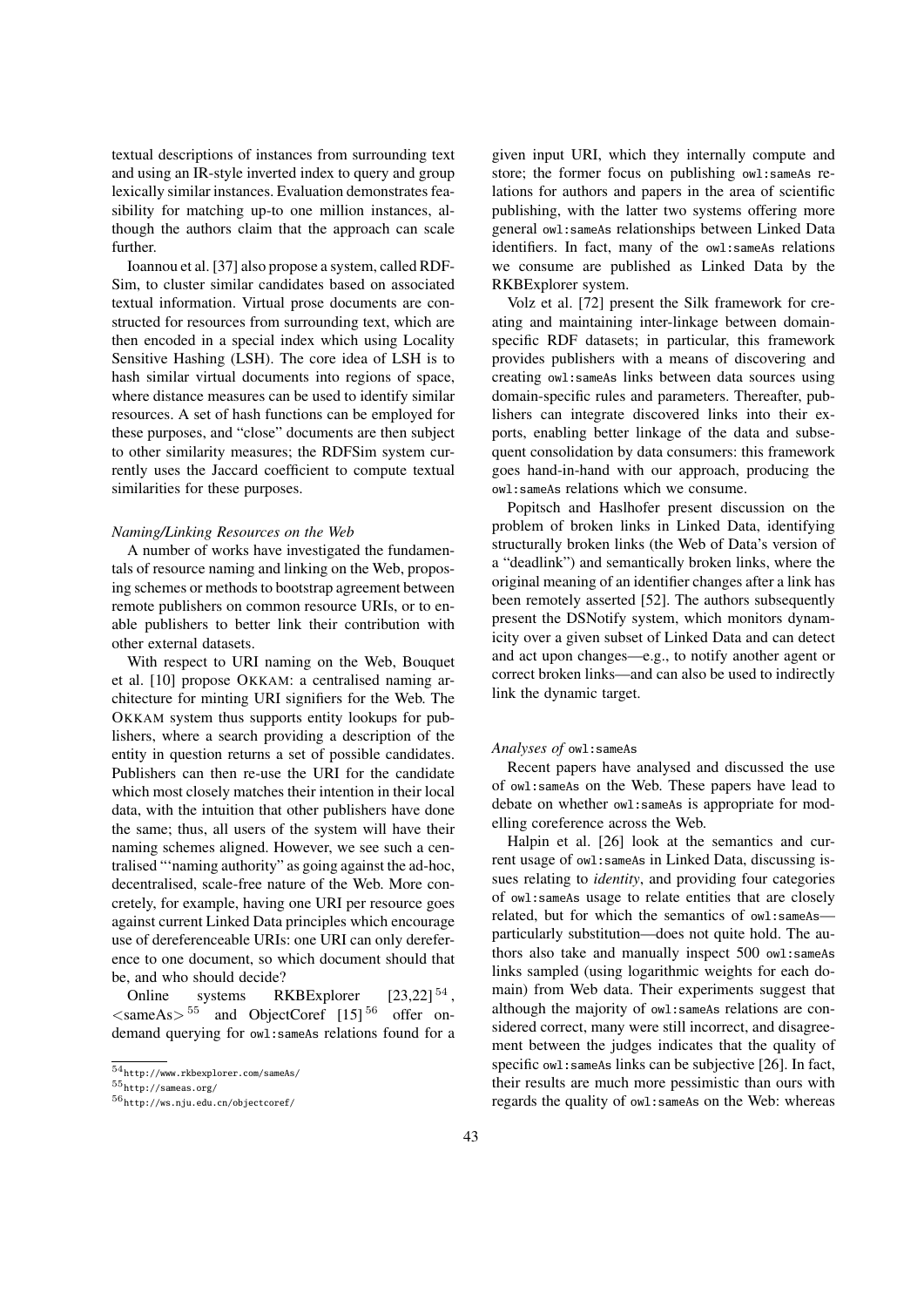we established a precision figure of 97.2% for explicit owl:sameAs through manual inspection, Halpin et al. put the figure at 51% ( $\pm 21\%$ ). Even taking the most optimistic figure of 72% from Halpin's paper, there is a wide gap to our result. Possible reasons for the discrepancy include variations in sampling techniques, as well as different criteria for manual judging.<sup>57</sup>.

Ding et al. [18] also provide quantitative analysis of owl:sameAs usage in the BTC-2010 dataset; some of these results correspond with analogous measures we have presented in Section 4.4, but for a different (albeit similar) sampled corpus. They found that URIs with at least one coreferent identifier had an average of 2.4 identifiers (this corresponds closely with our measurement of 2.65 identifiers per equivalence-class for baseline consolidation). The average path length of owl:sameAs was 1.07, indicating that few transitive links are given. The largest equivalence class found was 5 thousand (versus 8,481 in our case). They also discuss the landscape of owl: sameAs linkage between different publishers of Linked Data.

#### 10. Conclusion

In this paper, we have provided comprehensive discussion on scalable and distributed methods for consolidating, matching, and disambiguating entities present in a large static Linked Data corpus. Throughout, we have focused on the scalability and practicalities of applying our methods over real, arbitrary Linked Data in a domain agnostic and (almost entirely) automatic fashion. We have shown how to use explicit owl: sameAs relations in the data to perform consolidation, and subsequently expanded this approach, leveraging the declarative formal semantics of the corpus to materialise additional owl:sameAs relations. We also presented a scalable approach to identify weighted concurrence relations for entities that share many inlinks, outlinks, and attribute values; we note that many of those entities demonstrating the highest concurrence were *not* coreferent. Next, we presented an approach using inconsistencies to disambiguate entities and subsequently repair equivalence classes: we found that this approach currently derives few diagnoses, where the granularity of inconsistencies within Linked Data is not sufficient for accurately pinpointing all incorrect consolidation. Finally, we tempered our contribution with critical discussion, particularly focusing on scalability and efficiency concerns.

We believe that the area of research touched upon in this paper—particularly as applied to large scale Linked Data corpora—is of particular significance given the rapid growth in popularity of Linked Data publishing. As the scale and diversity of the Web of Data expands, scalable and precise data integration technique will become of vital importance, particularly for data warehousing applications; we see the work presented herein as a significant step in the right direction.

Acknowledgements We would like to thank Andreas Harth for involvement in early works. We would also like to thank the anonymous reviewers and the editors for their time and valuable comments. *The work presented in this paper has been funded in part by Science Foundation Ireland under Grant No. SFI/08/CE/I1380 (Lion-2), and by an IRCSET postgraduate scholarship.*

#### References

- [1] Riccardo Albertoni and Monica De Martino. Semantic Similarity of Ontology Instances Tailored on the Application Context. In *Proc. of OTM 2006, Part I*, volume 4275 of *LNCS*, pages 1020–1038. Springer, 2006.
- [2] Riccardo Albertoni and Monica De Martino. Asymmetric and Context-Dependent Semantic Similarity among Ontology Instances. *Jour. on Data Semantics*, 4900(10):1–30, 2008.
- [3] David Beckett and Tim Berners-Lee. Turtle Terse RDF Triple Language. W3C Team Submission, January 2008. http: //www.w3.org/TeamSubmission/turtle/.
- [4] Tim Berners-Lee. Linked Data. Design issues for the World Wide Web, World Wide Web Consortium, 2006. http://www. w3.org/DesignIssues/LinkedData.html.
- [5] Philip A. Bernstein, Sergey Melnik, and Peter Mork. Interactive Schema Translation with Instance-Level Mappings. In *Proc. of VLDB 2005*, pages 1283–1286. ACM Press, 2005.
- [6] Barry Bishop, Atanas Kiryakov, Damyan Ognyanov, Ivan Peikov, Zdravko Tashev, and Ruslan Velkov. Factforge: A fast track to the web of data. *Semantic Web*, 2(2):157–166, 2011.
- [7] Christian Bizer, Richard Cyganiak, and Tom Heath. How to Publish Linked Data on the Web. linkeddata.org Tutorial, July 2008. http://linkeddata.org/docs/how-to-publish.
- [8] Jens Bleiholder and Felix Naumann. Data fusion. *ACM Comput. Surv.*, 41(1), 2008.
- [9] Piero A. Bonatti, Aidan Hogan, Axel Polleres, and Luigi Sauro. Robust and scalable linked data reasoning incorporating provenance and trust annotations. *J. Web Sem.*, 9(2):165–201, 2011.
- [10] Paolo Bouquet, Heiko Stoermer, Michele Mancioppi, and Daniel Giacomuzzi. OkkaM: Towards a solution to the "identity crisis" on the semantic web. In *Proceedings of SWAP 2006, the 3rd Italian Semantic Web Workshop*, volume 201 of *CEUR Workshop Proceedings*, December 2006.
- [11] Dan Brickley and R.V. Guha. RDF Vocabulary Description Language 1.0: RDF Schema. W3C Recommendation, February 2004. http://www.w3.org/TR/rdf-schema/.
- [12] Silvana Castano, Alfio Ferrara, Stefano Montanelli, and Davide Lorusso. Instance Matching for Ontology Population. In

<sup>57</sup>Again, our inspection results are available at http://swse.deri. org/entity/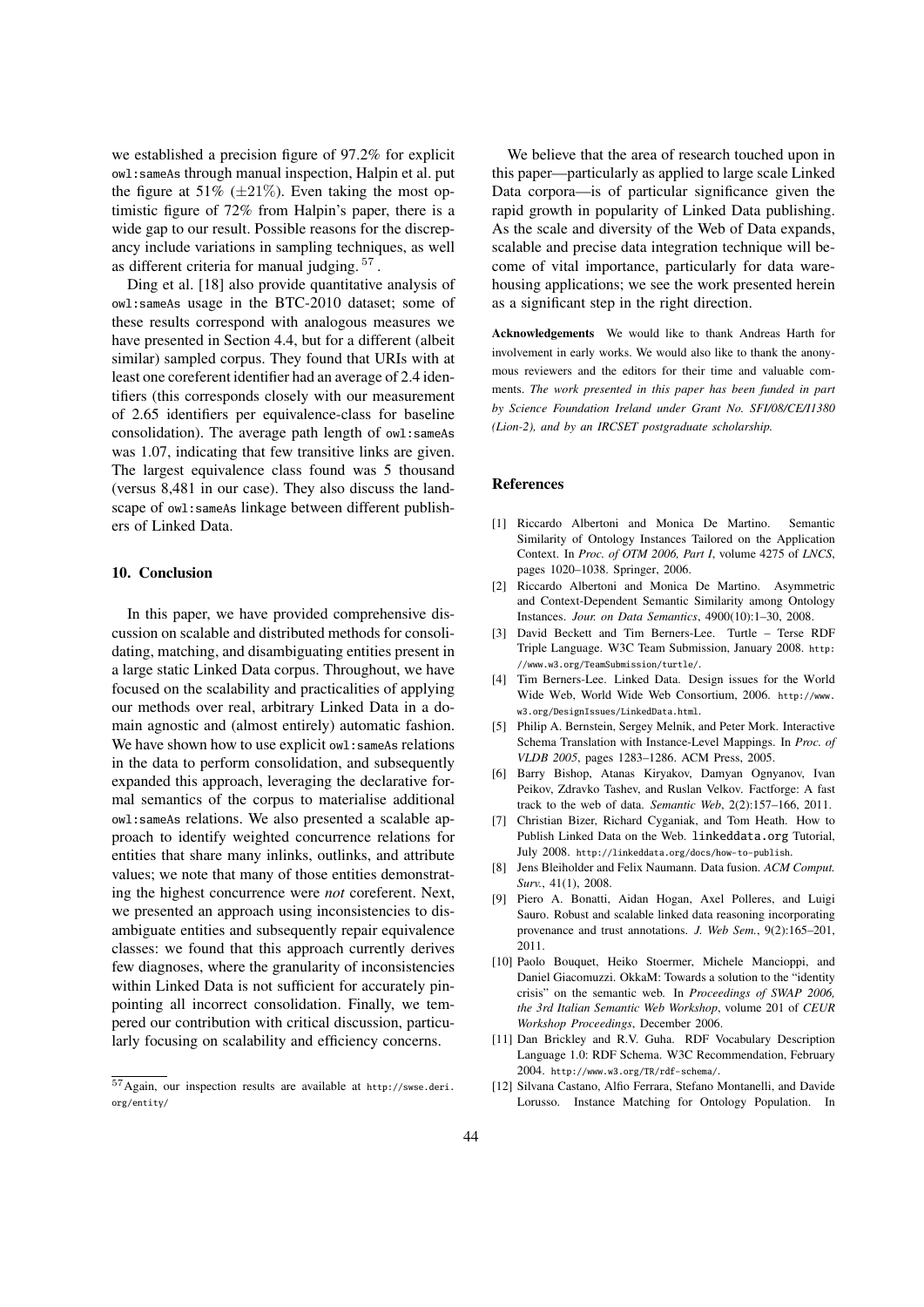Salvatore Gaglio, Ignazio Infantino, and Domenico Saccà, editors, *SEBD*, pages 121–132, 2008.

- [13] Zhaoqi Chen, Dmitri V. Kalashnikov, and Sharad Mehrotra. Exploiting relationships for object consolidation. In *IQIS '05: Proceedings of the 2nd international workshop on Information quality in information systems*, pages 47–58, New York, NY, USA, 2005. ACM Press.
- [14] Gong Cheng, Weiyi Ge, Honghan Wu, and Yuzhong Qu. Searching Semantic Web Objects Based on Class Hierarchies. In *Proceedings of Linked Data on the Web Workshop*, 2008.
- [15] Gong Cheng and Yuzhong Qu. Searching Linked Objects with Falcons: Approach, Implementation and Evaluation. *Int. J. Semantic Web Inf. Syst.*, 5(3):49–70, 2009.
- [16] Martine De Cock and Etienne E. Kerre. On (un)suitable fuzzy relations to model approximate equality. *Fuzzy Sets and Systems*, 133(2):137–153, 2003.
- [17] Philippe Cudré-Mauroux, Parisa Haghani, Michael Jost, Karl Aberer, and Hermann de Meer. idMesh: Graph-Based Disambiguation of Linked Data. In *WWW*, pages 591–600, 2009.
- [18] Li Ding, Joshua Shinavier, Zhenning Shangguan, and Deborah L. McGuinness. SameAs networks and beyond: analyzing deployment status and implications of owl:sameAs in linked data. In *Proceedings of the 9th international semantic web conference on The semantic web - Volume Part I*, ISWC'10, pages 145–160, Berlin, Heidelberg, 2010. Springer-Verlag.
- [19] A. K. Elmagarmid, P. G. Ipeirotis, and V. S. Verykios. Duplicate Record Detection: A Survey. *IEEE Transactions on Knowledge and Data Engineering*, 19(1):1–16, 2007.
- [20] Jérôme Euzenat, Alfio Ferrara, Christian Meilicke, Andriy Nikolov, Juan Pane, François Scharffe, Pavel Shvaiko, Heiner Stuckenschmidt, Ondrej Sváb-Zamazal, Vojtech Svátek, and Cássia Trojahn. Results of the ontology alignment evaluation initiative 2010. In *OM*, 2010.
- [21] Wenfei Fan, Xibei Jia, Jianzhong Li, and Shuai Ma. Reasoning about Record Matching Rules. *PVLDB*, 2(1):407–418, 2009.
- [22] Hugh Glaser, Afraz Jaffri, and Ian Millard. Managing Coreference on the Semantic Web. In *Proc. of LDOW 2009*, 2009.<br>[23] Hugh Glaser, Ian Millard, and Afraz Jaffri.
- Glaser, Ian Millard, and Afraz Jaffri. RKBExplorer.com: A Knowledge Driven Infrastructure for Linked Data Providers. In *ESWC Demo*, Lecture Notes in Computer Science, pages 797–801. Springer, June 2008.
- [24] Bernardo Cuenca Grau, Boris Motik, Zhe Wu, Achille Fokoue, and Carsten Lutz (eds.). OWL 2 Web Ontology Language: Profiles. W3C Working Draft, April 2008. http://www.w3.org/ TR/owl2-profiles/.
- [25] Laura M. Haas, Martin Hentschel, Donald Kossmann, and Renée J. Miller. Schema AND Data: A Holistic Approach to Mapping, Resolution and Fusion in Information Integration. In *ER*, pages 27–40, 2009.
- [26] Harry Halpin, Patrick J. Hayes, James P. McCusker, Deborah L. McGuinness, and Henry S. Thompson. When owl:sameAs Isn't the Same: An Analysis of Identity in Linked Data. In *International Semantic Web Conference (1)*, pages 305–320, 2010.
- [27] Harry Halpin, Ivan Herman, and Pat Hayes. When owl:sameAs isn't the Same: An Analysis of Identity Links on the Semantic Web. In *Linked Data on the Web WWW2010 Workshop (LDOW2010)*, 2010.
- [28] Patrick Hayes. RDF Semantics. W3C Recommendation, February 2004. http://www.w3.org/TR/rdf-mt/.
- [29] Aidan Hogan. *Exploiting RDFS and OWL for Integrating Heterogeneous, Large-Scale, Linked Data Corpora*. PhD thesis,

Digital Enterprise Research Institute, National University of Ireland, Galway, 2011. Available from http://aidanhogan.com/ docs/thesis/.

- [30] Aidan Hogan, Andreas Harth, and Stefan Decker. Performing Object Consolidation on the Semantic Web Data Graph. In *1st I3 Workshop: Identity, Identifiers, Identification Workshop*, 2007.
- [31] Aidan Hogan, Andreas Harth, and Axel Polleres. Scalable Authoritative OWL Reasoning for the Web. *Int. J. Semantic Web Inf. Syst.*, 5(2):49–90, 2009.
- [32] Aidan Hogan, Andreas Harth, Jürgen Umbrich, Sheila Kinsella, Axel Polleres, and Stefan Decker. Searching and browsing Linked Data with SWSE: The Semantic Web Search Engine. *Journal of Web Semantics*, 2011. (In Press).
- [33] Aidan Hogan, Jeff Z. Pan, Axel Polleres, and Stefan Decker. SAOR: Template Rule Optimisations for Distributed Reasoning over 1 Billion Linked Data Triples. In *International Semantic Web Conference*, 2010.
- [34] Aidan Hogan, Axel Polleres, Jürgen Umbrich, and Antoine Zimmermann. Some entities are more equal than others: statistical methods to consolidate Linked Data. In *4th International Workshop on New Forms of Reasoning for the Semantic Web: Scalable and Dynamic (NeFoRS2010)*, 2010.
- [35] Wei Hu, Jianfeng Chen, and Yuzhong Qu. A self-training approach for resolving object coreference on the semantic web. In *WWW*, pages 87–96, 2011.
- [36] Wei Hu, Yuzhong Qu, and Xingzhi Sun. Bootstrapping object coreferencing on the semantic web. *J. Comput. Sci. Technol.*, 26(4):663–675, 2011.
- [37] Ekaterini Ioannou, Odysseas Papapetrou, Dimitrios Skoutas, and Wolfgang Nejdl. Efficient semantic-aware detection of near duplicate resources. In *ESWC (2)*, pages 136–150, 2010.
- [38] Anja Jentzsch, Jun Zhao, Oktie Hassanzadeh, Kei-Hoi Cheung, Matthias Samwald, and Bo Andersson. Linking Open Drug Data. In *International Conference on Semantic Systems (I-SEMANTICS'09)*, 2009.
- [39] Frank Klawonn. Should fuzzy equality and similarity satisfy transitivity? Comments on the paper by M. De Cock and E. Kerre. *Fuzzy Sets and Systems*, 133(2):175–180, 2003.
- [40] Vladimir Kolovski, Zhe Wu, and George Eadon. Optimizing Enterprise-scale OWL 2 RL Reasoning in a Relational Database System. In *International Semantic Web Conference*, 2010.
- [41] Juanzi Li, Jie Tang, Yi Li, and Qiong Luo. Rimom: A dynamic multistrategy ontology alignment framework. *IEEE Trans. Knowl. Data Eng.*, 21(8):1218–1232, 2009.
- [42] Deborah L. McGuinness and Frank van Harmelen. OWL Web Ontology Language Overview. W3C Recommendation, February 2004. http://www.w3.org/TR/owl-features/.
- [43] Georgios Meditskos and Nick Bassiliades. DLEJena: A practical forward-chaining OWL 2 RL reasoner combining Jena and Pellet. *J. Web Sem.*, 8(1):89–94, 2010.
- [44] Martin Michalowski, Snehal Thakkar, and Craig A. Knoblock. Exploiting secondary sources for automatic object consolidation. In *Proceeding of 2003 KDD Workshop on Data Cleaning, Record Linkage, and Object Consolidation*, 2003.
- [45] Alistair Miles, Thomas Baker, and Ralph Swick. Best Practice Recipes for Publishing RDF Vocabularies, March 2006. http://www.w3.org/TR/2006/WD-swbp-vocab-pub-20060314/ <sup>l</sup>. Superceded by Berrueta and Phipps: http://www.w3.org/TR/ swbp-vocab-pub/.
- [46] Fergal Monaghan and David O'Sullivan. Leveraging Ontologies, Context and Social Networks to Automate Photo Annotation. In *SAMT*, pages 252–255, 2007.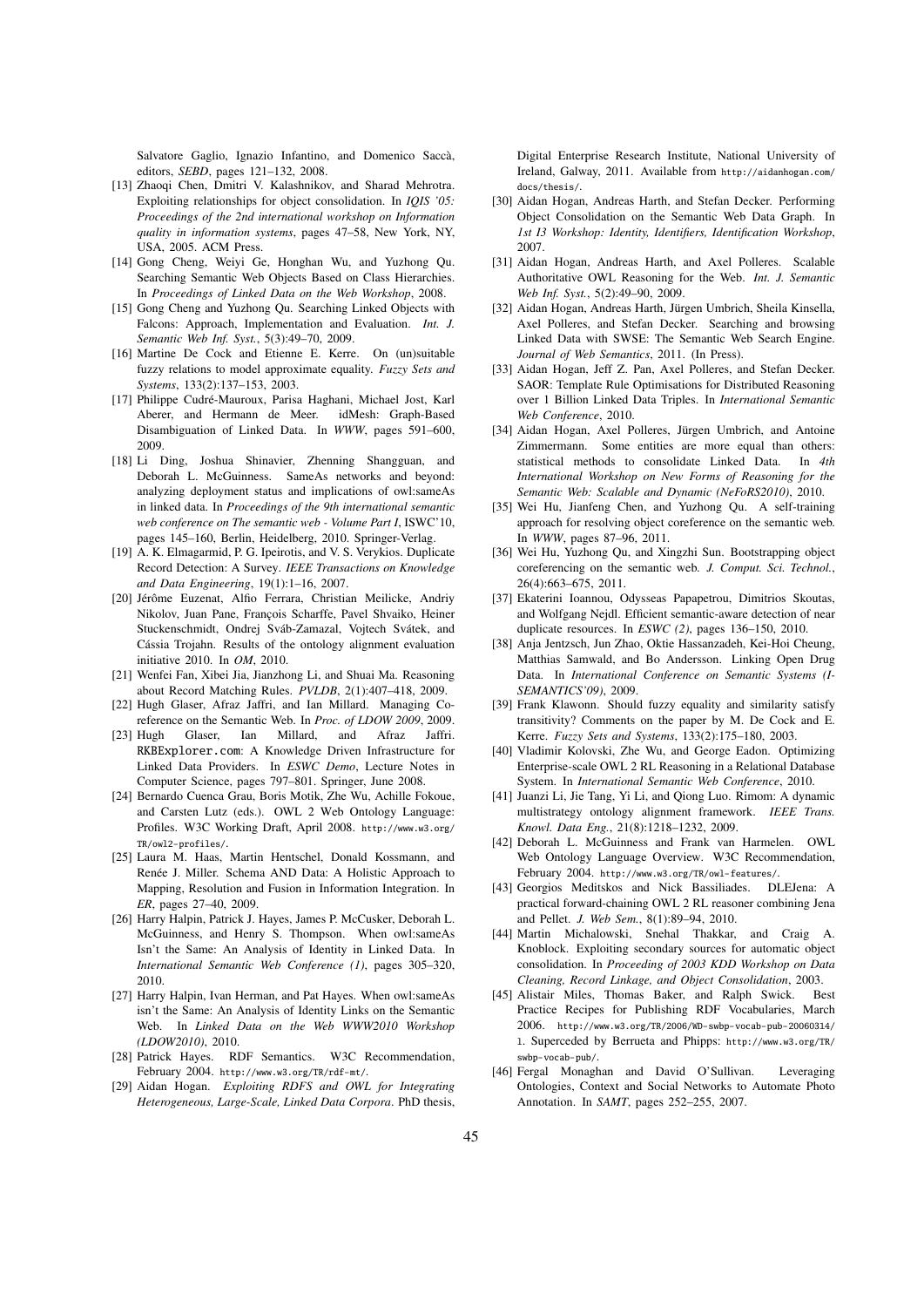- [47] H. B. Newcombe, J. M. Kennedy, S. J. Axford, and A. P. James. Automatic Linkage of Vital Records: Computers can be used to extract "follow-up" statistics of families from files of routine records. *Science*, 130:954–959, October 1959.
- [48] Andriy Nikolov, Victoria S. Uren, Enrico Motta, and Anne N. De Roeck. Integration of Semantically Annotated Data by the KnoFuss Architecture. In *EKAW*, pages 265–274, 2008.
- [49] Jan Noessner, Mathias Niepert, Christian Meilicke, and Heiner Stuckenschmidt. Leveraging Terminological Structure for Object Reconciliation. In *ESWC (2)*, pages 334–348, 2010.
- [50] Eyal Oren, Renaud Delbru, Michele Catasta, Richard Cyganiak, Holger Stenzhorn, and Giovanni Tummarello. Sindice.com: A document-oriented lookup index for open linked data. *Int. J. Metadata Semant. Ontologies*, 3(1):37–52, 2008.
- [51] Eyal Oren, Spyros Kotoulas, George Anadiotis, Ronny Siebes, Annette ten Teije, and Frank van Harmelen. Marvin: Distributed reasoning over large-scale Semantic Web data. *J. Web Sem.*, 7(4):305–316, 2009.
- [52] Niko Popitsch and Bernhard Haslhofer. DSNotify: handling broken links in the web of data. In *WWW*, pages 761–770, 2010.
- [53] Eric Prud'hommeaux and Andy Seaborne. SPARQL Query Language for RDF. W3C Recommendation, January 2008. http://www.w3.org/TR/rdf-sparql-query/.
- [54] Yves Raimond, Christopher Sutton, and Mark B. Sandler. Interlinking Music-Related Data on the Web. *IEEE MultiMedia*, 16(2):52–63, 2009.
- [55] Raymond Reiter. A Theory of Diagnosis from First Principles. *Artif. Intell.*, 32(1):57–95, 1987.
- [56] Fatiha Saïs, Nathalie Pernelle, and Marie-Christine Rousset. Combining a logical and a numerical method for data reconciliation. *J. Data Semantics*, 12:66–94, 2009.
- [57] Manuel Salvadores, Gianluca Correndo, Bene Rodriguez-Castro, Nicholas Gibbins, John Darlington, and Nigel R. Shadbolt. LinksB2N: Automatic Data Integration for the Semantic Web. In *OTM Conferences (2)*, pages 1121–1138, 2009.
- [58] F. Scharffe, Y. Liu, and C. Zhou. RDF-AI: an Architecture for RDF Datasets Matching, Fusion and Interlink. In *IJCAI 2009 Workshop on Identity, Reference, and Knowledge Representation (IR-KR)*, 2009.
- [59] Lian Shi, Diego Berrueta, Sergio Fernández, Luis Polo, and Silvino Fernández. Smushing RDF instances: are Alice and Bob the same open source developer? In *PICKME Workshop*, 2008.
- [60] Sameer Singh, Michael L. Wick, and Andrew McCallum. Distantly Labeling Data for Large Scale Cross-Document Coreference. *CoRR*, abs/1005.4298, 2010.
- [61] Jennifer Sleeman and Tim Finin. Learning Co-reference Relations for FOAF Instances. In *Poster and Demo Session at ISWC*, 2010.
- [62] Dezhao Song and Jeff Heflin. Automatically generating data linkages using a domain-independent candidate selection approach. In *International Semantic Web Conference*, 2011.
- [63] Mechthild Stoer and Frank Wagner. A simple min-cut algorithm. *J. ACM*, 44(4):585–591, 1997.
- [64] Michael Stonebraker. The Case for Shared Nothing. *IEEE Database Eng. Bull.*, 9(1):4–9, 1986.
- [65] Heiner Stuckenschmidt. A Semantic Similarity Measure for Ontology-Based Information. In *FQAS '09: Proceedings of the 8th International Conference on Flexible Query Answering Systems*, pages 406–417, Berlin, Heidelberg, 2009. Springer-Verlag.
- [66] Robert Endre Tarjan. A class of algorithms which require nonlinear time to maintain disjoint sets. *J. Comput. Syst. Sci.*, 18(2):110–127, 1979.
- [67] Herman J. ter Horst. Completeness, decidability and complexity of entailment for RDF Schema and a semantic extension involving the OWL vocabulary. *Journal of Web Semantics*, 3:79–115, 2005.
- [68] Andreas Thor and Erhard Rahm. Moma a mapping-based object matching system. In *CIDR*, pages 247–258, 2007.
- [69] Giovanni Tummarello, Richard Cyganiak, Michele Catasta, Szymon Danielczyk, and Stefan Decker. Sig.ma: Live views on the Web of Data. In *Semantic Web Challenge (ISWC2009)*, 2009.
- [70] Jacopo Urbani, Spyros Kotoulas, Jason Maassen, Frank van Harmelen, and Henri E. Bal. OWL Reasoning with WebPIE: Calculating the Closure of 100 Billion Triples. In *ESWC (1)*, pages 213–227, 2010.
- [71] Jacopo Urbani, Spyros Kotoulas, Eyal Oren, and Frank van Harmelen. Scalable Distributed Reasoning Using MapReduce. In *International Semantic Web Conference*, pages 634–649, 2009.
- [72] Julius Volz, Christian Bizer, Martin Gaedke, and Georgi Kobilarov. Discovering and Maintaining Links on the Web of Data. In *International Semantic Web Conference*, pages 650– 665, 2009.
- [73] Denny Vrandečíc, Markus Krötzsch, Sebastian Rudolph, and Uta Lösch. Leveraging Non-Lexical Knowledge for the Linked Open Data Web. *Review of April Fool's day Transactions (RAFT)*, 5:18–27, 2010.
- [74] Jesse Weaver and James A. Hendler. Parallel Materialization of the Finite RDFS Closure for Hundreds of Millions of Triples. In *International Semantic Web Conference (ISWC2009)*, pages 682–697, 2009.
- [75] Lotfi A. Zadeh, George J. Klir, and Bo Yuan. *Fuzzy Sets, Fuzzy Logic, Fuzzy Systems*. World Scientific Press, 1996.